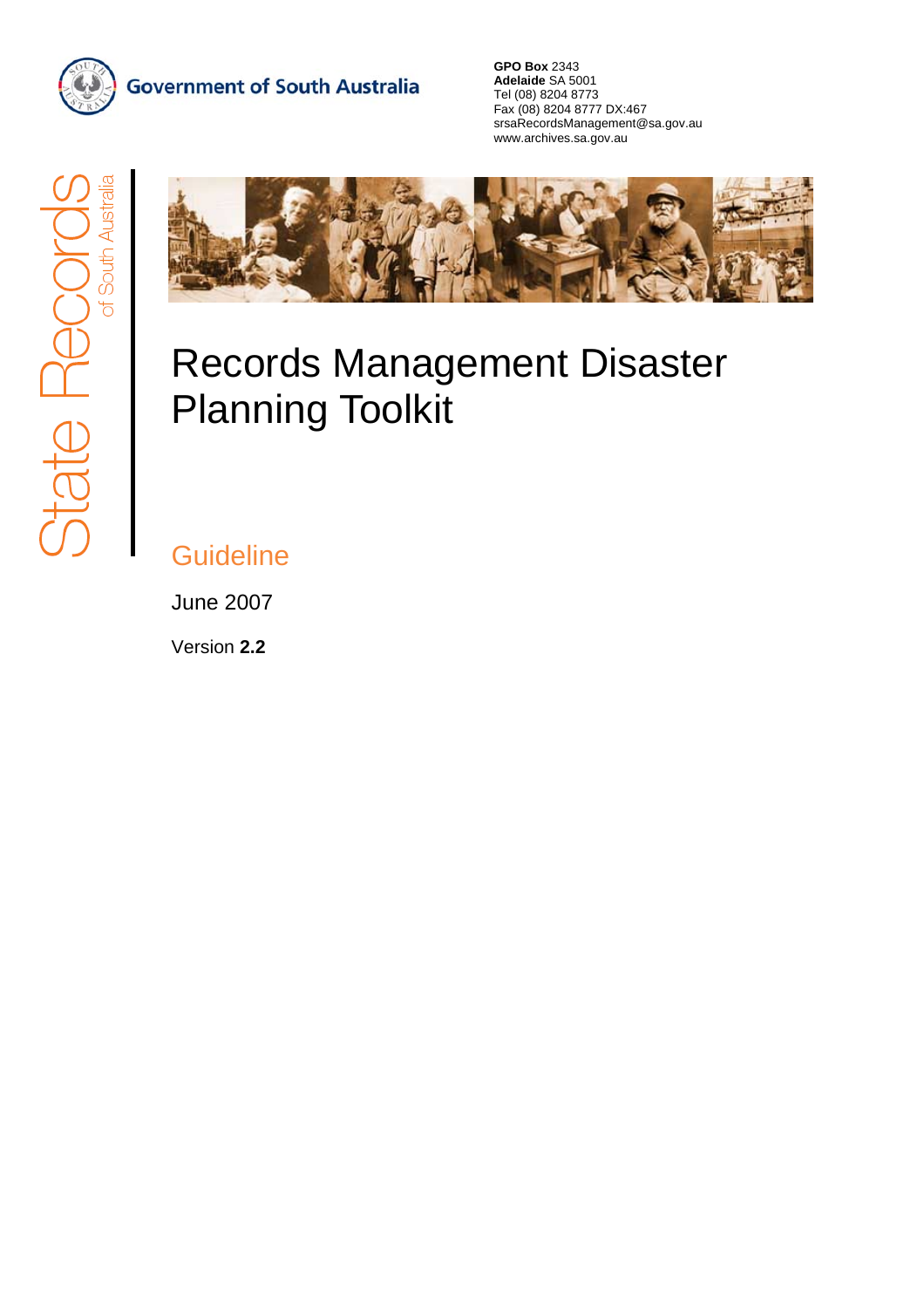# Table of Contents

| Template 3.3 – Action Plan to Reduce or Remove Risks Template. 15   |  |
|---------------------------------------------------------------------|--|
|                                                                     |  |
| Template 3.4 – Critical Needs Questionnaire Checklist 16            |  |
|                                                                     |  |
|                                                                     |  |
| Template 4.1 - Contents of Disaster Preparedness Plan Checklist. 19 |  |
| Template 4.2 - Disaster Bins and Disaster Stores  22                |  |
|                                                                     |  |
|                                                                     |  |
|                                                                     |  |
|                                                                     |  |
|                                                                     |  |
| Template 4.5 – Storage and Handling Requirements Checklist 30       |  |
|                                                                     |  |
|                                                                     |  |
|                                                                     |  |
|                                                                     |  |
|                                                                     |  |
|                                                                     |  |
| Template 5.1 - Vital Records List (detailed list) 33                |  |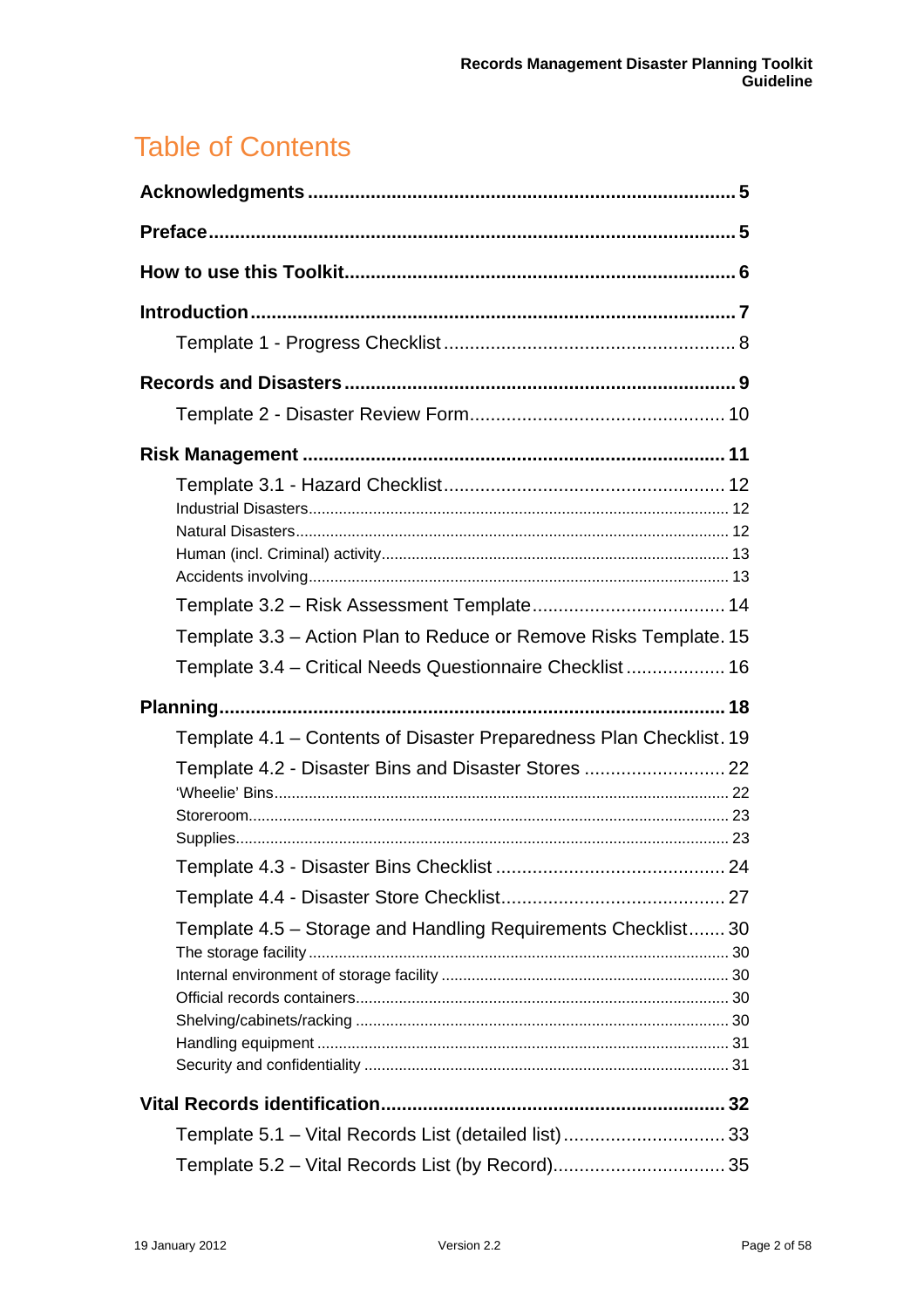| Template 6.5 - Assessing and Stabilising the Situation 44  |  |
|------------------------------------------------------------|--|
|                                                            |  |
|                                                            |  |
| Template 7.1 - In-house Disaster Response Team 46          |  |
| Template 7.2 – Steps in Effective Disaster Recovery  47    |  |
|                                                            |  |
|                                                            |  |
| Template 7.4 - Damaged records documentation list 49       |  |
| Template 7.5 - Packing records in a recovery operation  50 |  |
|                                                            |  |
|                                                            |  |
|                                                            |  |
|                                                            |  |
| Template 7.6 - Stabilising and drying methods  52          |  |
|                                                            |  |
|                                                            |  |
|                                                            |  |
|                                                            |  |
|                                                            |  |
|                                                            |  |
| Maps and plans                                             |  |
|                                                            |  |
|                                                            |  |
|                                                            |  |
|                                                            |  |
|                                                            |  |
|                                                            |  |
|                                                            |  |
|                                                            |  |
|                                                            |  |
|                                                            |  |
|                                                            |  |
|                                                            |  |
|                                                            |  |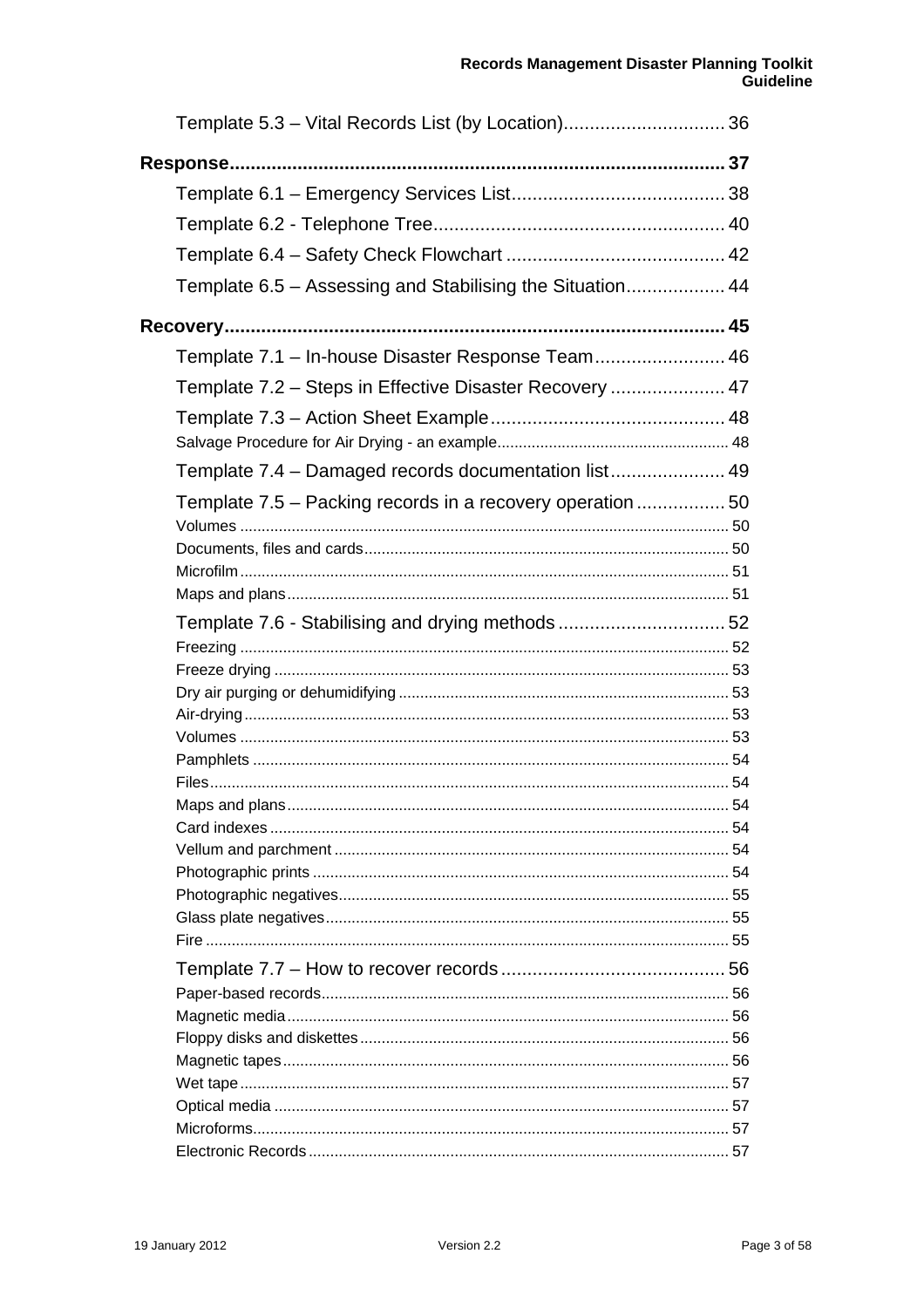© 2007 Government of South Australia

This Guideline may be copied for use by South Australian Government Agencies and Local Government Authorities and for reasonable study or research purposes. No part of this Guideline may be reproduced or distributed for profit or gain or for any other purpose without the written permission of the Manager [Director] of State Records of South Australia.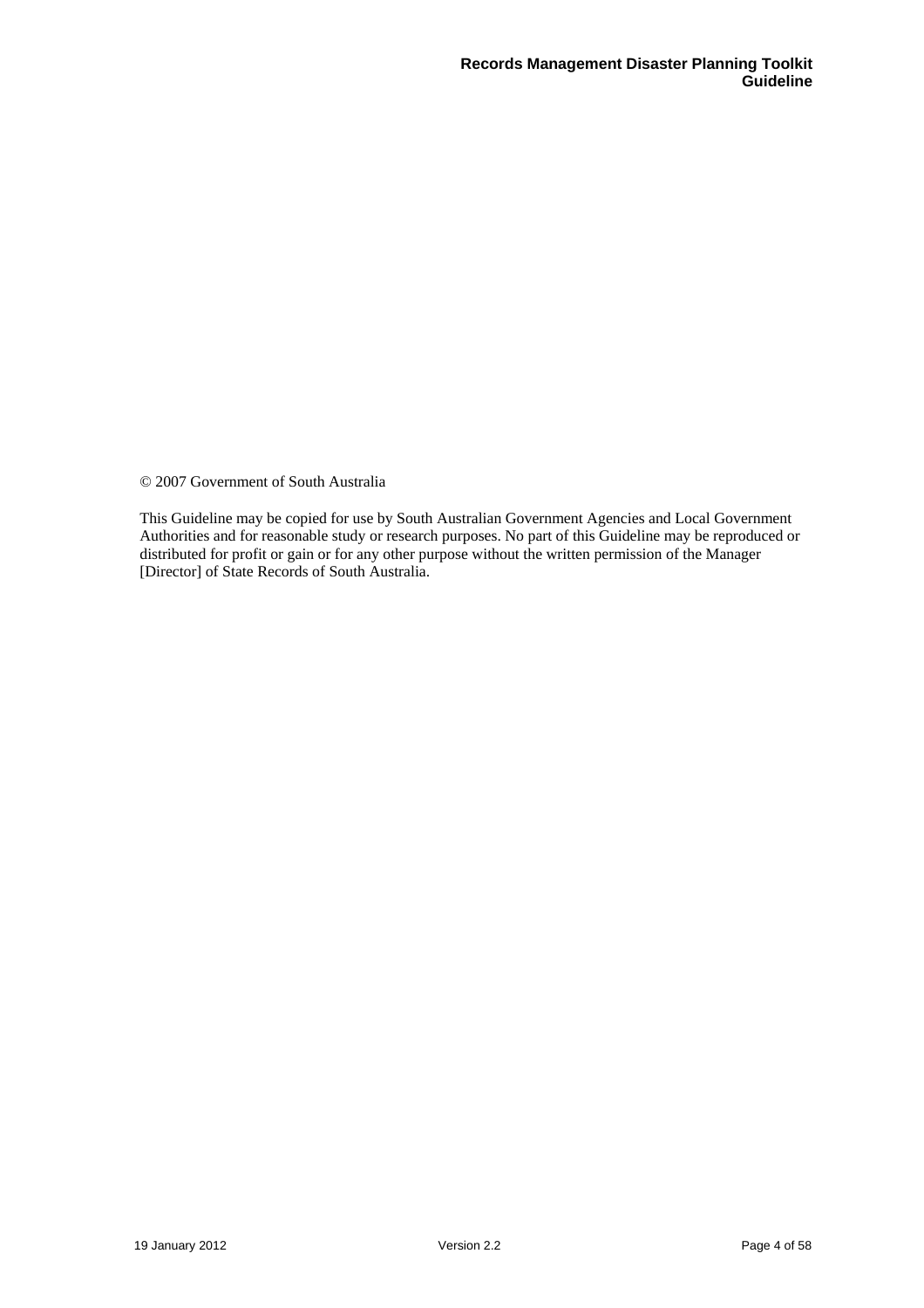# <span id="page-4-0"></span>**Acknowledgments**

State Records would like to acknowledge that this guideline has been developed thanks to a significant contribution from the Heritage Collections Council, Commonwealth Department of Communications, Information Technology and the Arts and their publication *Be Prepared: Guidelines for small museums for writing a disaster preparedness plan* (2000) and also the State Records Authority of New South Wales and their publication *Guidelines on Counter Disaster Strategies for Records and Recordkeeping Systems* (2002).

# **Preface**

State Records has issued this *Records Management Disaster Planning Toolkit* in accordance with section 7(g) of the *State Records Act 1997*. Disaster planning is an important component of an adequate records management program. Planning for disasters is a benchmark for Outcome 7 of *Adequate Records Management: Meeting the Standard* (2002) and is also identified as part of a high quality recordkeeping system in the Australian Standard *AS ISO 15489-2002: Records Management*.

The purpose of this *Records Management Disaster Planning Toolkit* is to assist agencies within South Australia as defined in section 3 of the *State Records Act 1997 which includes State Government agencies, Local Government authorities and Universities, in developing* and maintaining a disaster plan for records and recordkeeping systems. It contains templates, flowcharts and checklists that can be completed by agencies in the course of developing their plans. Agencies are encouraged to use this Toolkit in conjunction with the *Records Management Disaster Planning Guideline*.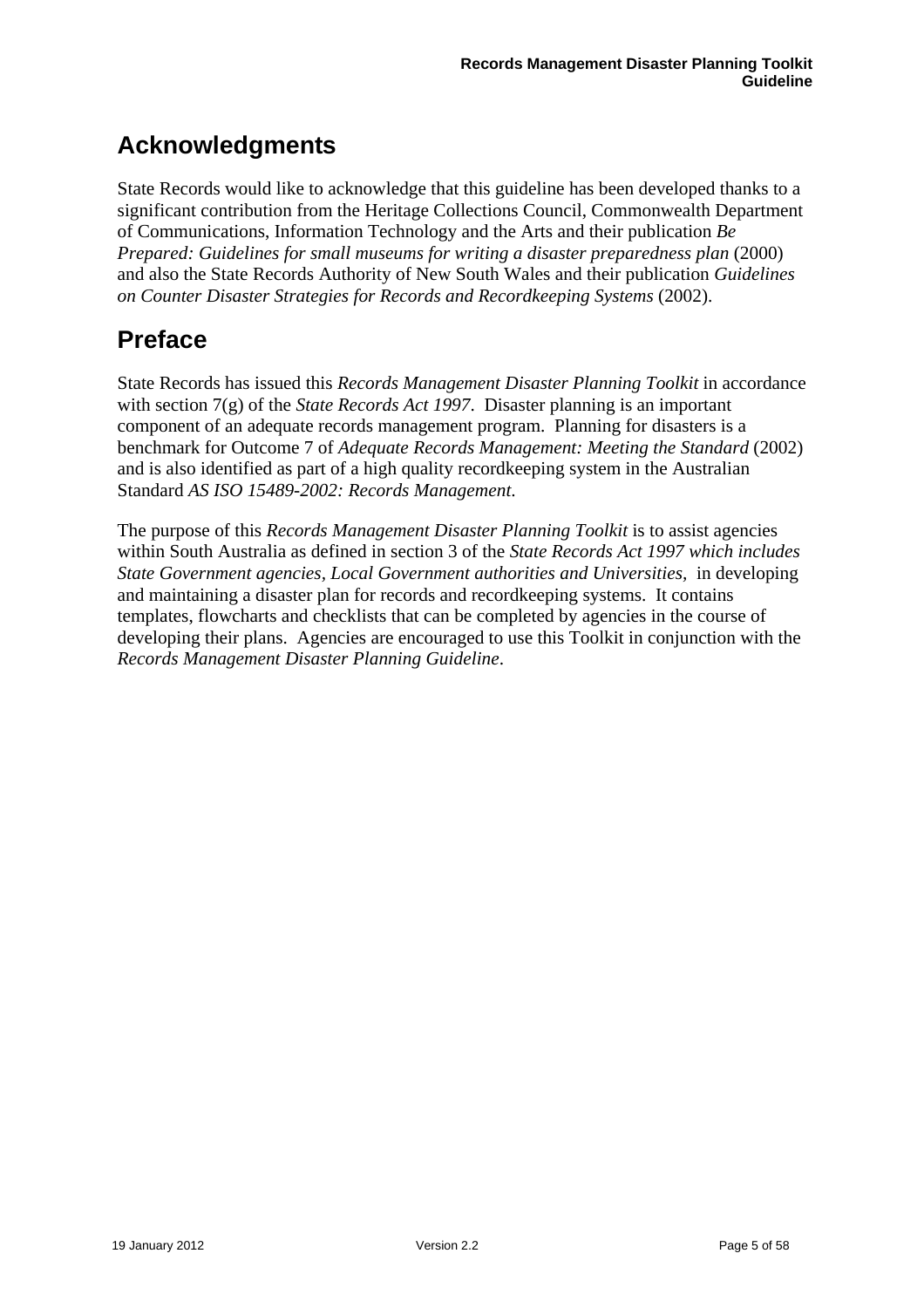# <span id="page-5-0"></span>**How to use this Toolkit**

This Toolkit has been developed in addition to the *Records Management Disaster Planning Guideline*. The Toolkit is consistent with the layout of the Guideline for ease of use, having 7 sections:

- Introduction
- Records and disasters
- Risk management
- Planning
- Vital Records identification
- Response
- Recovery.

Each section has a series of templates, checklists and flowcharts that correlate with each of the sections within the guidelines (and for some templates, throughout other relevant sections). While the Toolkit contains a variety of templates, flowcharts and checklists, agencies should continue to develop and revise these tools to suit their own business needs and situation.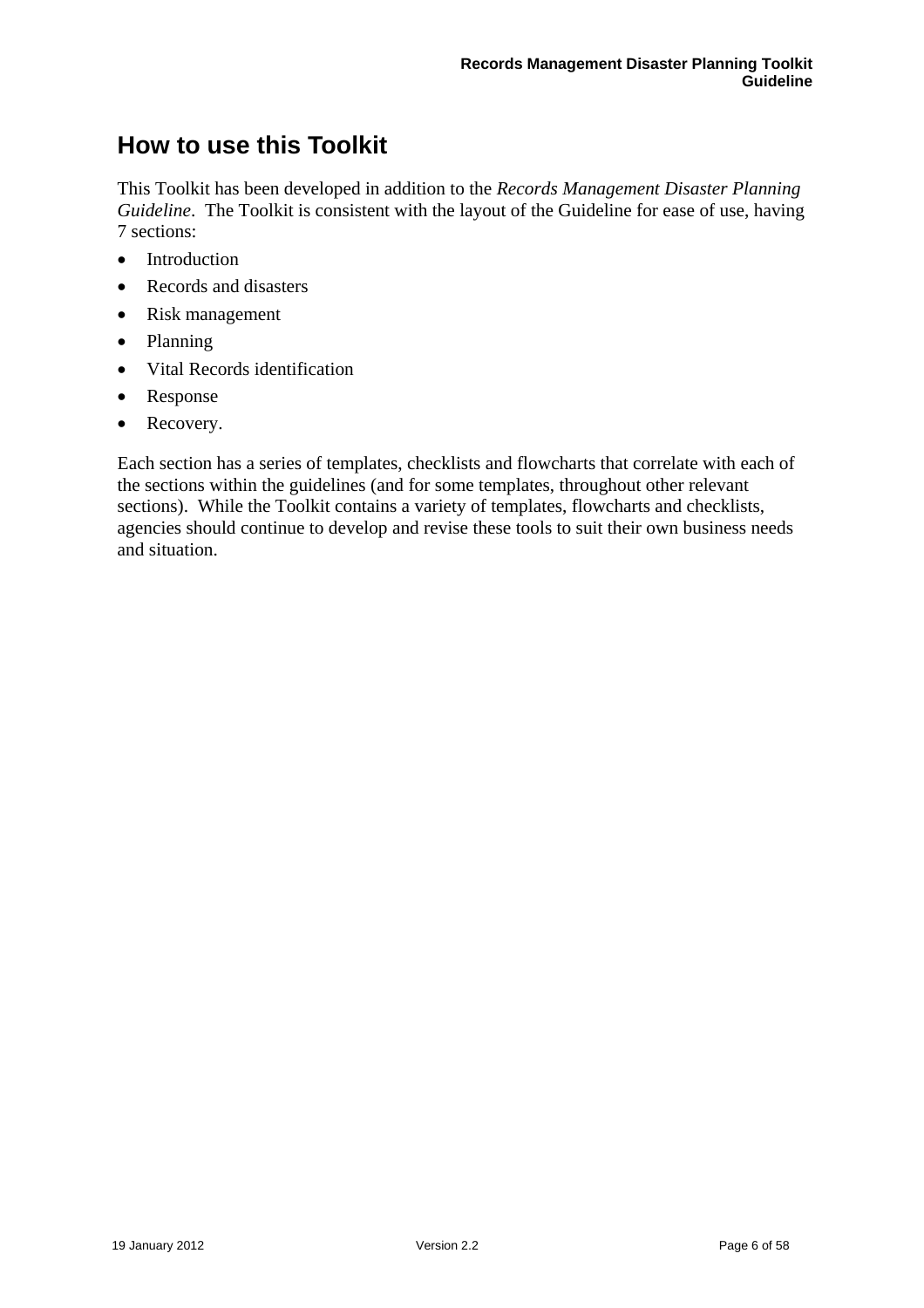# <span id="page-6-0"></span>**Introduction**

Records and recordkeeping systems are always potentially at risk of disaster. Due to the importance of records, their loss in a disaster can be crippling for the agency responsible.  $1$ The development of a Records Management Disaster Recovery Plan can provide many benefits for an agency's records and recordkeeping systems.

This section of the Toolkit includes a Checklist for the progress of a Records Management Disaster Recovery Plan. It contains each of the broad steps that require completion to produce an effective plan. Sections can be worked through in order and can be used as a reference tool to view your progress. It can also be a useful tool in reporting to management where you are in developing your records management disaster recovery plan. Check the boxes as you complete each step.

# **Attached Templates:**

Template 1 – Progress Checklist

 $\overline{a}$ 

<span id="page-6-1"></span><sup>&</sup>lt;sup>1</sup> State Records, New South Wales, *Counter Disaster Strategies for Records and Recordkeeping Systems*, 2002. p5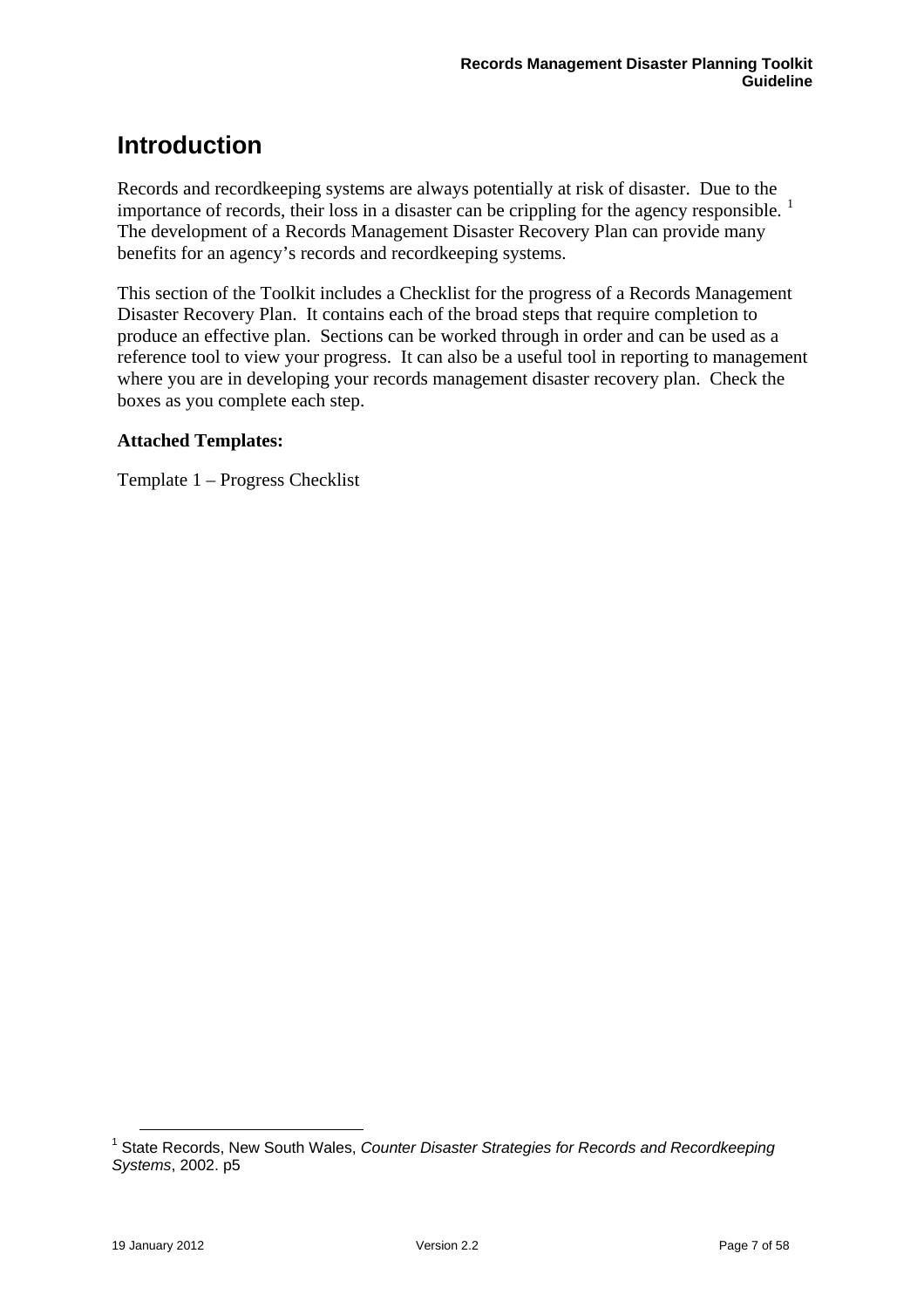# <span id="page-7-0"></span>**Template 1 - Progress Checklist**

(Reference: Heritage Collections Council, Department of Communications, Information Technology and the Arts. *Be Prepared: Guidelines for small museums for writing a disaster preparedness plan*, p. 59)

|                                            | <b>COMPLETED / TO DO</b> |                                                                                                                                                                                                                                                                                                                                                     |                                                                                                                                                                                                                                                                                                                                                                             |  |
|--------------------------------------------|--------------------------|-----------------------------------------------------------------------------------------------------------------------------------------------------------------------------------------------------------------------------------------------------------------------------------------------------------------------------------------------------|-----------------------------------------------------------------------------------------------------------------------------------------------------------------------------------------------------------------------------------------------------------------------------------------------------------------------------------------------------------------------------|--|
| STEP 1. Assess all risks and threats       |                          | $\begin{array}{ccc} \Box & \quad / & \quad \Box \end{array}$                                                                                                                                                                                                                                                                                        |                                                                                                                                                                                                                                                                                                                                                                             |  |
| STEP 2. Reduce or remove those risks       |                          | $\begin{picture}(20,20) \put(0,0){\line(1,0){10}} \put(15,0){\line(1,0){10}} \put(15,0){\line(1,0){10}} \put(15,0){\line(1,0){10}} \put(15,0){\line(1,0){10}} \put(15,0){\line(1,0){10}} \put(15,0){\line(1,0){10}} \put(15,0){\line(1,0){10}} \put(15,0){\line(1,0){10}} \put(15,0){\line(1,0){10}} \put(15,0){\line(1,0){10}} \put(15,0){\line(1$ |                                                                                                                                                                                                                                                                                                                                                                             |  |
| STEP 3. Prioritise collection              |                          | $\begin{array}{ccc} \Box & \quad & / & \quad \Box \end{array}$                                                                                                                                                                                                                                                                                      |                                                                                                                                                                                                                                                                                                                                                                             |  |
| STEP 4. Establish a Disaster Response Team |                          | $\begin{array}{ccc} \Box & \quad / & \quad \Box \end{array}$                                                                                                                                                                                                                                                                                        |                                                                                                                                                                                                                                                                                                                                                                             |  |
| STEP 5. Establish support networks         |                          | $\begin{array}{ccccccccccccc} \Box & & & / & & & \Box \end{array}$                                                                                                                                                                                                                                                                                  |                                                                                                                                                                                                                                                                                                                                                                             |  |
| STEP 6. Prepare the Disaster Response Plan |                          | $\Box$                                                                                                                                                                                                                                                                                                                                              | $\begin{picture}(20,20) \put(0,0){\dashbox{0.5}(5,0){ }} \put(15,0){\dashbox{0.5}(5,0){ }} \put(15,0){\dashbox{0.5}(5,0){ }} \put(15,0){\dashbox{0.5}(5,0){ }} \put(15,0){\dashbox{0.5}(5,0){ }} \put(15,0){\dashbox{0.5}(5,0){ }} \put(15,0){\dashbox{0.5}(5,0){ }} \put(15,0){\dashbox{0.5}(5,0){ }} \put(15,0){\dashbox{0.5}(5,0){ }} \put(15,0){\dashbox{0.5}(5,0){ }}$ |  |
| STEP 7. Prepare the Disaster Recovery Plan |                          | $\Box$ . $\Box$                                                                                                                                                                                                                                                                                                                                     | / $\hfill\Box$                                                                                                                                                                                                                                                                                                                                                              |  |
| STEP 8. Train all staff                    |                          |                                                                                                                                                                                                                                                                                                                                                     |                                                                                                                                                                                                                                                                                                                                                                             |  |
| STEP 9. Review the plan                    |                          | $\begin{array}{ccccccccc} \Box & & & / & & & \Box \end{array}$                                                                                                                                                                                                                                                                                      |                                                                                                                                                                                                                                                                                                                                                                             |  |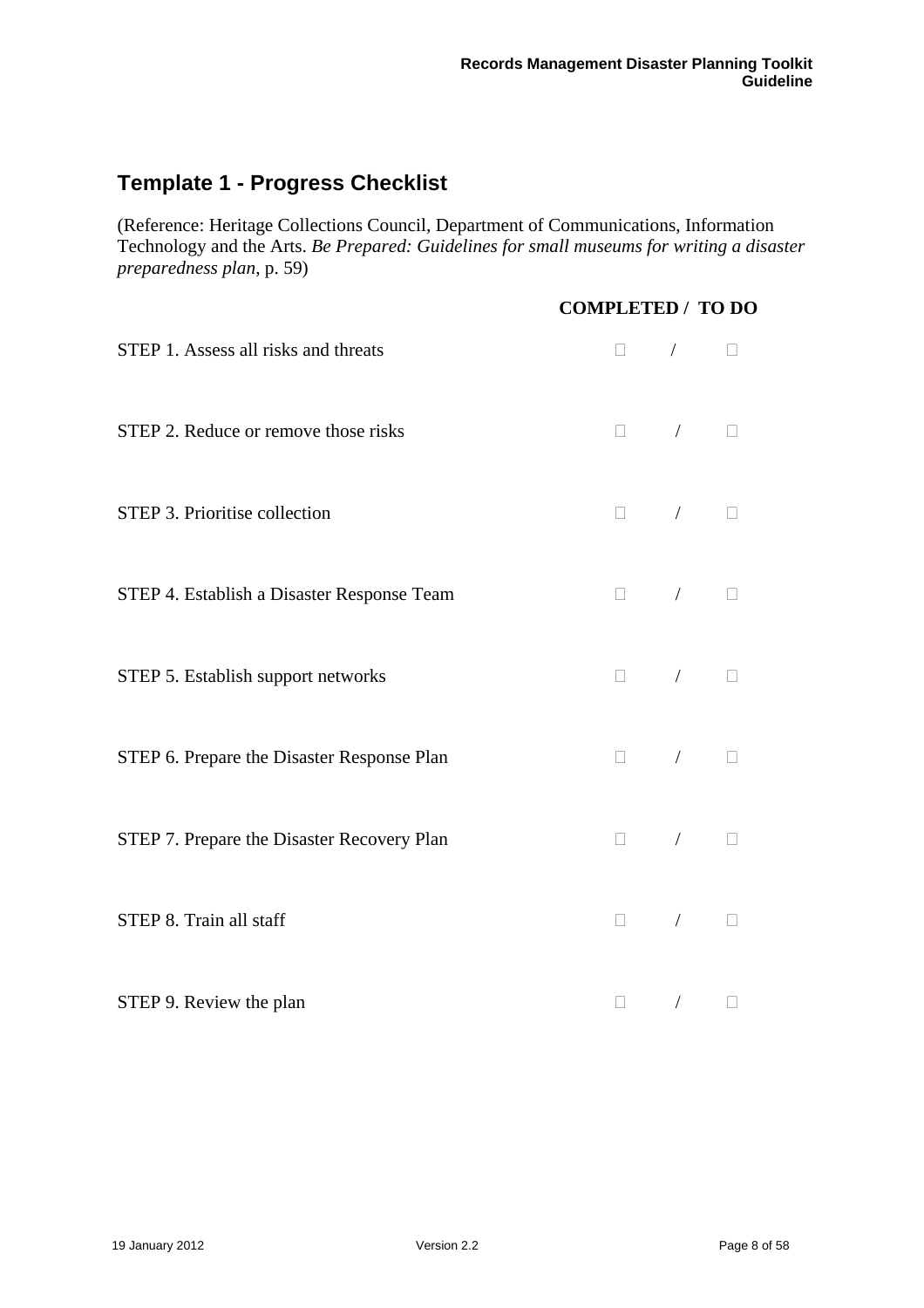# <span id="page-8-0"></span>**Records and Disasters**

One of the most important elements in developing a records management disaster recovery plan is the identification of those disasters that may affect your agencies records and recordkeeping systems. A disaster can be defined as "any event that creates an inability on an organisation's part to provide critical business functions for some predetermined period of time."**[2](#page-8-1)** Disasters can be natural, structural, chemical, industrial, technological, criminal or accidental.

Agencies can prepare for disasters firstly by identifying which disasters may pose a risk to their records or recordkeeping systems before they strike. Agencies can do this by conducting a Disaster Review of their agency and perhaps include other agencies within close proximity to your organisation or those carrying out similar functions. This information can be obtained by speaking with members of staff internally, approaching other agency staff and consulting with emergency services personnel to obtain a history of previous disasters within your area. Consider a brainstorming session with staff in your agency or perhaps conduct a 'walk-through' of your agency and document any possible hazards or disasters on your premises.

### **Attached Templates:**

Template 2 - Disaster Review form

 $\overline{a}$ 

<span id="page-8-1"></span><sup>2</sup> State Records of SA, *Recordkeeping Advice 006* - *Adequate Records Management in Perspective – Disaster Management*, 2004.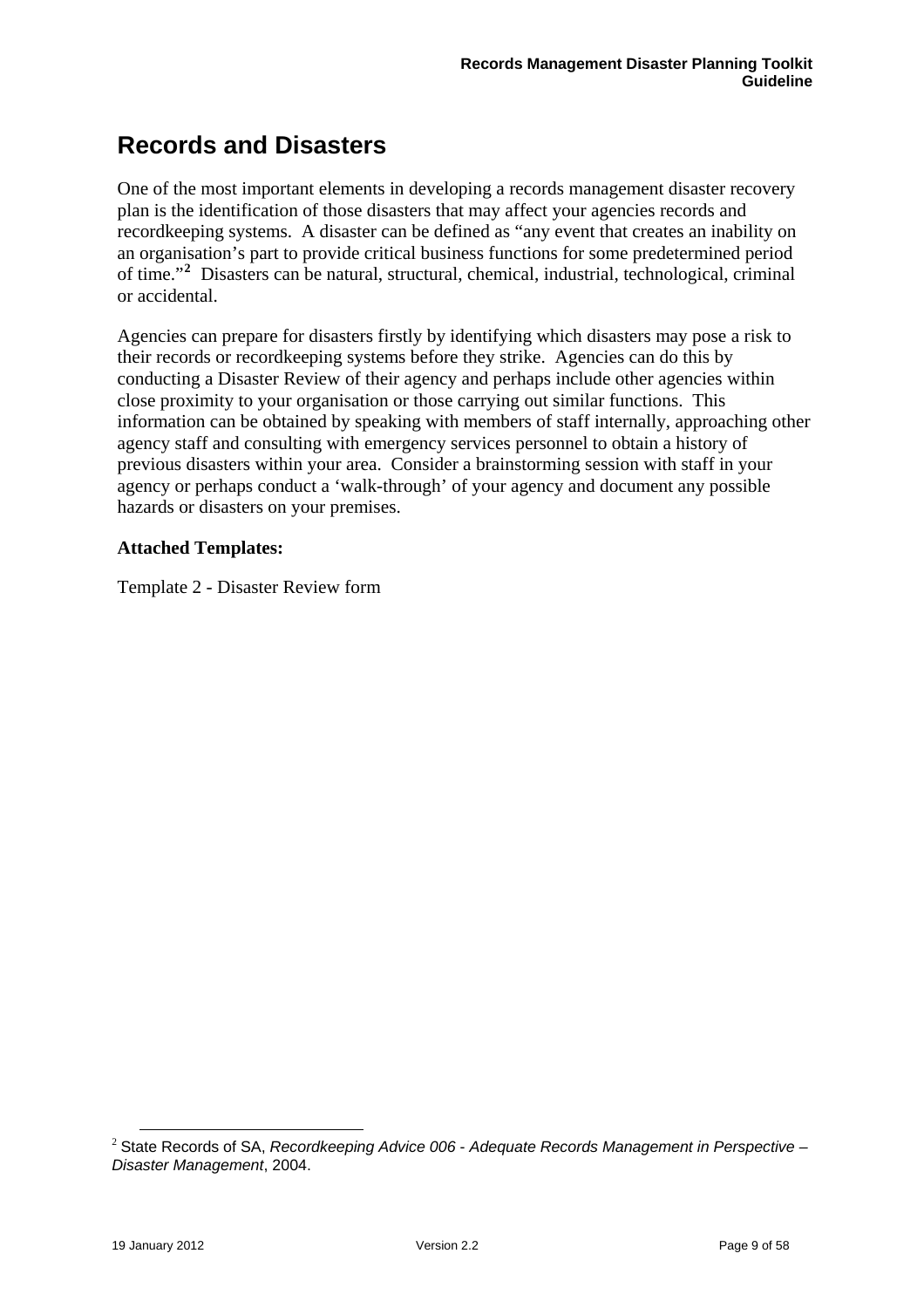# <span id="page-9-0"></span>**Template 2 - Disaster Review Form**

r

(Reference: Heritage Collections Council, Department of Communications, Information Technology and the Arts. *Be Prepared: Guidelines for small museums for writing a disaster preparedness plan*, p. 60)

| TYPE OF DISASTER | <b>DAMAGE</b> | <b>CAUSE</b> | <b>DURATION</b> |
|------------------|---------------|--------------|-----------------|
|                  |               |              |                 |
|                  |               |              |                 |
|                  |               |              |                 |
|                  |               |              |                 |
|                  |               |              |                 |
|                  |               |              |                 |
|                  |               |              |                 |
|                  |               |              |                 |
|                  |               |              |                 |
|                  |               |              |                 |
|                  |               |              |                 |
|                  |               |              |                 |
|                  |               |              |                 |
|                  |               |              |                 |
|                  |               |              |                 |
|                  |               |              |                 |
|                  |               |              |                 |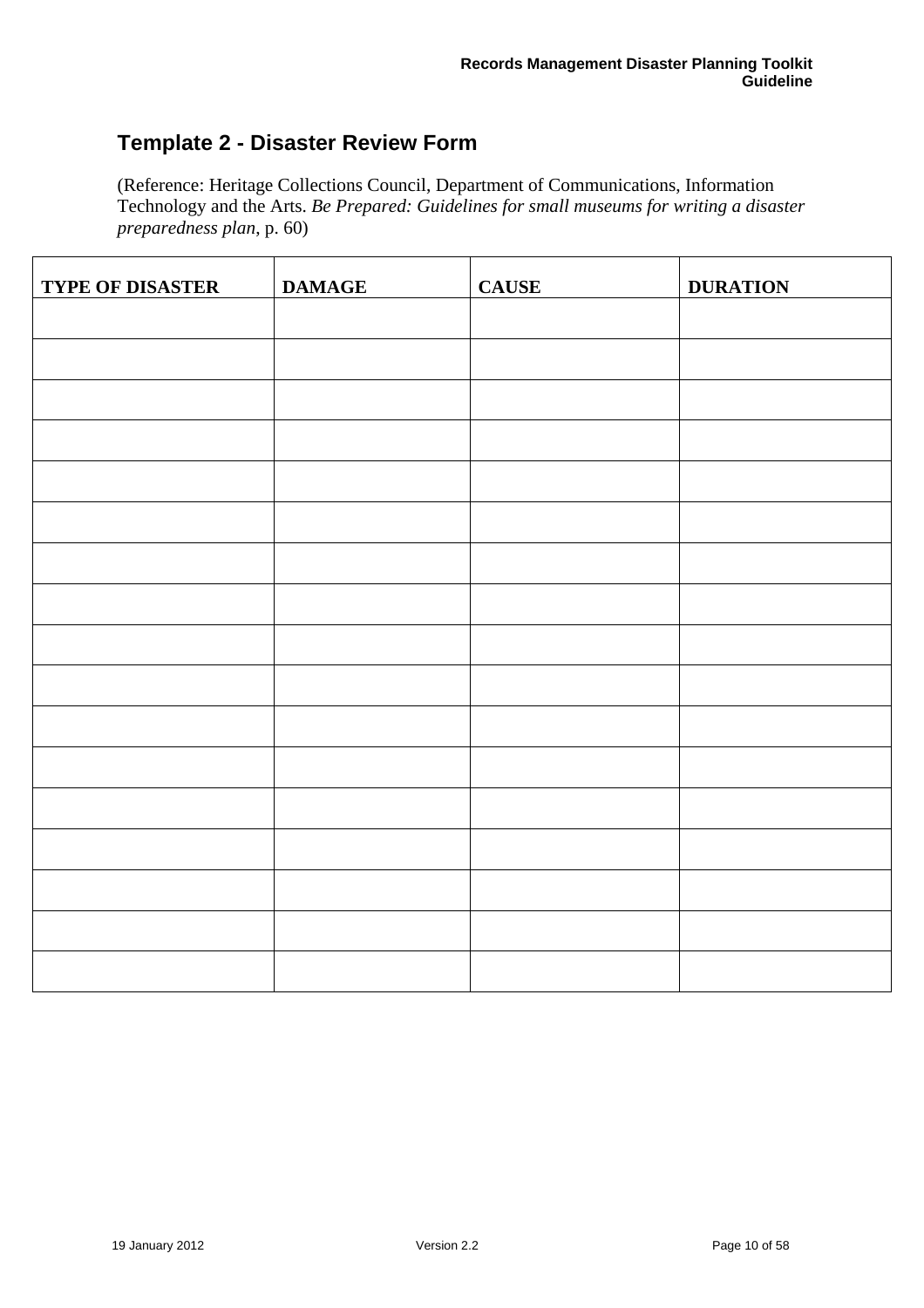# <span id="page-10-0"></span>**Risk Management**

Risks affecting records and recordkeeping systems should be identified and assessed in order to manage disasters appropriately.<sup>[3](#page-10-1)</sup> This section provides some suggested methods for identifying hazards, assessing their likelihood and potential impact and developing an action plan to reduce or remove any associated risks. This section also contains some critical needs questions for agencies to identify their critical needs for information and equipment that are necessary to continue business operations if an agency were to experience a disaster or if this information or equipment became inaccessible.

# **Attached Templates:**

Template 3.1 – Hazard Checklist

Template 3.2 – Risk Assessment Template

Template 3.3 – Action Plan to Reduce or Remove Risks Template

Template 3.4 – Critical Needs Questionnaire Checklist

<span id="page-10-1"></span> 3 State Records, New South Wales, *Standard on Counter Disaster Strategies for Records and Recordkeeping*, 2002, p2.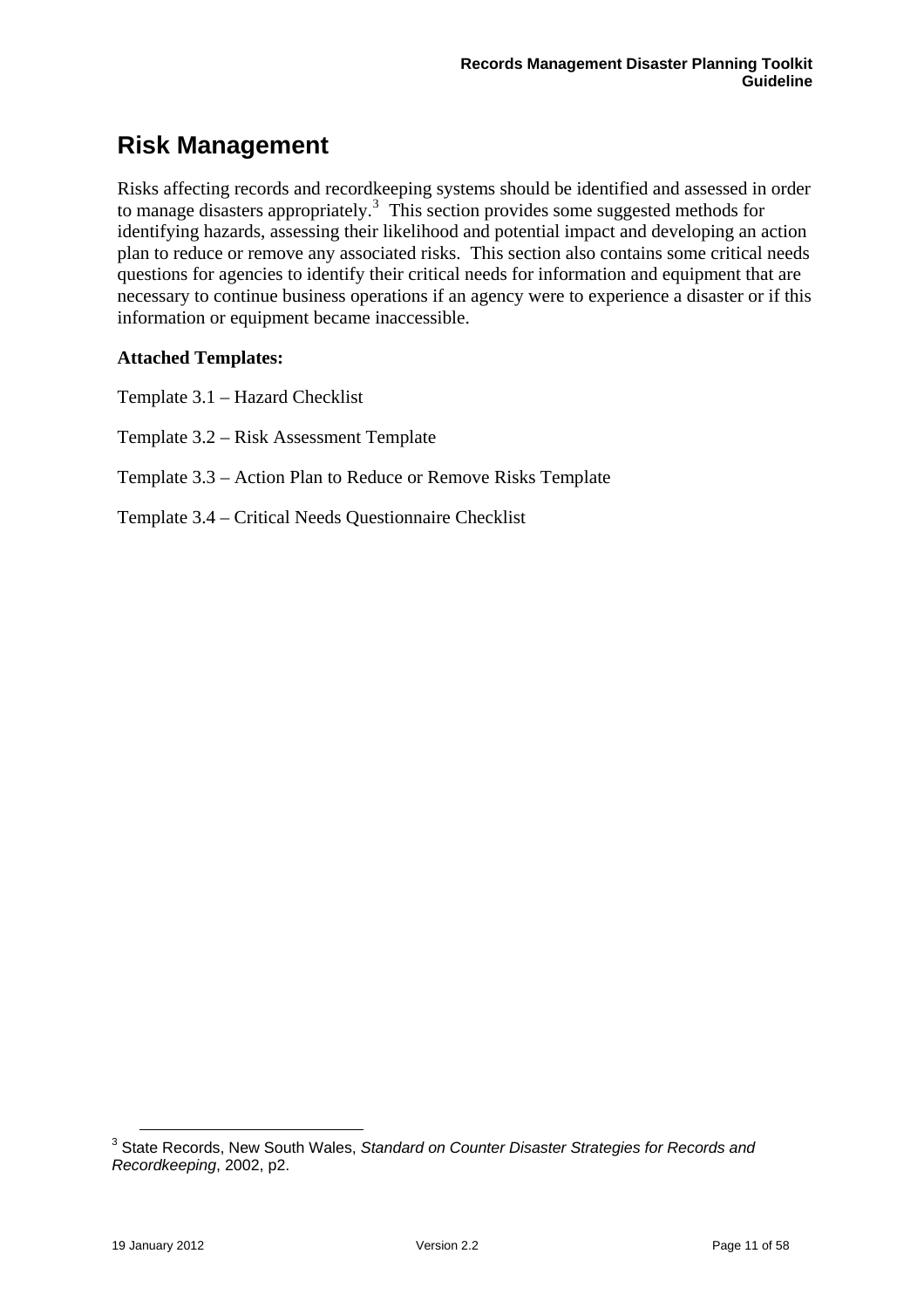# <span id="page-11-0"></span>**Template 3.1 - Hazard Checklist**

(Reference: Heritage Collections Council, Department of Communications, Information Technology and the Arts. *Be Prepared: Guidelines for small museums for writing a disaster preparedness plan*, p. 61)

# **Industrial Disasters**

| Electrical power failure          |        |
|-----------------------------------|--------|
| Fuel Supply failure               |        |
| Water supply failure              |        |
| Explosion                         |        |
| Fuel spill                        | П      |
| Chemical spill                    | П      |
| Structural collapse               | П      |
| Sewer failure or back up          |        |
| Extreme / prolonged air pollution | П      |
| Structural fire (internal)        | П      |
| Exposure fire (external)          | □      |
| <b>Natural Disasters</b>          |        |
| Severe thunderstorm               |        |
| Sleet, hail, ice                  |        |
| Windstorm                         | П      |
| Flash flood                       | П      |
| Slow-rising flood                 | $\Box$ |
| Fire (bush fire)                  | П      |
| Drought (prolonged)               |        |
| Earthquakes                       |        |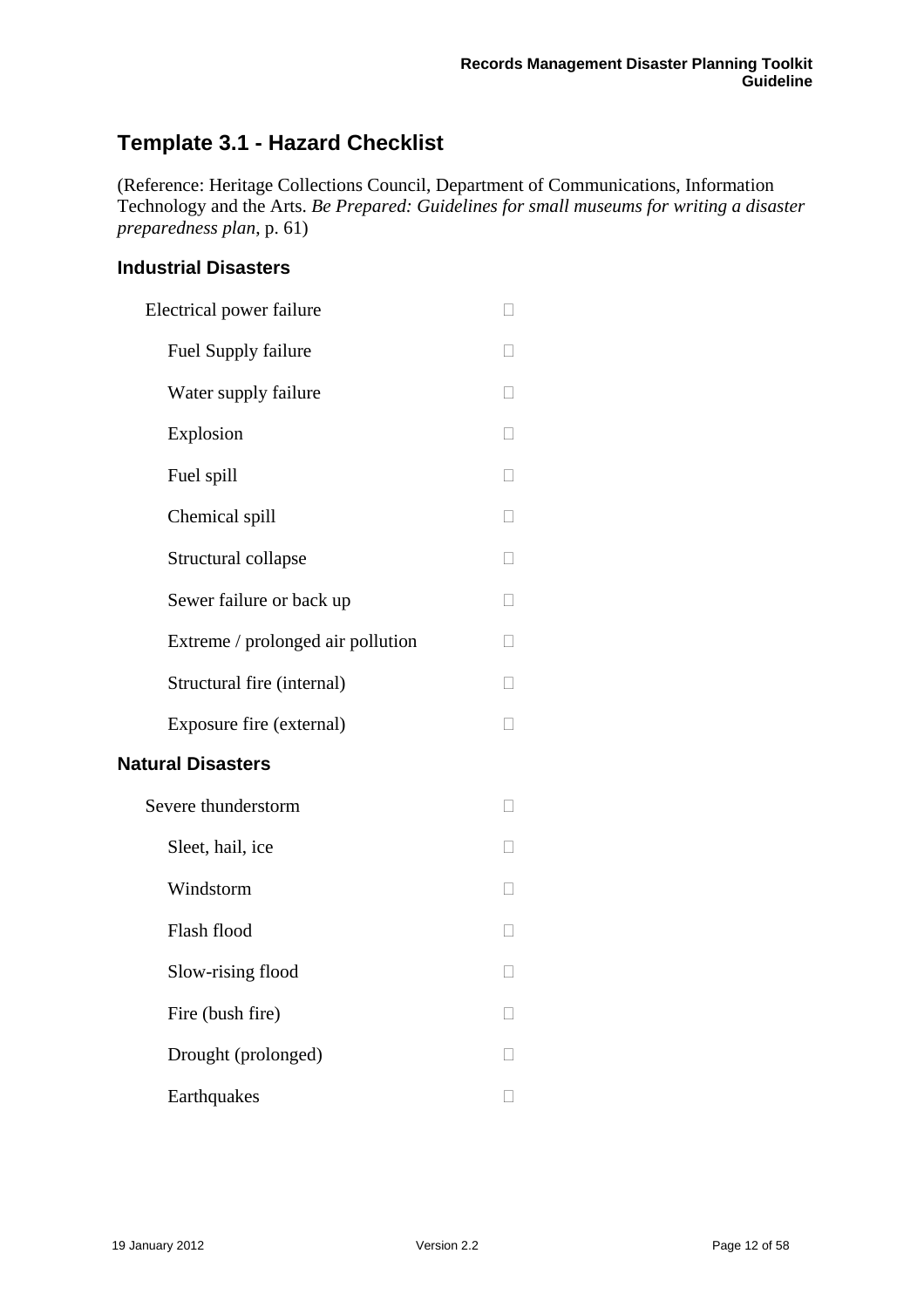# <span id="page-12-0"></span>**Human (incl. Criminal) activity**

| Accidents by individuals        |                   |
|---------------------------------|-------------------|
| Armed robbery                   |                   |
| Arson                           | $\mathbf{L}$      |
| Bombing                         |                   |
| <b>Bomb</b> threat              | $\Box$            |
| Riot and civil disorder         | $\Box$            |
| Sabotage                        | $\vert \ \ \vert$ |
| Terrorist attack                | $\Box$            |
| Hostage taking                  |                   |
| Vandalism                       | $\Box$            |
| <b>Accidents involving</b>      |                   |
| Bodily injury                   | $\mathbf{L}$      |
| Broken fuel pipes               | $\Box$            |
| Broken water or sewer pipes     | $\Box$            |
| Downed power or phone lines     | $\Box$            |
| Aircraft (crashes)              |                   |
| Construction equipment          |                   |
| Motor vehicles                  |                   |
| Ships and boats                 |                   |
| <b>Trains</b>                   |                   |
| Transport or chemicals or fuels |                   |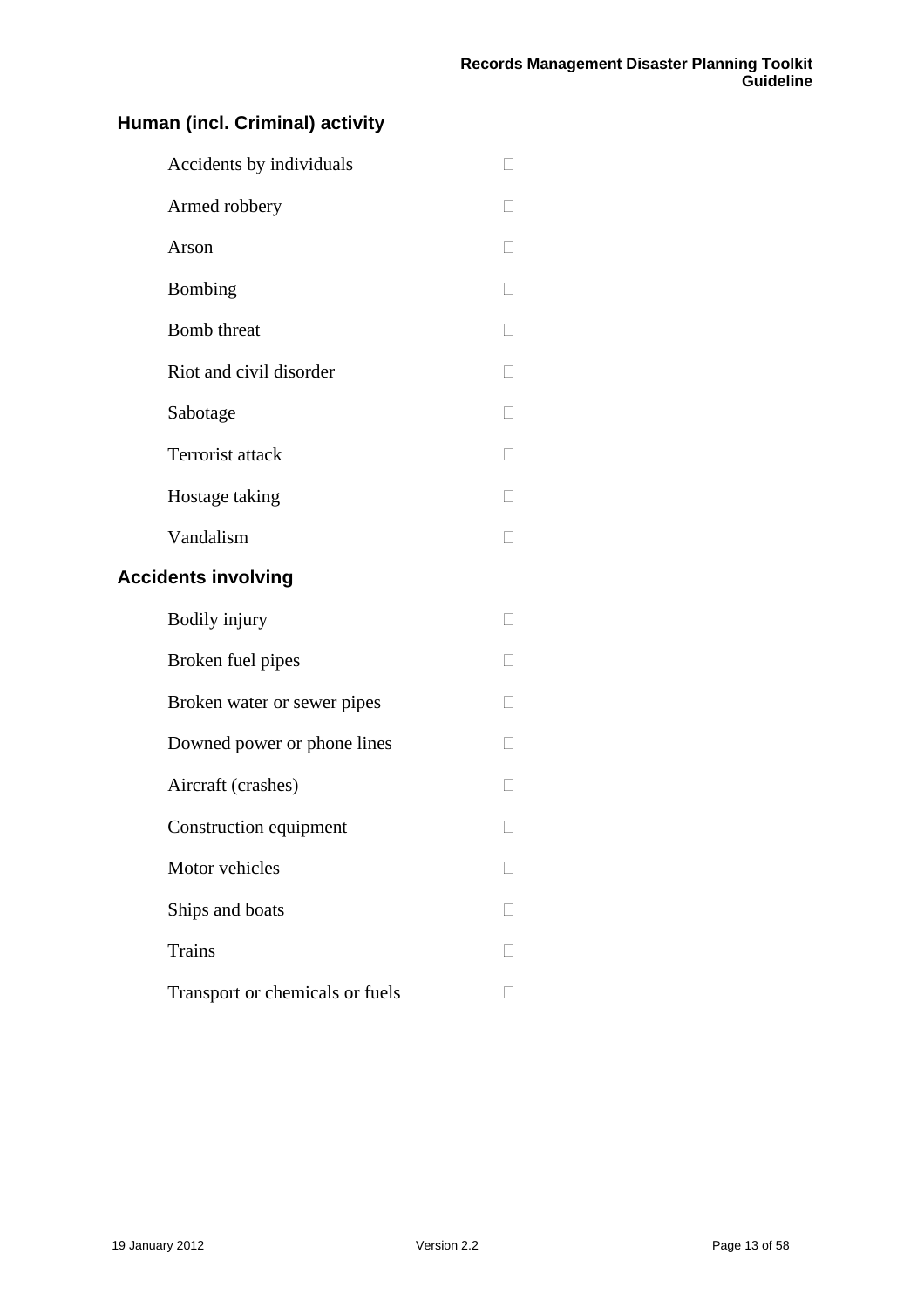# <span id="page-13-0"></span>**Template 3.2 – Risk Assessment Template**

(Reference: Heritage Collections Council, Department of Communications, Information Technology and the Arts. *Be Prepared: Guidelines for small museums for writing a disaster preparedness plan*, p. 62)

| <b>IMPACT</b><br>High-Low (5-1)<br><b>PROBABILITY</b><br>High-Low (5-1) |
|-------------------------------------------------------------------------|
|                                                                         |
|                                                                         |
|                                                                         |
|                                                                         |
|                                                                         |
|                                                                         |
|                                                                         |
|                                                                         |
|                                                                         |
|                                                                         |
|                                                                         |
|                                                                         |
|                                                                         |
|                                                                         |
|                                                                         |
|                                                                         |
|                                                                         |
|                                                                         |
|                                                                         |
|                                                                         |
|                                                                         |
|                                                                         |
|                                                                         |
|                                                                         |
|                                                                         |

# RISK ASSESSMENT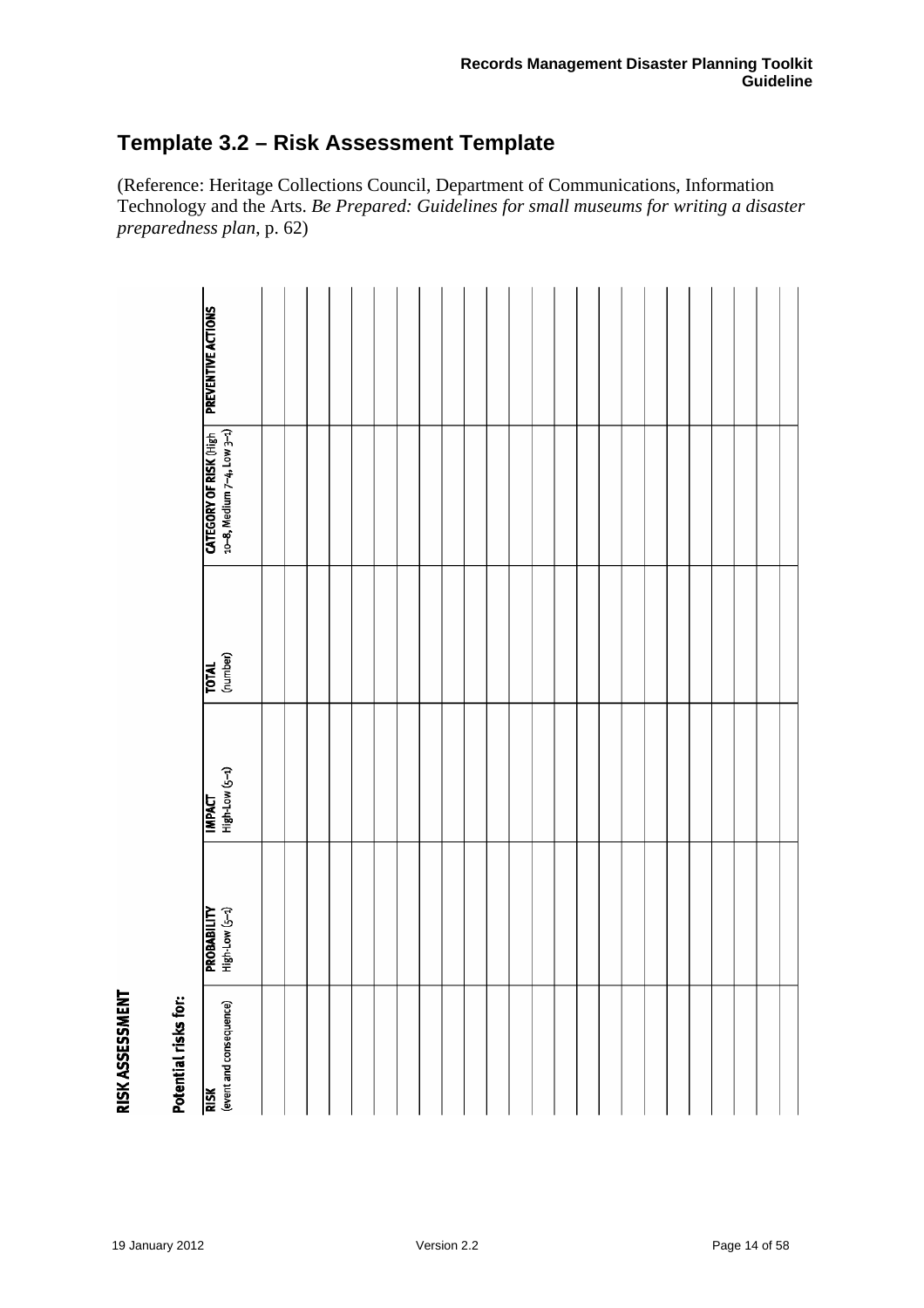# <span id="page-14-0"></span>**Template 3.3 – Action Plan to Reduce or Remove Risks Template**

(Reference: Heritage Collections Council, Department of Communications, Information Technology and the Arts. *Be Prepared: Guidelines for small museums for writing a disaster preparedness plan*, p. 63)

|       | <b>DUE BY</b>        |  |  |  |  |  |  |  |  |  |  |  |  |  |
|-------|----------------------|--|--|--|--|--|--|--|--|--|--|--|--|--|
|       | ASSIGNED TO          |  |  |  |  |  |  |  |  |  |  |  |  |  |
|       | <b>RESOURCES</b>     |  |  |  |  |  |  |  |  |  |  |  |  |  |
|       | <b>ACTION</b>        |  |  |  |  |  |  |  |  |  |  |  |  |  |
| Date: | $\frac{1}{\sqrt{2}}$ |  |  |  |  |  |  |  |  |  |  |  |  |  |

**ACTION PLAN TO REDUCE OR REMOVE RISKS**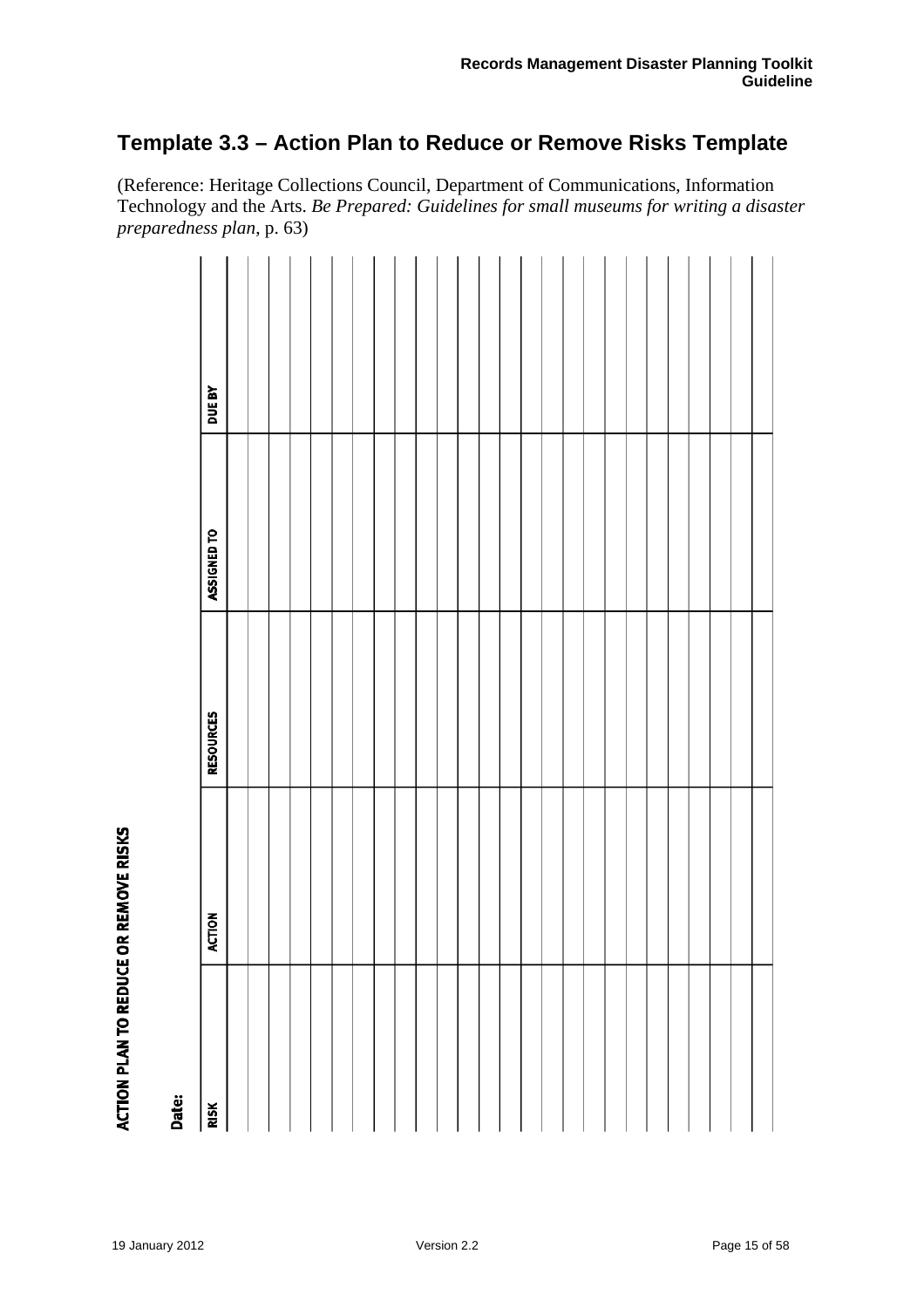# <span id="page-15-0"></span>**Template 3.4 – Critical Needs Questionnaire Checklist**

(Reference: State Records, New South Wales, Guidelines of Counter Disaster Strategies for Records and Recordkeeping Systems, 2002. p. 46-47)

Ask yourself these questions. Answers will help agency staff in the development of the disaster recovery plan or can provide a valuable source of information to a Consultant preparing your agency's plan.

- $\Box$  If a disaster occurred, how long could your agency function without the existing equipment and organisation?
- $\Box$  What are the high priority tasks including critical manual functions and processes within your agency? How often are these tasks performed? Daily? Weekly? Monthly?
- $\Box$  What staffing, equipment forms and supplies would be necessary to perform these high priority tasks?
- $\Box$  How would the critical equipment, forms and supplies be replaced in a disaster situation?
- $\Box$  Does any of the above information require long lead times for replacement?
- $\Box$  What reference manuals and operating procedure manuals are used? How would these be replaced in the event of a disaster?
- $\Box$  Should any forms, supplies, equipment, procedure manuals or reference manuals from your agency be stored in an off-site location?
- $\Box$  Identify the storage and security of original documents. How would this information be replaced in the event of a disaster? Should this information be in a more protected location?
- $\Box$  What are the current computer back-up procedures? Have the backups been restored? Should any critical backups be stored off-site?
- $\Box$  What would the temporary operating procedures be in the event of a disaster?
- $\Box$  How would other agencies be affected by a disaster in your agency?
- $\Box$  What effect would a disaster at the main computer server have on your agency?
- $\Box$  What external service/vendors are relied upon for normal operation?
- $\Box$  Would a disaster in your agency jeopardize any legal requirements for reporting?
- Are any of your agency staff trained in disaster procedures?
- $\Box$  Have personnel been specifically trained in debriefing techniques?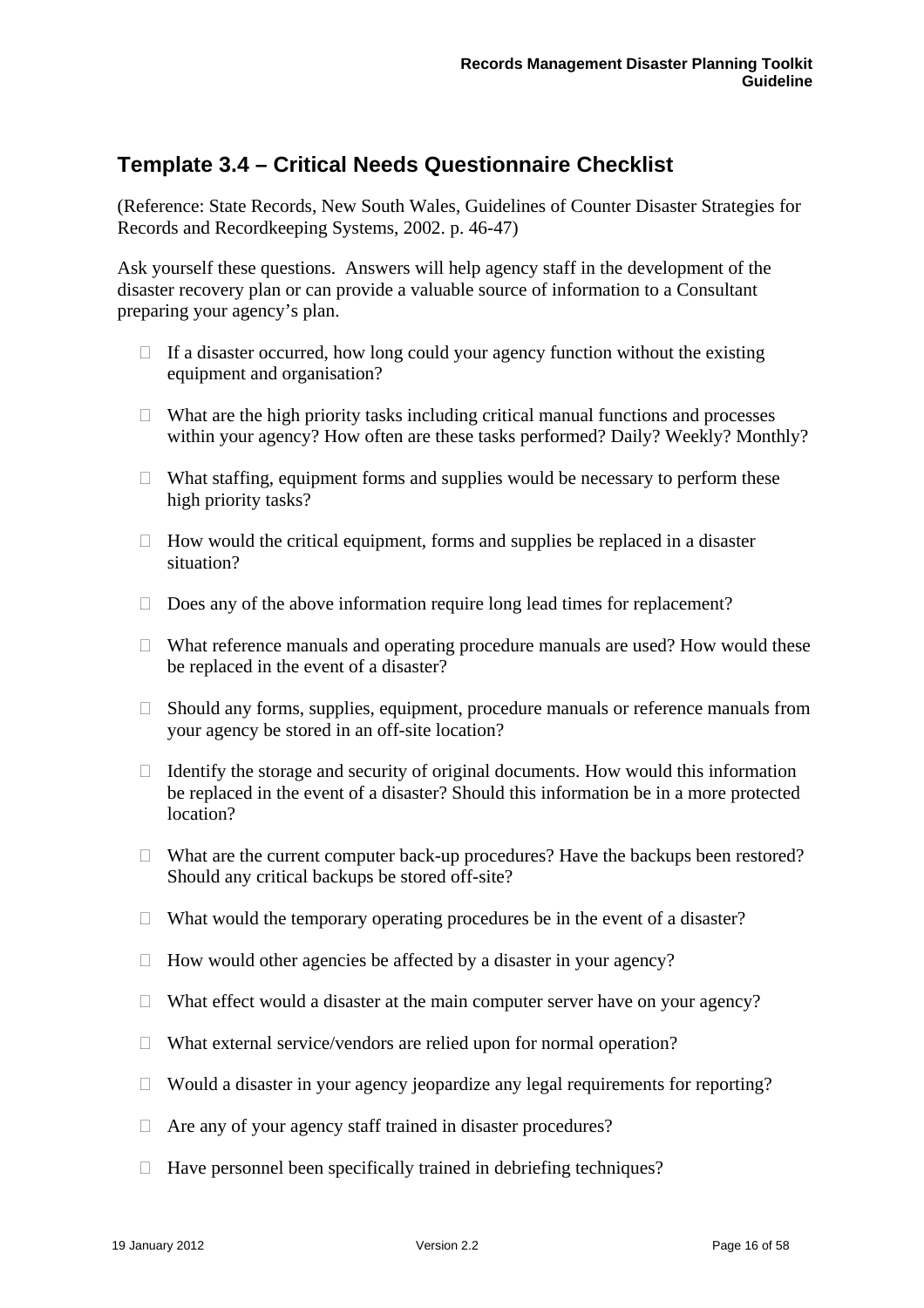- $\Box$  Who would be the person responsible for maintaining your agency's contingency plan?
- $\Box$  Is your agency moving to new or updated electronic systems and how would this be affected by a disaster in terms of "in-house" knowledge available?
- $\Box$  How have any current projects to improve the accuracy and completeness of your organisation's databases been factored in your disaster planning?
- $\Box$  Do you know the development history of your databases; the uses of any locally defined codes, practices and requisite system capabilities?
- $\Box$  How many users of your computer system need access to its applications to continue your business functions at emergency levels? Can this team be mustered in time and have the computer network recovery requirements been defined?
- $\Box$  Do the agreements with external consultants developing or updating electronic systems cover disaster events? Has any form of incident management planning been undertaken?
- $\Box$  Has there been any coordination or melding of the teams responsible for facility integrity and information security? Has your organisation moved away from separate plans to protect physical structures and information assets to a plan to protect your ability to operate? Can your organisation's intellectual property, in confidence dealings, trade secrets, or proprietary information be protected during or after a disaster event?
- $\Box$  Are there other concerns related to planning for the disaster recovery and have these concerns been addressed?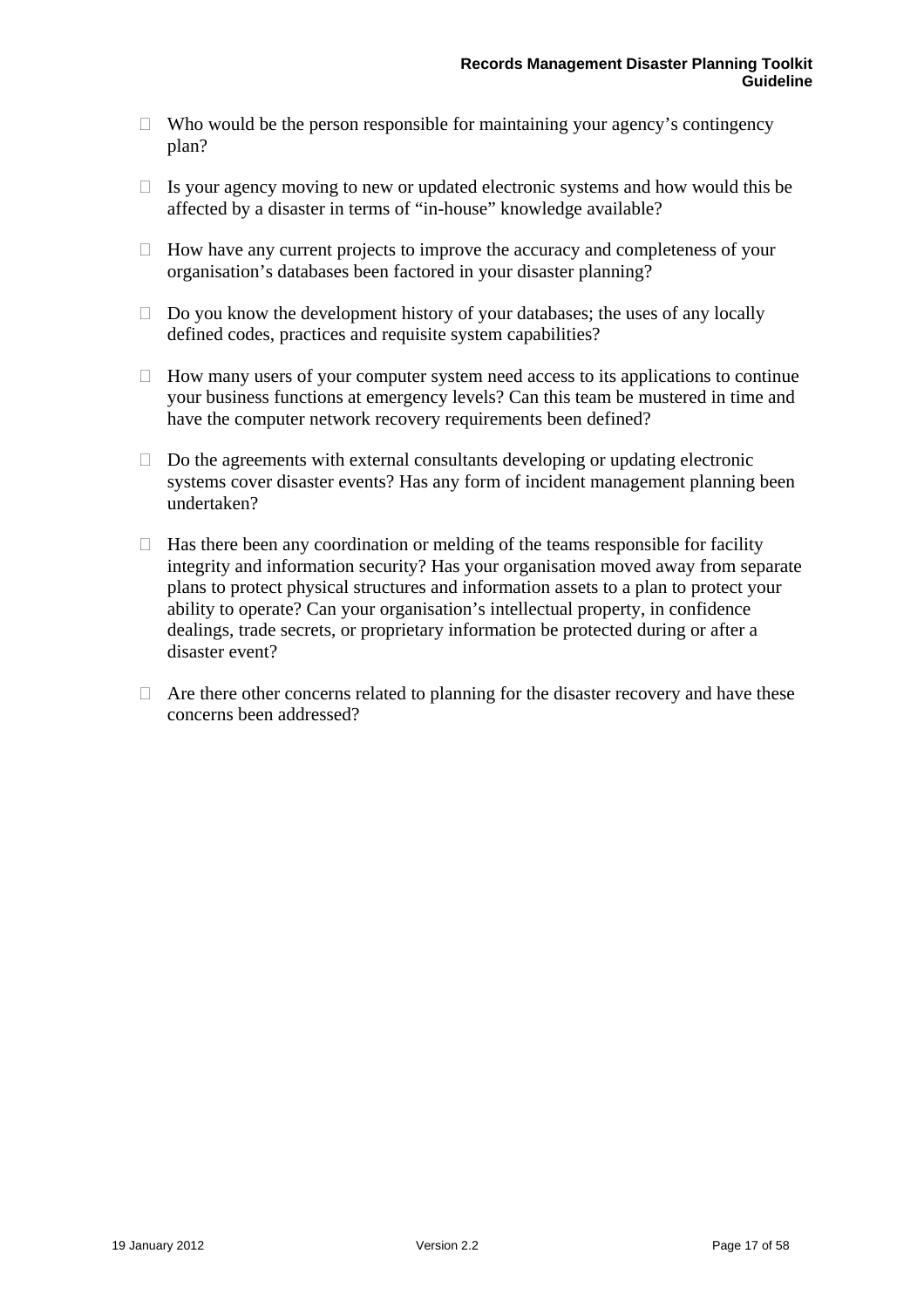# <span id="page-17-0"></span>**Planning**

Planning for disasters is a requirement for meeting Adequate Records Management practices, Outcome 7 in accordance with *Adequate Records Management: Meeting the Standard* (2002). This section includes a checklist for the contents of your agencies records management disaster recovery plan with brief information on what each section should include. This checklist can be checked off as each section is completed and will assist when reporting on progress to management in more detail than the **Progress Checklist** in **Introduction**. Also included is further information regarding Disaster Bins and Disaster Stores, and what to include in each (with corresponding checklists). The supplies and methods used for storing disaster recovery tools and equipment will depend on the requirements of the agency, its size, function and budgetary constraints. This will however serve as a good starting point for developing disaster recovery bins and stores.

# **Attached templates:**

- Template 4.1 Contents of Disaster Preparedness Plan Checklist
- Template 4.2 Disaster Bins and Disaster Stores Further Information
- Template 4.3 Disaster Bins Checklist
- Template 4.4 Disaster Store Checklist
- Template 4.5 Storage and Handling Requirements Checklist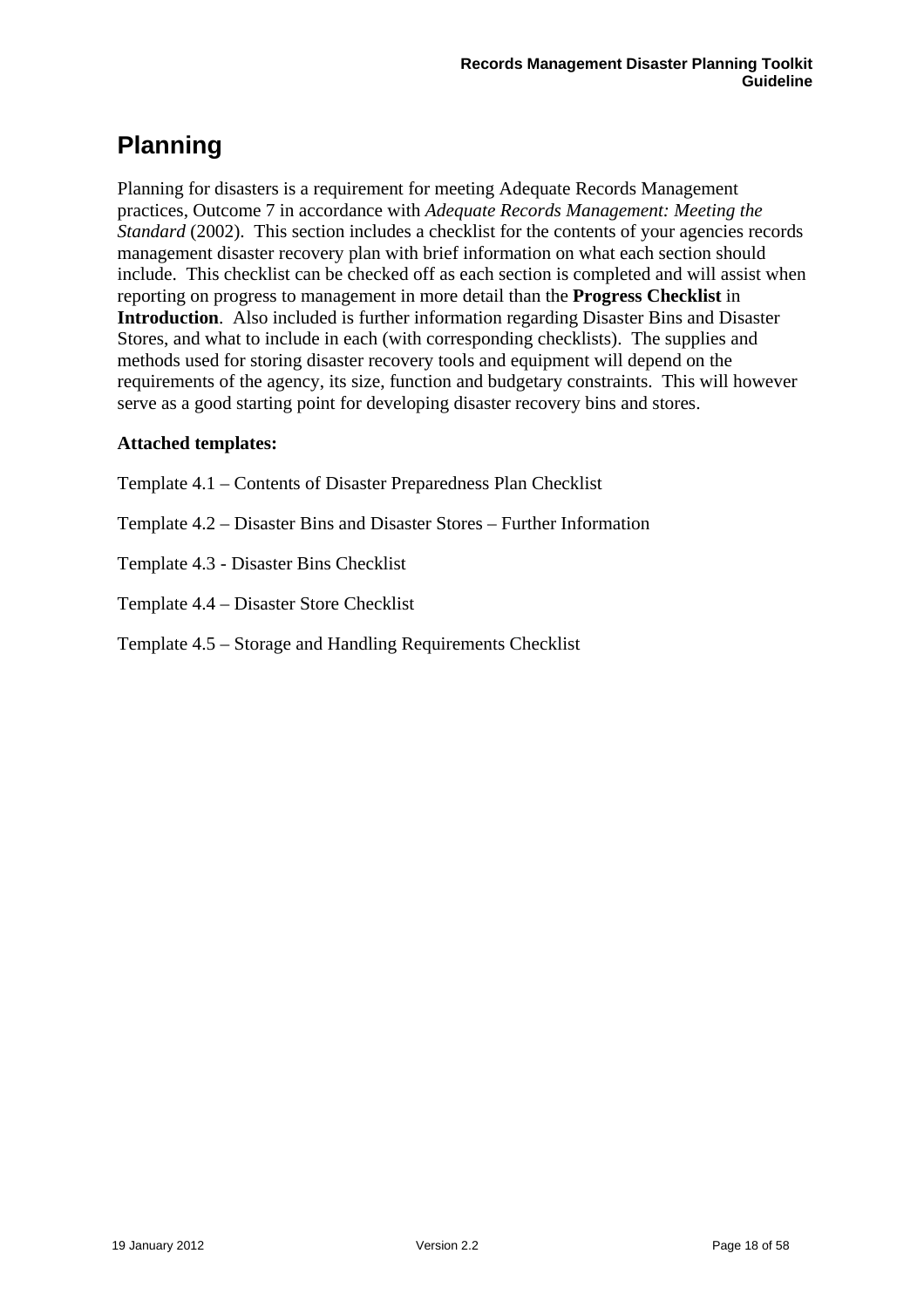# <span id="page-18-0"></span>**Template 4.1 – Contents of Disaster Preparedness Plan Checklist**

(Reference: State Records, New South Wales, *Guidelines on Counter Disaster Strategies for Records and Recordkeeping Systems*, 2002, p. 47– 51)

Check off the sections already completed as you go.

### **Background / Cover Page**

### **Authorisation Page**

This may be a letter or summary from the Chief Executive Officer (CEO) or Senior Management.

### **Distribution**

Includes a spiel about the staff required to read the plan and the staff required to use the plan.

### **Confirmation Form**

The person responsible for the plan signs this form. However, some organisations require staff to sign and date the form after reading the plan.

### **Policy Section**

Includes the policy on confidentiality of counter disaster plans and information held by the organisation; aims and priorities of the organisation in terms of disaster and recovery management; overall goal of the plan; authority and responsibility designations; who changes policies and how policies are changed; and conditions for invoking the counter disaster plan.

### **Plan administration section**

Includes who maintains the plan; how changes are made to the plans (including time limits for any review or evaluation of incidents); plan review and audit procedures; and exercise and training activities.

### **Risk Assessment section**

Outlines how and when risks assessments should occur and identifies some potential risks and their impact on records and recordkeeping systems.

### **Pre-disaster section**

This section deals with the organisational policy on disaster management. It should include the responsibilities of the organisation; individual or group or department responsibilities for health, safety and disaster reduction; risk reduction control; management procedures for dealing with non-organisational people on a site when a disaster occurs; and general instructions on information management.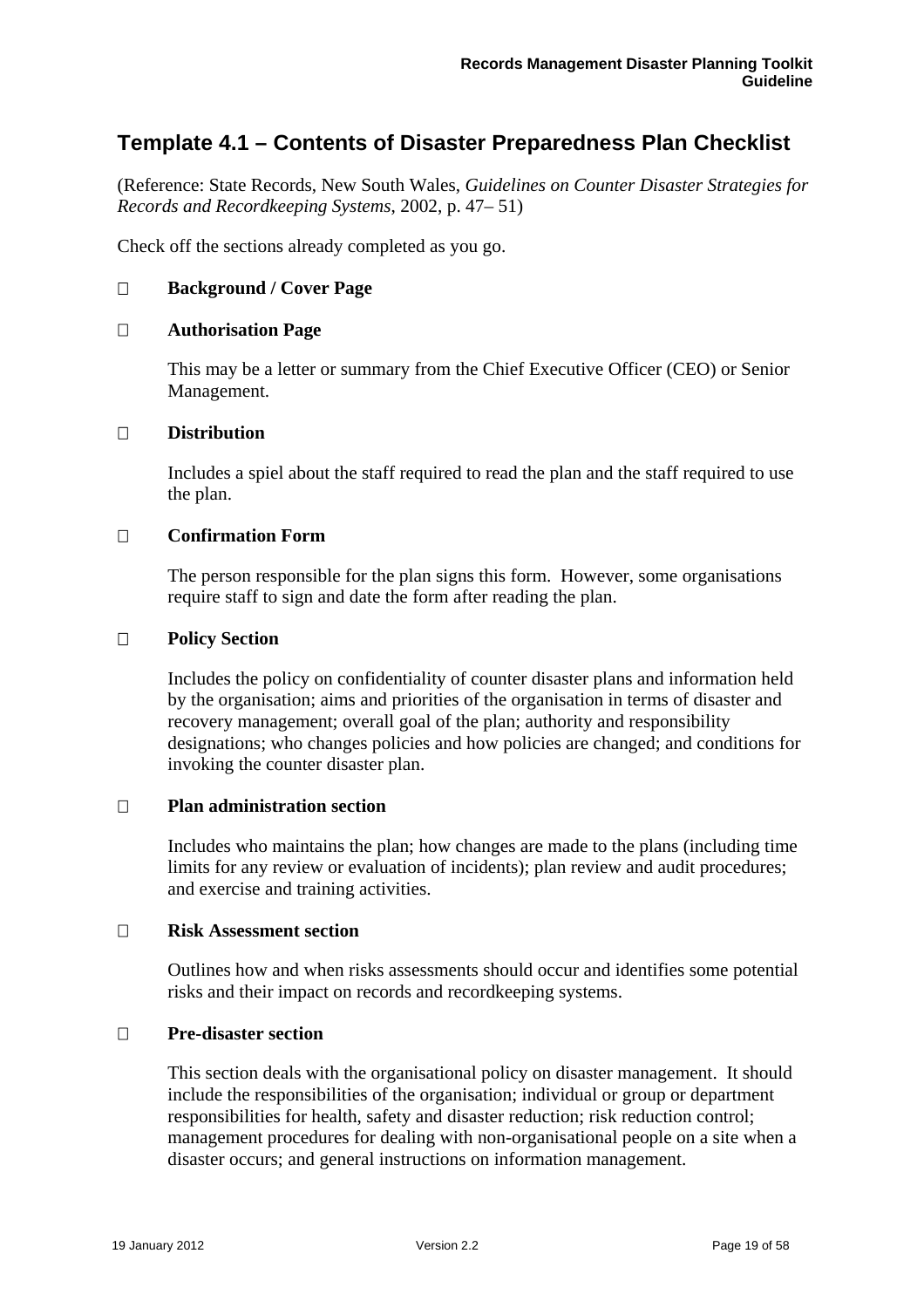### **Communication policy section**

This section deals with information management in more detail. It includes who is to be informed; how information will be exchanged; media briefing instructions; instructions on dealing with inquiries from outside the organisation; instructions on dealing with stakeholders (including staff, customers, suppliers, creditors and insurers); and ministerial liaison.

### **Finance, legal and administration**

Outlines how these activities will be conducted within the disaster management response (and recovery) to monitor and coordinate activities.

### **Warning and Alert Section**

Outlines the types of warning and alert systems used in the organisation; designated officer(s) for alert/warning systems review; alert/warning systems maintenance; alert and warning messages (descriptions of sounds used, statements or any announcements); staff obligations when alerted; evacuation and security procedures; safety or evacuation sites; and contact telephone, pager, or email addresses and internal information procedures during and after a disaster.

### **Command and Co-ordination Section**

Defines the lines of command and communication in terms of the disaster structure; the site and location of the disaster command centre (and alternatives); contact list of non-internal emergency service agencies (contacts and authority); and disaster manager contact and disaster team contact numbers (and alternatives).

### **Disaster Response Section**

This is a large and often sub-sectioned set of outlines covering disaster response actions and activities. This should include identification and declaration of a disaster situation; procedures for handling elements of the disaster event; and procedures for handling elements of disaster impact. With each indicated group in disaster response, there will be an accompanying team leader and alternative contact list and a list of team member contacts.

### **Recovery management section**

Includes activating the restoration or continuity plans; priority recovery of vital records and critical data (includes lists of vital records, location and control documentation); procedures an technical information for handling damaged materials; lists of resources, equipment and services required to deal with disaster situations; debriefing personnel involved in the disaster; advice to staff regarding the recovery operation; and assistance and counselling information.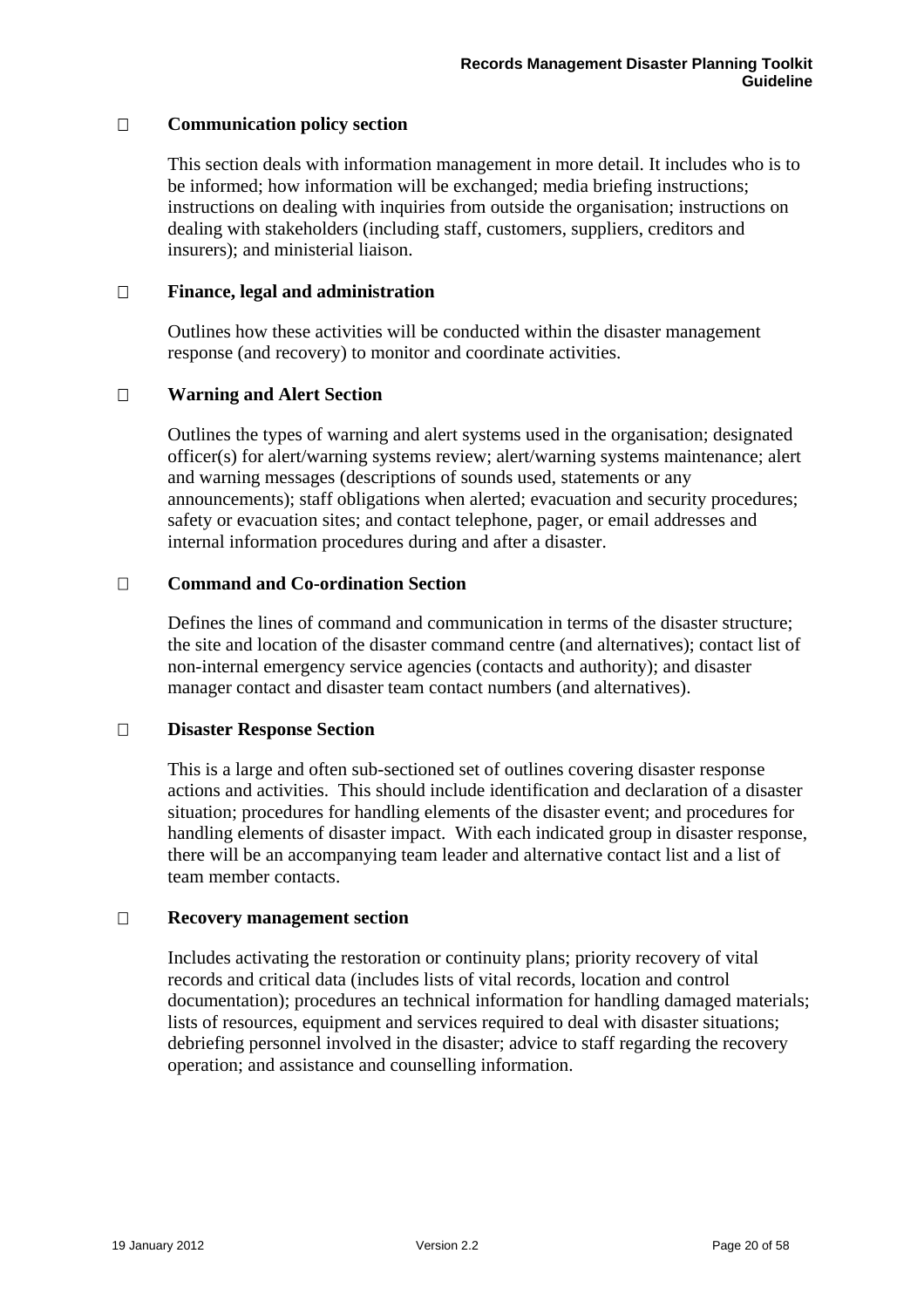### **Post recovery management section**

Includes dealing with outside organisations such as insurers, professional disaster response organisations; review and evaluation of disaster situation; procedures for formal closure of a disaster; disaster response evaluation form for feedback on perceptions of warnings, impacts, a management and outcomes of the disaster situation; procedures for post disaster analysis, review and updating of the plan; and reporting requirements for disaster (e.g. to Board, Committees, etc).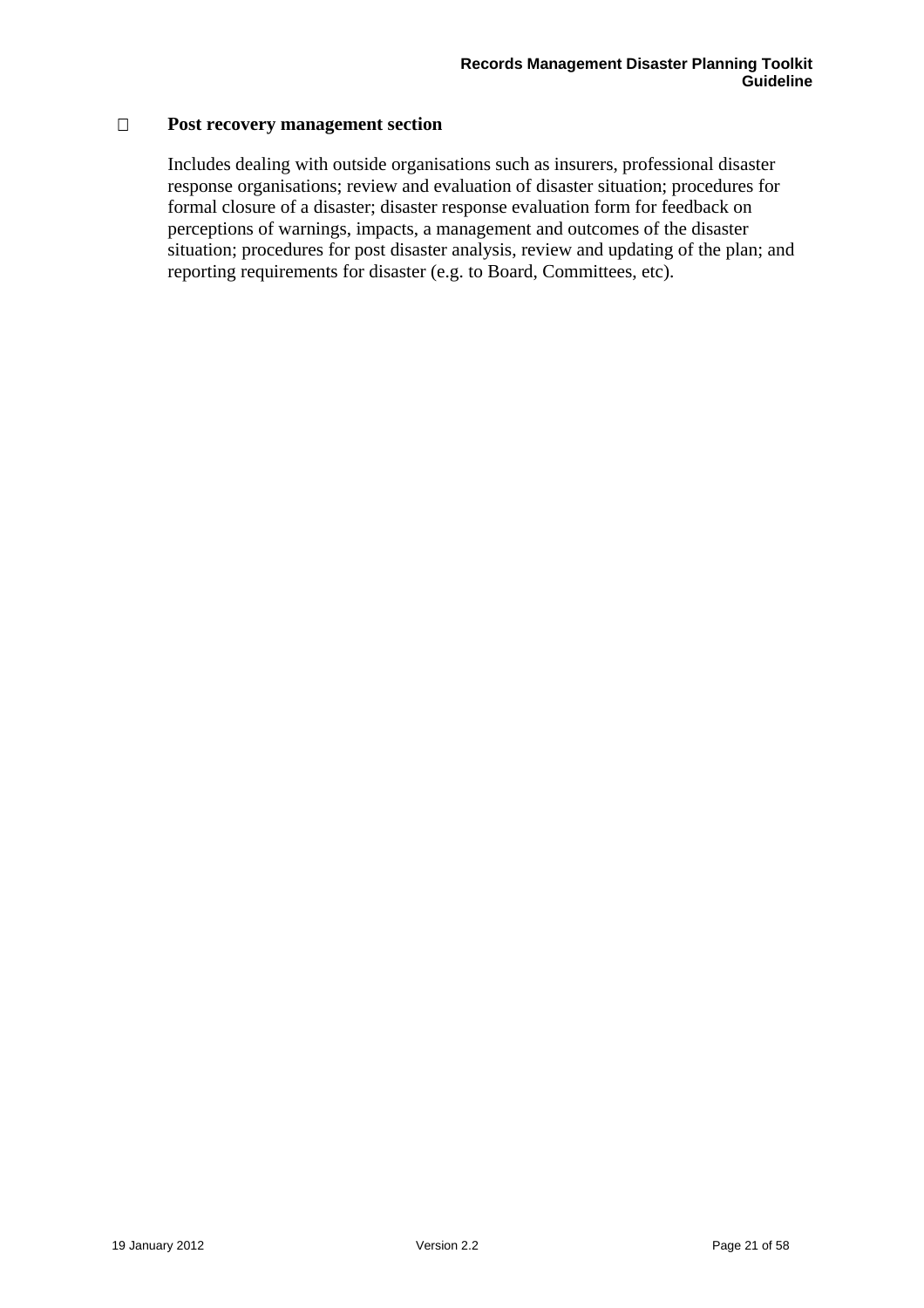# <span id="page-21-0"></span>**Template 4.2 - Disaster Bins and Disaster Stores**

Important to every disaster plan is a list of disaster recovery equipment and supplies. This list should highlight the available equipment and supplies that you have gathered and stored in preparation for a disaster and where they are located. The items may be stored in a variety of places e.g. a box, cupboard, storeroom or a 'wheelie' garbage bin. The system you choose for storing your disaster preparedness items will depend on the equipment and supplies you have and the size of your records collection.<sup>[4](#page-21-1)</sup>

It is a good idea to list the equipment and stores that your agency may be required to purchase or rent, and where these items can be obtained from in the event of a disaster if they already are not in your disaster bin or store. It is also a good idea to document where the supplies you already have in your disaster bin and store have been purchased or obtained from, so that extra supplies can be ordered as needed. This list should be revised and updated to ensure the list of suppliers is current.

### **'Wheelie' Bins**

'Wheelie' bins are good storage units for dealing with small disasters and the immediate response to a larger disaster. Being on wheels, they are easily moved to the disaster site and they keep the contents clean and dry. If you are using a wet and dry vacuum cleaner to pump out water, the bin (emptied of its contents) may be used to contain the water as it is being sucked up. Similarly, an empty bin can be used to catch water in a leak situation (depending on the location of the leak). The disadvantage of a large 'wheelie' bin is its size. It can be very difficult to reach materials at the bottom of the bin. There are smaller sizes of wheelie bins available. $\delta$ 

The bin should be clearly identified as a disaster bin and to be used for disaster response and recovery only. A list of the contents inside the bin should be attached to the bin also. The bin should be located in an easily accessible space that is not crowded or hindered by obstacles that could potentially slow down the response and/or recovery activities. The bin should also be located away from any public places within your office. This will remove the temptation of staff raiding the bin for a pair of scissors or a dustpan. It will also ensure that the bin is not mistakenly used as a rubbish bin by staff. Some agencies may decide to place a lock on the bin. It is important to remember that when using a lock to secure disaster supplies, make it clear where the key can be located. $6$ 

<span id="page-21-1"></span> $\overline{a}$ <sup>4</sup> Heritage Collections Council, Commonwealth Department of Communications, Information Technology and the Arts, *Be Prepared: Guidelines for small museums for writing a Disaster Preparedness Plan*, 2000. pg 83.

<span id="page-21-2"></span><sup>&</sup>lt;sup>5</sup> Heritage Collections Council, Commonwealth Department of Communications, Information Technology and the Arts, *Be Prepared: Guidelines for small museums for writing a Disaster Preparedness Plan*, 2000. pg 83.

<span id="page-21-3"></span><sup>6</sup> Heritage Collections Council, Commonwealth Department of Communications, Information Technology and the Arts, *Be Prepared: Guidelines for small museums for writing a Disaster Preparedness Plan*, 2000. pg 83.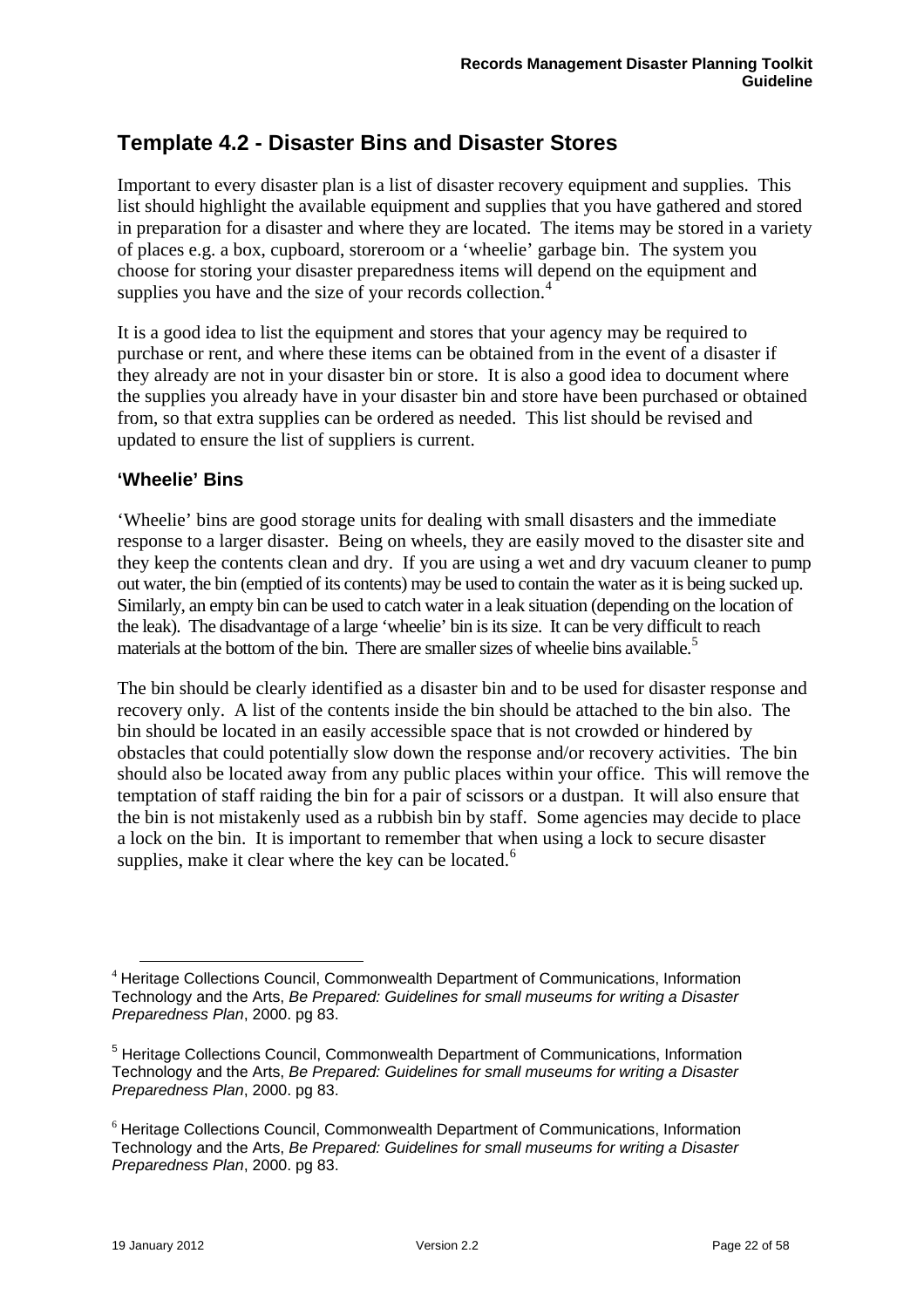# <span id="page-22-0"></span>**Storeroom**

Agencies may decide to store disaster recovery supplies in a storeroom that is separate to their own building. The advantage of this is that it allows ease of access during a large disaster. Imagine the frustration in having the disaster recovery team assembled to attend to the situation, only to find that the supplies are inaccessible or have been destroyed by fire or flood. Whilst this is an option worth considering, it may not be possible for some agencies given this option would be more costly than obtaining several disaster bins.

# **Supplies**

All supplies need to be clearly marked as Disaster Bin or Disaster Store supplies, to be used in disaster response and recovery activities only. Disaster supplies can be locked away in a 'wheelie' bin, in a cupboard or in a storeroom. Where supplies are locked away, make it clear where the key can be found. There is no point having all your supplies if staff can't access them in the event of a disaster. Perhaps leave a set of keys with members of the management team or team leaders of the disaster response teams. An alternative to using a lock and key to secure disaster supplies are the plastic snap lock fittings fitted through holes in the lid of the disaster bin.<sup>[7](#page-22-1)</sup> These snap lock fittings allow easy access to supplies inside the disaster bins whilst preventing people from 'borrowing' items such as scissors or blotting paper from the bin.

 $\overline{a}$ 

<span id="page-22-1"></span><sup>&</sup>lt;sup>7</sup> Heritage Collections Council, Commonwealth Department of Communications, Information Technology and the Arts, *Be Prepared: Guidelines for small museums for writing a Disaster Preparedness Plan*, 2000. pg 83.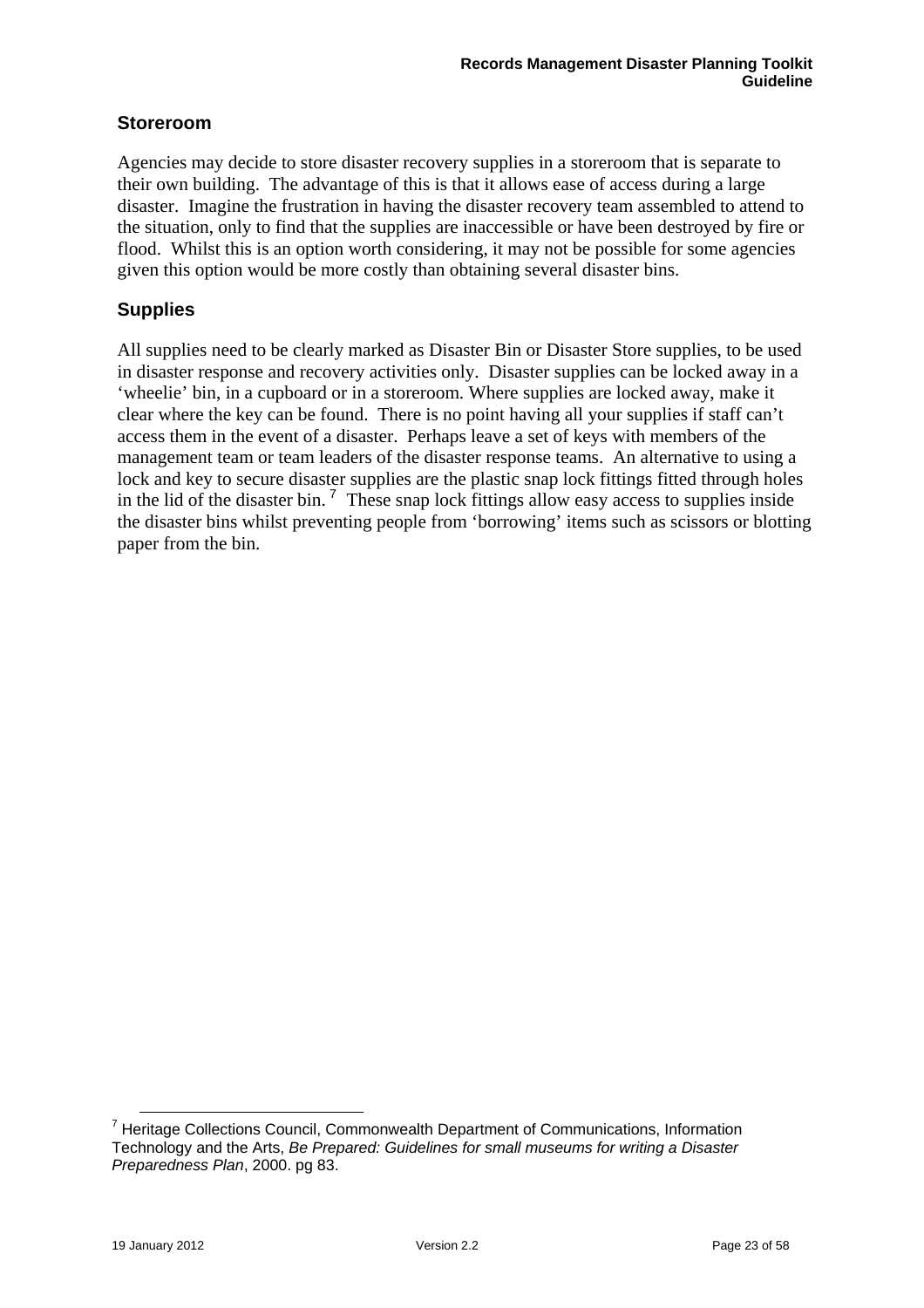# <span id="page-23-0"></span>**Template 4.3 - Disaster Bins Checklist**

(Reference: Heritage Collections Council, Commonwealth Department of Communications, Information Technology and the Arts, *Be Prepared: Guidelines for small museums for writing a Disaster preparedness plan*, 2000. p. 83-89 and State Records, New South Wales, *Guidelines on Counter Disaster Strategies for Records and Recordkeeping System*, 2002, Appendix  $3 & 4$ ).

Below is a list of suggested disaster recovery items that could be included in an agency disaster bin(s). $\frac{8}{10}$  $\frac{8}{10}$  $\frac{8}{10}$  The list should include the various types of items to be included and also where these items can be located.

**Please note:** This is only a suggested list of items to include in your disaster bin and should be referred to as a starting point only for the brainstorming of other items to include in your disaster bin. As each agency is different in terms of function and size, items in disaster bins will vary.

|        | <b>ITEM</b>                  | <b>USE</b>                              |
|--------|------------------------------|-----------------------------------------|
| $\Box$ | Baggage labels               | Labelling crates                        |
| $\Box$ | <b>Bin liners</b>            | Containing rubbish                      |
| $\Box$ | <b>Blotting paper</b>        | Interleaving, drying fragile items      |
| $\Box$ | <b>Buckets</b>               | For initial clean up                    |
| $\Box$ | Clipboards                   | Recording information                   |
| $\Box$ | Clothes line cord            | Hanging items to dry                    |
| $\Box$ | Coloured chalk (box)         | Delineating areas                       |
| $\Box$ | Disaster response & recovery | Internal processes                      |
| $\Box$ | Disposable camera            | Recording disaster and recovery process |
| $\Box$ | Dust masks                   | Protection against dust and mould       |
| $\Box$ | First aid kit                | Personal safety                         |
|        | Freezer bags                 | For items intended for freezing         |

<span id="page-23-1"></span> <sup>8</sup> Heritage Collections Council, Commonwealth Department of Communications, Information Technology and the Arts, *Be Prepared: Guidelines for small museums for writing a Disaster Preparedness Plan*, 2000. pg 83 and Records Management. *How to prepare and implement a disaster recovery plan*, 2003. <http://www.umsystem.edu/>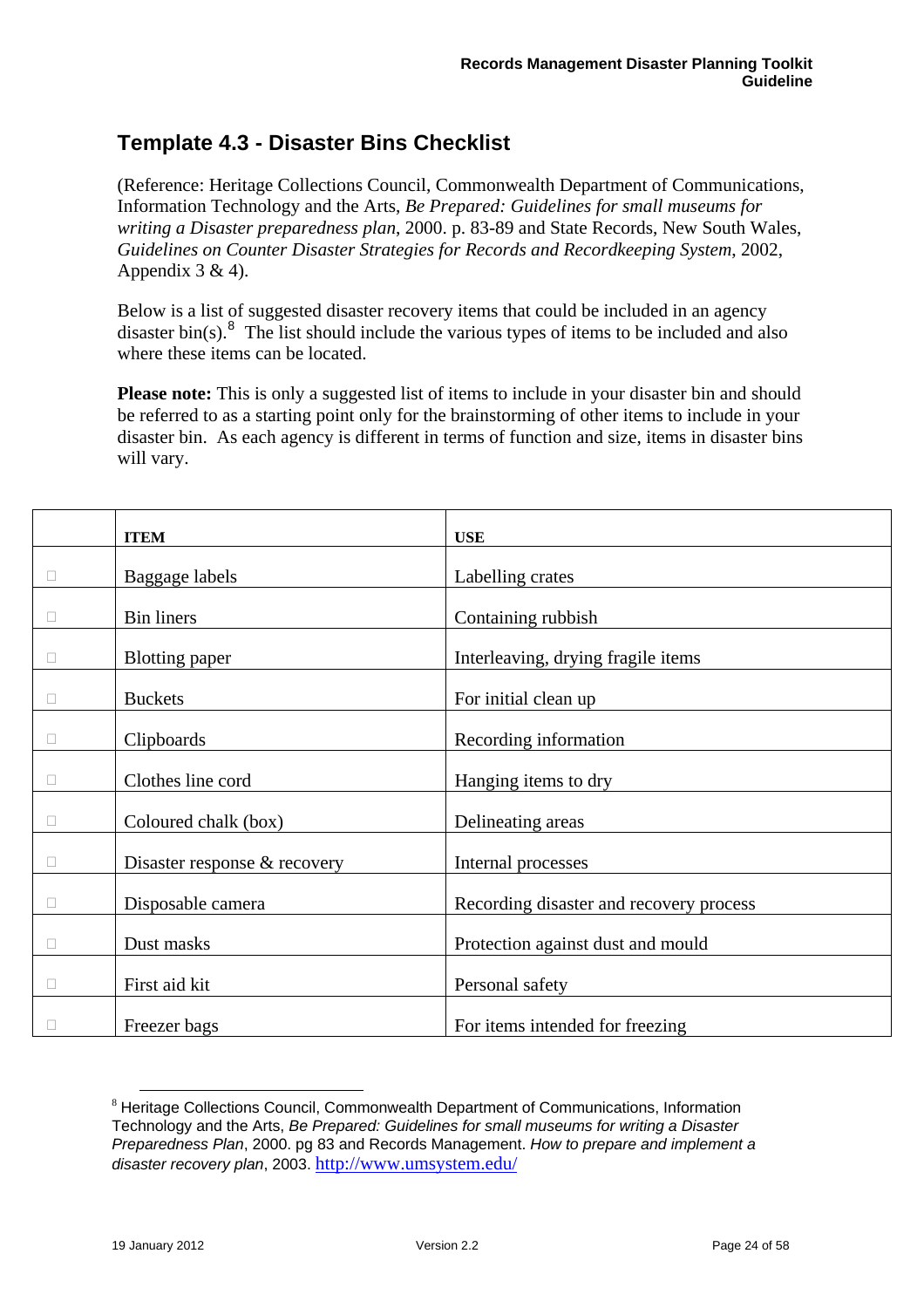|        | <b>ITEM</b>                            | <b>USE</b>                                           |
|--------|----------------------------------------|------------------------------------------------------|
| O      | Gauze bandage                          | Protecting fragile items                             |
| □      | Gloves, box of disposable              | Personal safety/protection of objects                |
| $\Box$ | Gloves, cotton                         | Handling dry objects                                 |
| u      | Gloves, latex                          | Personal safety                                      |
| Ц      | Goggles, safety                        | Personal protection                                  |
| $\Box$ | Mop (squeeze style with handle)        | Initial clean up                                     |
| □      | Newsprint (butcher's paper)            | Interleaving, table covers, etc                      |
| П      | Nylon net                              | Padding out 3 dimensional objects                    |
| u      | Overalls, disposable                   | Personal protection                                  |
| □      | Packaging tape                         | Attaching plastic sheeting, securing lines, etc      |
| $\Box$ | Paintbrushes                           | Cleaning mud/soot/dust                               |
| □      | Paper towel perforated on a roll       | Interleaving                                         |
| ⊔      | Pencils                                | Documentation                                        |
| $\Box$ | Pens, waterproof                       | Writing labels                                       |
| $\Box$ | Plastic containers with lids           | Containing small items                               |
| □      | Plastic pegs                           | Hanging items to dry                                 |
| □      | Polyethylene sheeting                  | Channelling water, covering objects, covering tables |
| □      | Protective aprons                      | Personal protection                                  |
| $\Box$ | Salvage procedures action sheets       | Internal processes                                   |
| $\Box$ | Scissors                               | Cutting cord, polyethylene sheeting, paper, etc      |
| Ш      | Sponges, large                         | Mopping up spills                                    |
| $\Box$ | Stanley knife                          | Cutting various materials                            |
| $\Box$ | <b>String</b>                          | Tying materials together, multipurpose               |
| $\Box$ | Torches (dolphin style with batteries) | In case of diminished light                          |
| $\Box$ | Whistles                               | Calling everyone back together                       |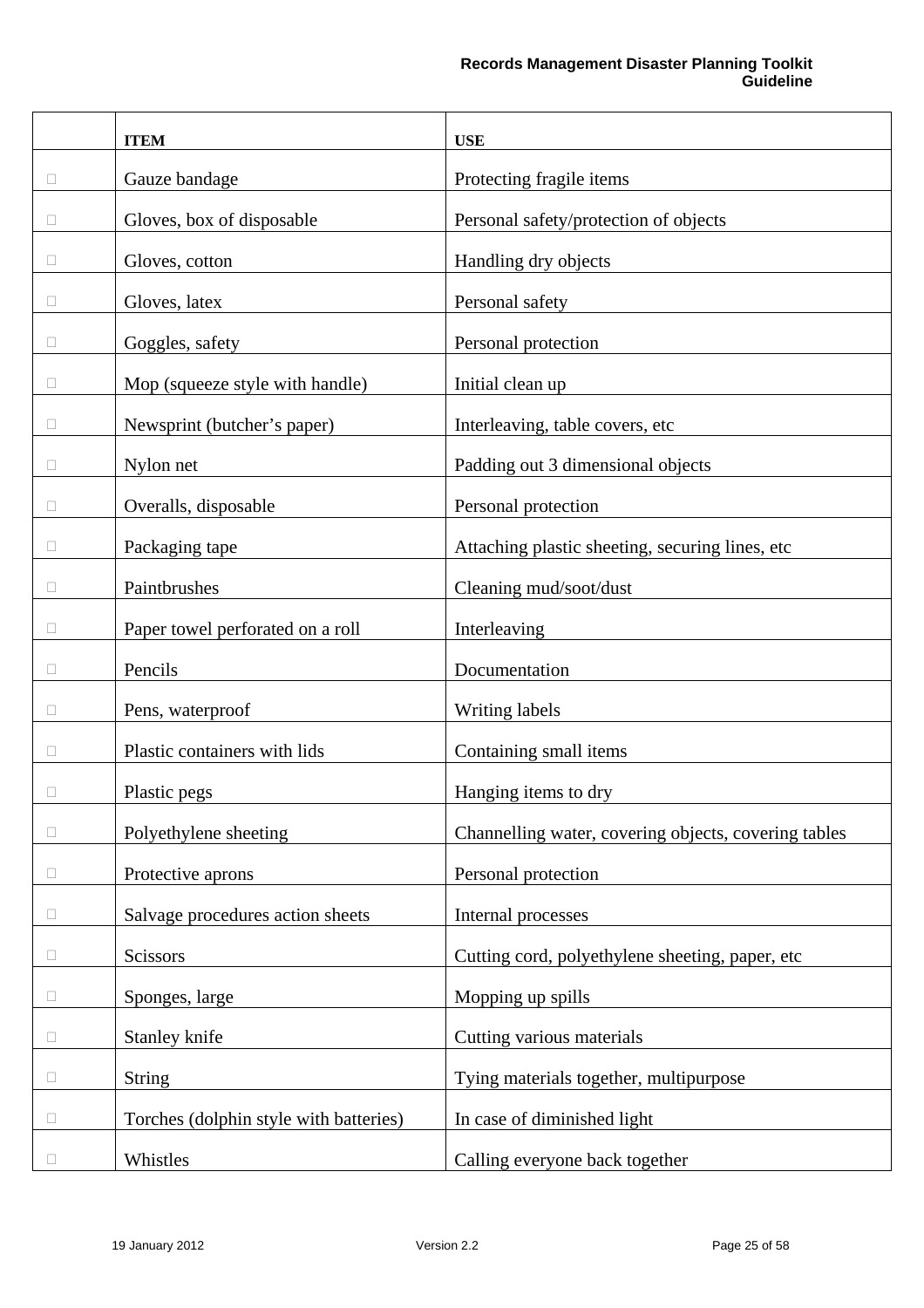### **Records Management Disaster Planning Toolkit Guideline**

| <b>ITEM</b>                   | <b>USE</b>                           |
|-------------------------------|--------------------------------------|
| Writing pads                  | Documentation                        |
|                               |                                      |
| Zip lock bags (various sizes) | Holding small items or broken pieces |
| Dust pan and broom            | Clean up                             |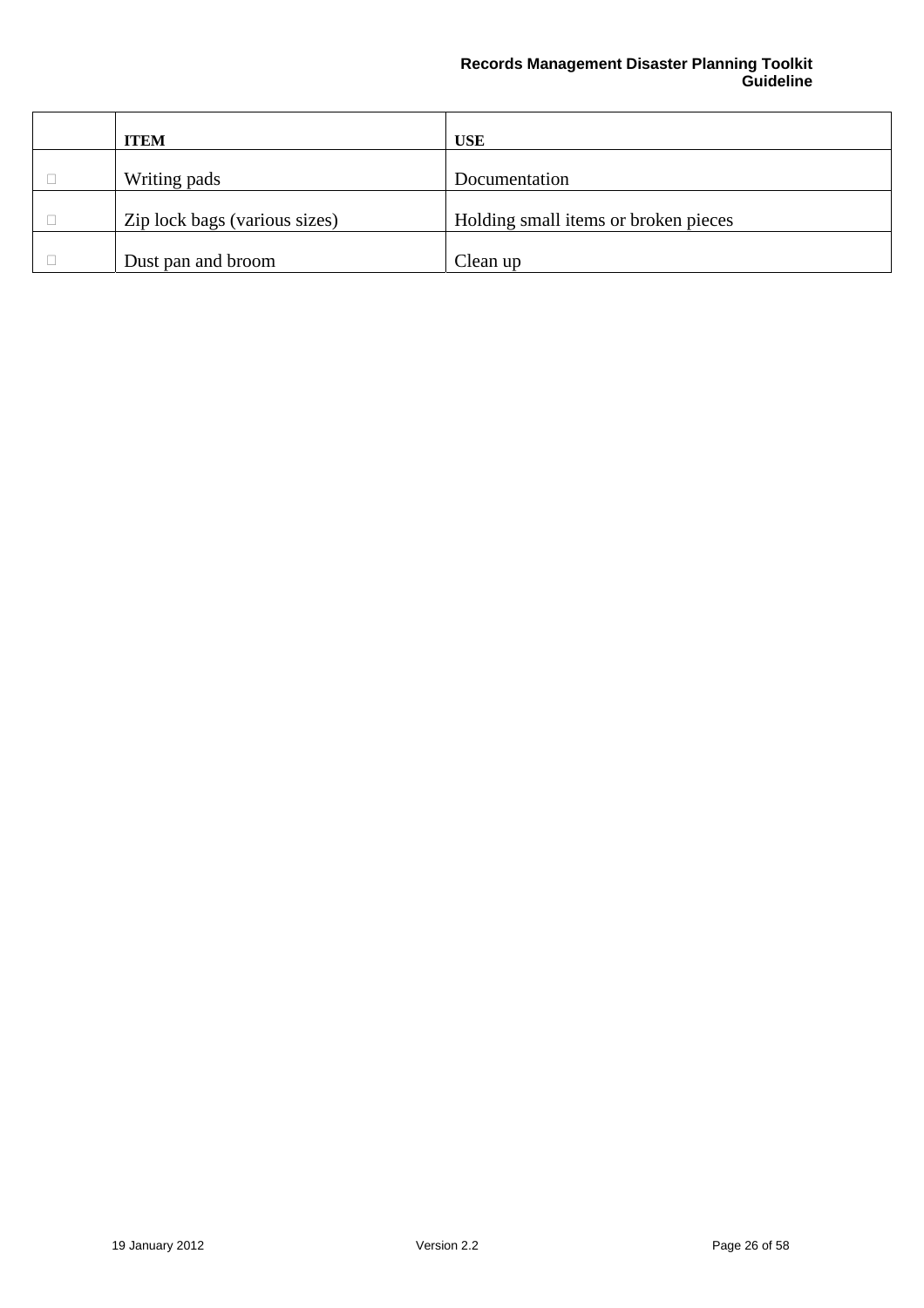# <span id="page-26-0"></span>**Template 4.4 - Disaster Store Checklist**

(Reference: Heritage Collections Council, Commonwealth Department of Communications, Information Technology and the Arts, *Be Prepared: Guidelines for small museums for writing a Disaster preparedness plan*, 2000. p. 83-89 and State Records, New South Wales, *Guidelines on Counter Disaster Strategies for Records and Recordkeeping System*, 2002, Appendix  $3 & 4$ )

Below is a list of suggested disaster recovery items that could be included in an agency disaster store, separate to the building or in a large cupboard.**[9](#page-26-1)** The list should include the various types of items to be included and also where these items can be located.

Please note: This is only a suggested list of items to include in your disaster store and should be referred to as a starting point only for the brainstorming of other items to include in your disaster store. As each agency is different in terms of function and size, items in disaster stores will vary. Some of these items are expensive and depending on your agency, it may be more cost effective to hire these as needed.

|        | <b>ITEM</b>                | <b>USE</b>                                       |
|--------|----------------------------|--------------------------------------------------|
|        | Signage                    | Warning signs for people eg slippery             |
| $\Box$ | Battery operated radio     | Communication                                    |
| $\Box$ | Bread trays                | Moving and air drying materials                  |
| П      | Brooms, outdoor            | Move mud, dirt, dust, water                      |
| $\Box$ | Clean rags/towels          | Mopping up, drying textile items, etc            |
| $\Box$ | Crates, plastic            | Transporting materials                           |
| $\Box$ | Dehumidifiers              | Drying the building                              |
| $\Box$ | Dining canopies            | Temporary work space                             |
| $\Box$ | Disposable overalls        | Personal protection                              |
| $\Box$ | Distilled water            | Supply of clean water                            |
| $\Box$ | Electrical safety switches | Turns power supply off if there is a power surge |
|        | Emergency tape             | Section off areas                                |

<span id="page-26-1"></span><sup>&</sup>lt;sup>9</sup> Heritage Collections Council, Commonwealth Department of Communications, Information Technology and the Arts, *Be Prepared: Guidelines for small museums for writing a Disaster Preparedness Plan*, 2000. pg 86 and Records Management. *How to prepare and implement a disaster recovery plan*, 2003. <http://www.umsystem.edu/>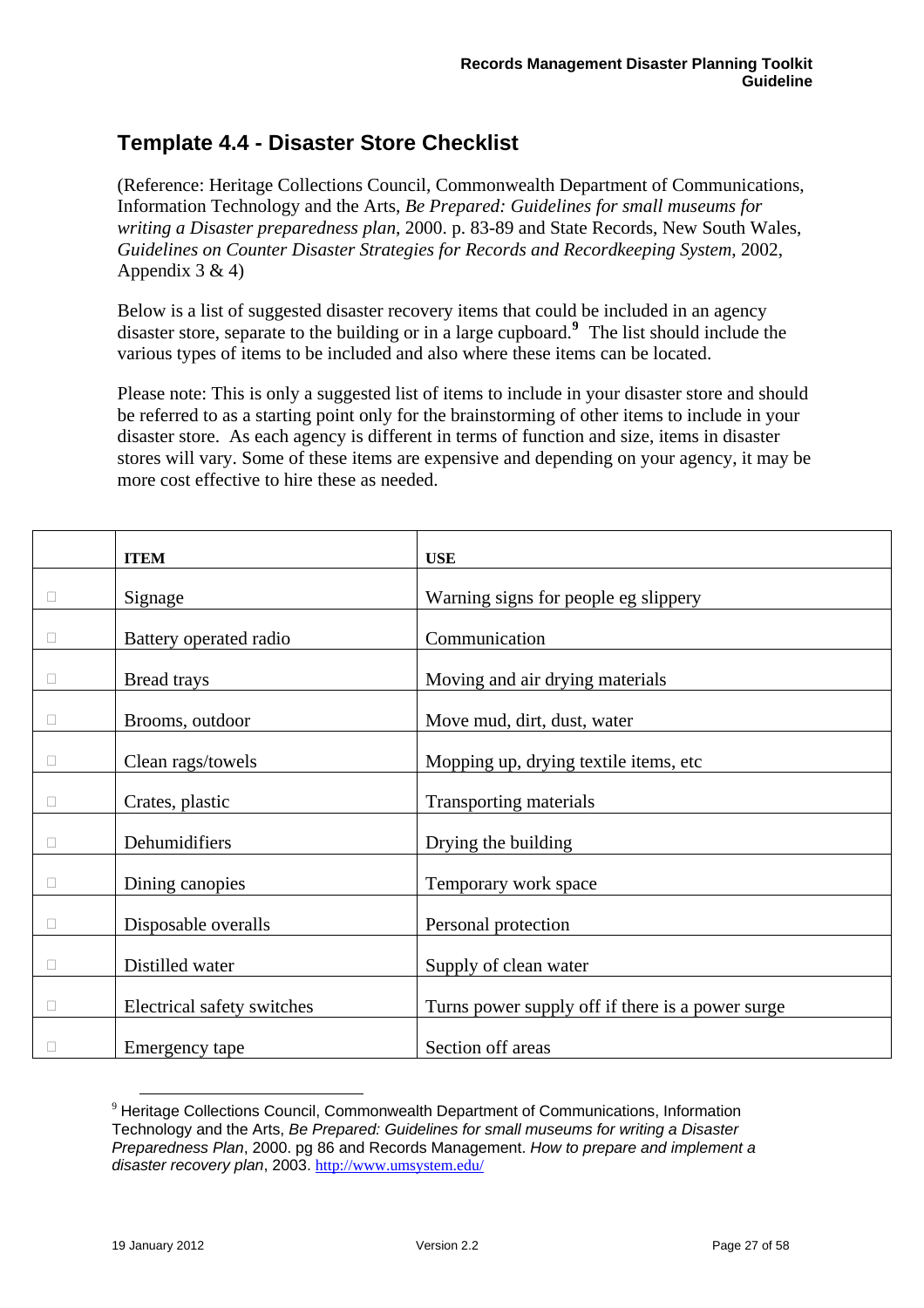|        | <b>ITEM</b>                          | <b>USE</b>                          |
|--------|--------------------------------------|-------------------------------------|
| □      | Environmental monitoring equipment   | Ensure stability of environment     |
| Ц      | Extension leads with safety switches |                                     |
| Ц      | Fire extinguishes                    | For all fires                       |
| $\Box$ | Fire blanket                         | For fire management                 |
| $\Box$ | Flashing hazard lights               |                                     |
| П      | Garden hose on a roll                | Clean out mud                       |
| Ц      | Generator on trolley and petrol      | Emergency power supply              |
| $\Box$ | Gloves, leather                      | Personal protection                 |
| $\Box$ | Hammer                               |                                     |
| $\Box$ | Hard hats with lights                |                                     |
| Ц      | Ladders                              | Easy access to hard to reach places |
| □      | Lights on stands                     |                                     |
| $\Box$ | Lights to fit on a persons head      |                                     |
| $\Box$ | Methylated spirits                   | Drying off metal items etc          |
| $\Box$ | Packing foam                         |                                     |
| Ш      | Pedestal fans                        | Dying off the building              |
| $\Box$ | Plastic rubbish bins                 |                                     |
| $\Box$ | Plastic sheeting                     |                                     |
| $\Box$ | Pliers                               |                                     |
| $\Box$ | Poles and hooks                      | Keep extension leads off the ground |
| $\Box$ | Rain coats                           |                                     |
| $\Box$ | Respirators                          | Personal safety                     |
| $\Box$ | Rope                                 |                                     |
| $\Box$ | Sandbags                             |                                     |
| $\Box$ | Saw                                  |                                     |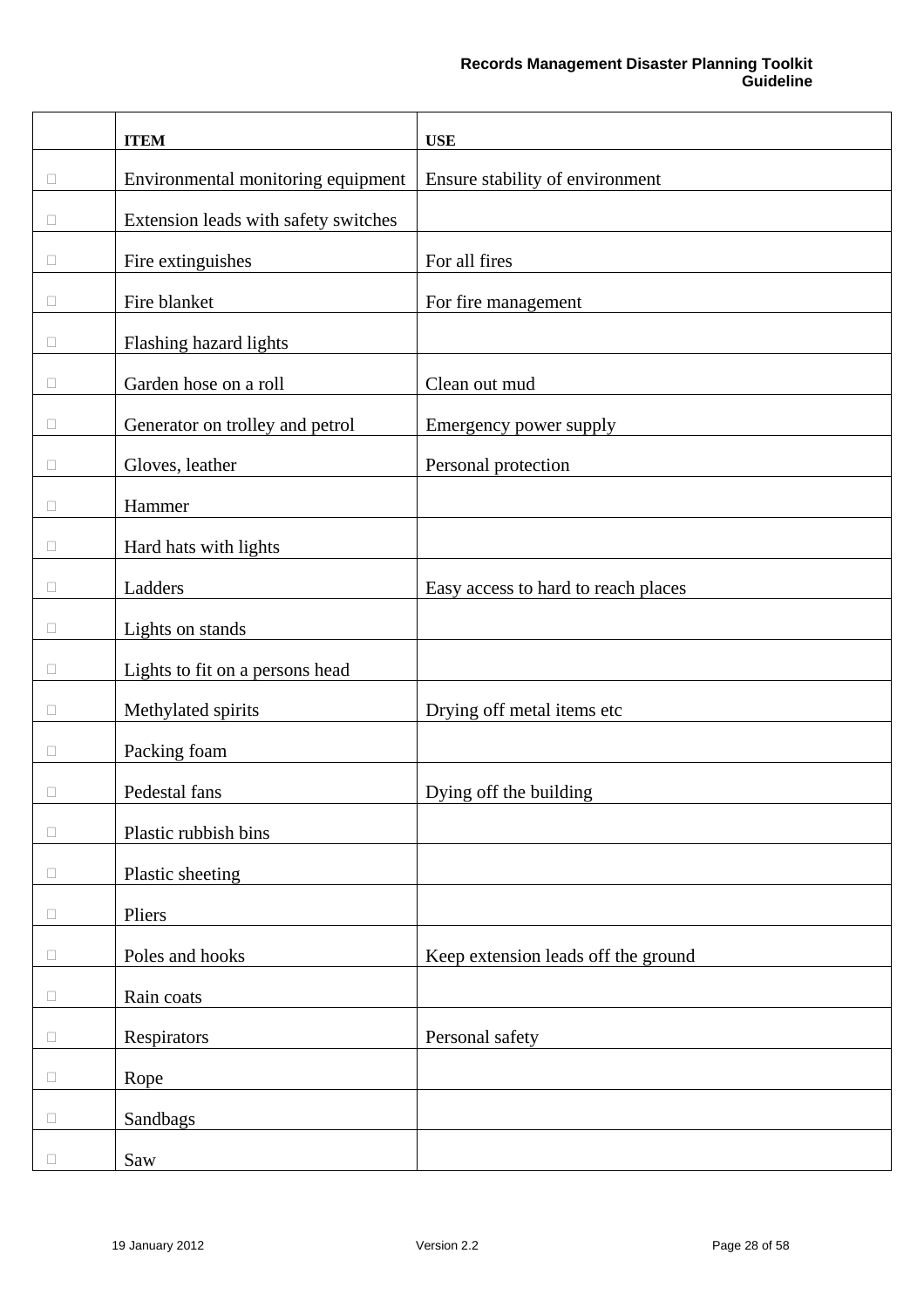|        | <b>ITEM</b>                        | <b>USE</b>                         |
|--------|------------------------------------|------------------------------------|
| $\Box$ | Screwdriver                        |                                    |
| П      | Screws and nails                   |                                    |
| □      | Self adhesive paper labels         |                                    |
| □      | Shifting spanner                   |                                    |
| O      | Spare torch globes and batteries   | For 'Dolphin' torches              |
| П      | Spray bottles                      |                                    |
| 0      | Spun polyester (Reemay) cloth      | Separate and carry fragile objects |
| $\Box$ | Squeegees, large on a handle       | Move quantities of water           |
| П      | Staple gun                         |                                    |
| Ω      | Steel capped rubber boots          |                                    |
| П      | Tarpaulins                         | Covering during wet incidents      |
| П      | <b>Trestle Tables</b>              |                                    |
| $\Box$ | Trolley (sack truck style)         | Moving larger items                |
| O      | Trolley with table height platform | Move items around                  |
| $\Box$ | Weights                            | Slow drying of materials           |
| $\Box$ | Wet and dry vacuum cleaner         |                                    |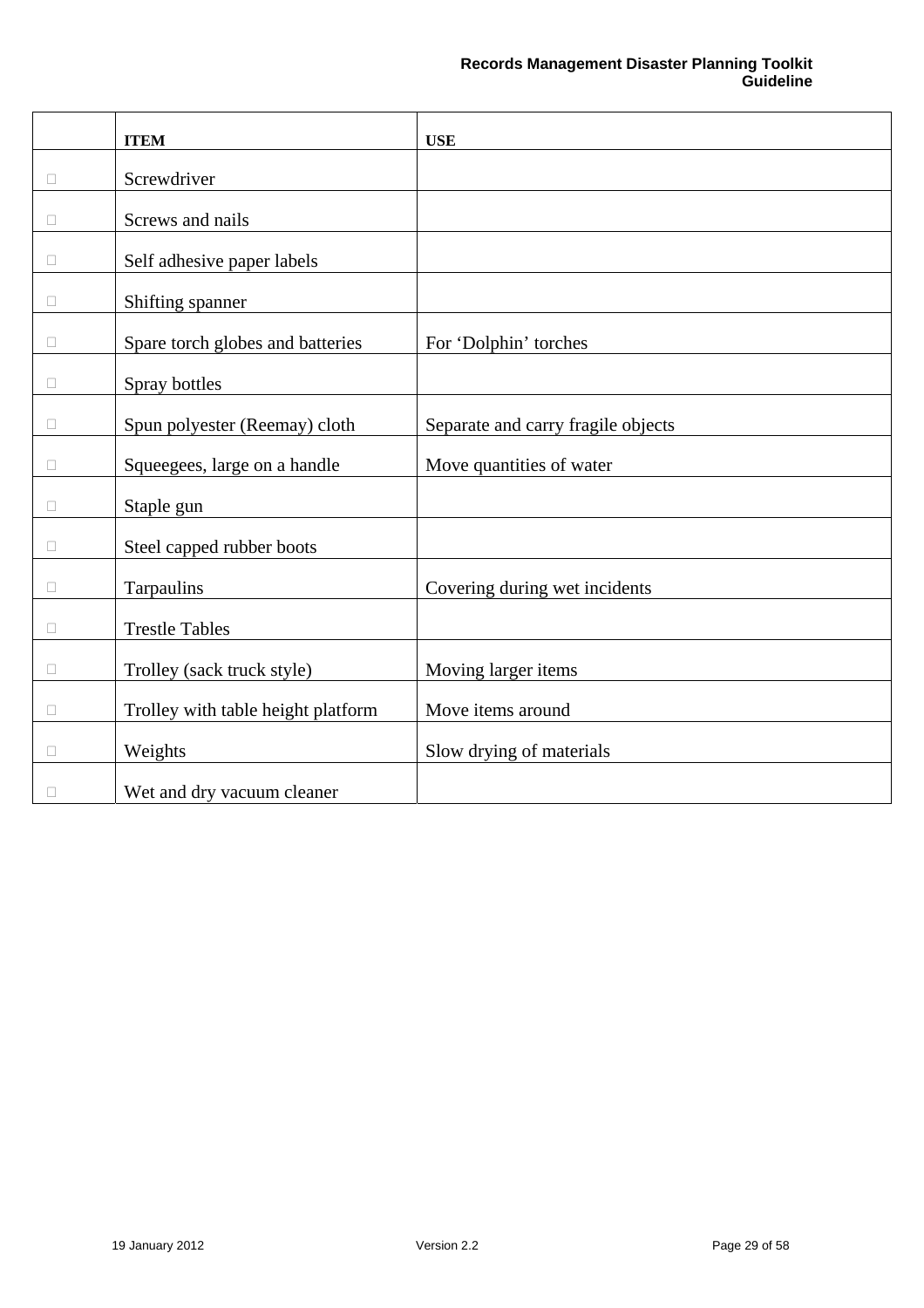# <span id="page-29-0"></span>**Template 4.5 – Storage and Handling Requirements Checklist**

# **The storage facility**

| Is the facility of sturdy and intruder-resistant construction<br>suitable for prevailing weather conditions?                                                                                                                                        | Yes | N <sub>o</sub> |
|-----------------------------------------------------------------------------------------------------------------------------------------------------------------------------------------------------------------------------------------------------|-----|----------------|
| Is the floor capable of holding the weight of fully loaded<br>shelving/racking/cabinets?                                                                                                                                                            | Yes | No             |
| Is the facility free of water leaks and dampness?                                                                                                                                                                                                   | Yes | N <sub>o</sub> |
| Internal environment of storage facility                                                                                                                                                                                                            |     |                |
| Is the facility well ventilated?                                                                                                                                                                                                                    | Yes | N <sub>o</sub> |
| Is the facility well lit with a minimum of natural light?                                                                                                                                                                                           | Yes | N <sub>0</sub> |
| Does the facility have a stable temperature (preferably inside<br>the range $15-27$ °C, with no more than $5$ °C variation in any 24<br>hour period) and humidity (preferably 30-60%RH, with no<br>more than 5%RH variation in any 24 hour period)? | Yes | N <sub>o</sub> |
| Is the facility clean and free of dirt and dust?                                                                                                                                                                                                    | Yes | N <sub>o</sub> |
| Is the facility free of insects and rodents?                                                                                                                                                                                                        | Yes | N <sub>o</sub> |
| <b>Official records containers</b>                                                                                                                                                                                                                  |     |                |
| Are official records packaged into containers prior to receipt<br>into a storage facility?                                                                                                                                                          | Yes | No             |
| Are containers clean and in good condition?                                                                                                                                                                                                         | Yes | N <sub>o</sub> |
| Are containers designed to fit the records?                                                                                                                                                                                                         | Yes | N <sub>0</sub> |
| Are the containers used strong enough to withstand handling,<br>pressure and weight of the records?                                                                                                                                                 | Yes | N <sub>o</sub> |
| Are the containers of a quality and composition commensurate<br>with the record's format, media and use?                                                                                                                                            | Yes | No             |
| Are the containers capable of being handled in a safe and easy<br>manner?                                                                                                                                                                           | Yes | No             |
| Shelving/cabinets/racking                                                                                                                                                                                                                           |     |                |
| Are shelving/cabinets/racking raised off the floor as a disaster                                                                                                                                                                                    | Yes | N <sub>0</sub> |

precaution (preferably by 85–150 mm)?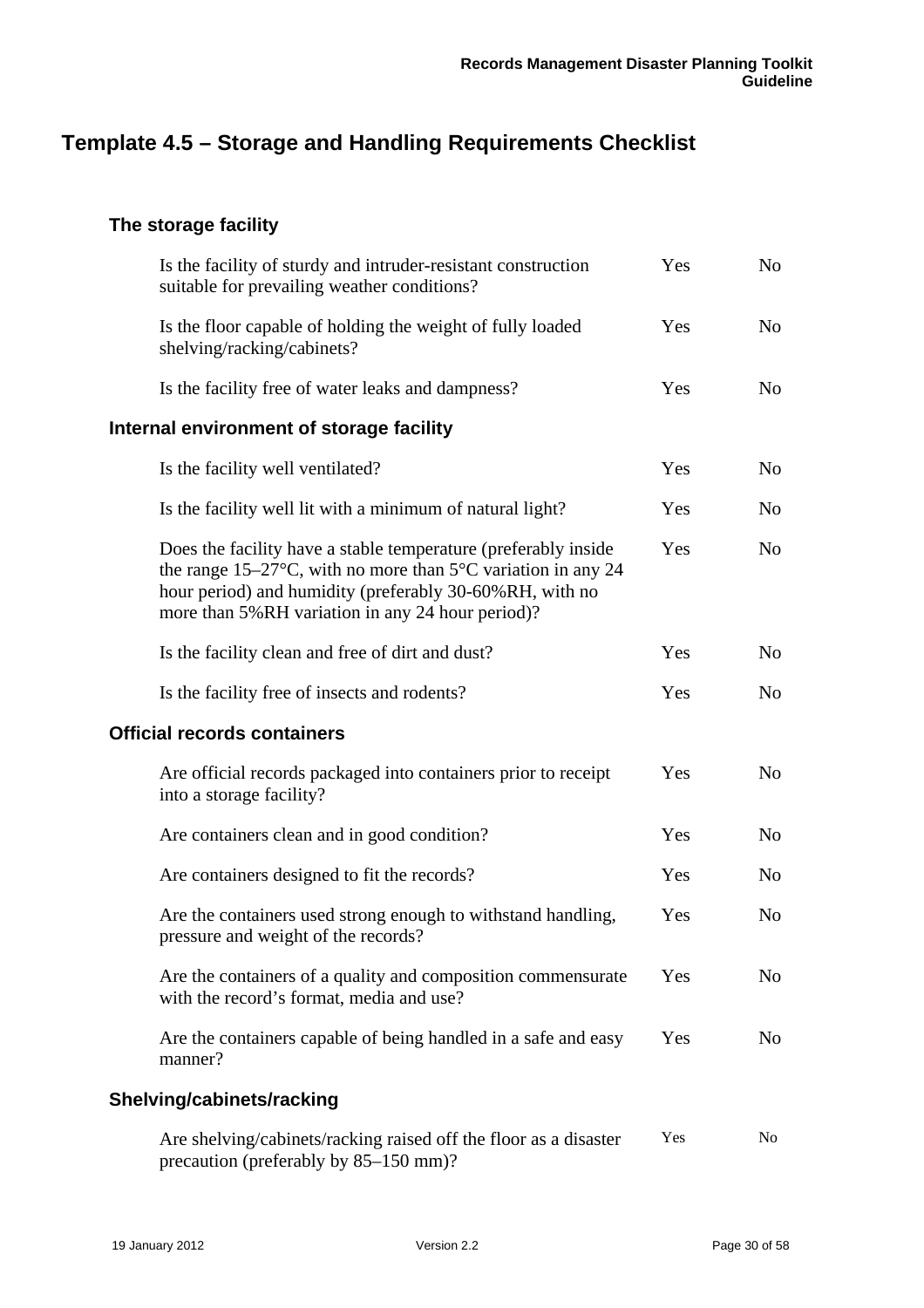<span id="page-30-0"></span>

| Do shelving/cabinets/racking not restrict good ventilation in the<br>storage area?                                                                                      | Yes | No             |
|-------------------------------------------------------------------------------------------------------------------------------------------------------------------------|-----|----------------|
| Do shelving/cabinets/racking enable ready and safe access to<br>official records?                                                                                       | Yes | No             |
| <b>Handling equipment</b>                                                                                                                                               |     |                |
| Does any handling equipment used comply with occupational<br>health, safety and welfare codes of practice?                                                              | Yes | No             |
| <b>Security and confidentiality</b>                                                                                                                                     |     |                |
| Are fire alarms installed and linked to a readily available<br>emergency service?                                                                                       | Yes | N <sub>o</sub> |
| Is fire-extinguishing equipment installed and tested on an<br>annual basis?                                                                                             | Yes | N <sub>0</sub> |
| Is there protection against unauthorised access to both the<br>physical and information systems environment?                                                            | Yes | N <sub>o</sub> |
| Is there controlled access to storage areas?                                                                                                                            | Yes | N <sub>o</sub> |
| Are there measures for protection of confidentiality of personal<br>information contained in 'sensitive' files (e.g. records of legal<br>proceedings, medical records)? | Yes | N <sub>0</sub> |
| Are there measures for screening staff involved in providing<br>services?                                                                                               | Yes | N <sub>o</sub> |
| Is there a current and adequate disaster response plan, reviewed<br>annually?                                                                                           | Yes | No             |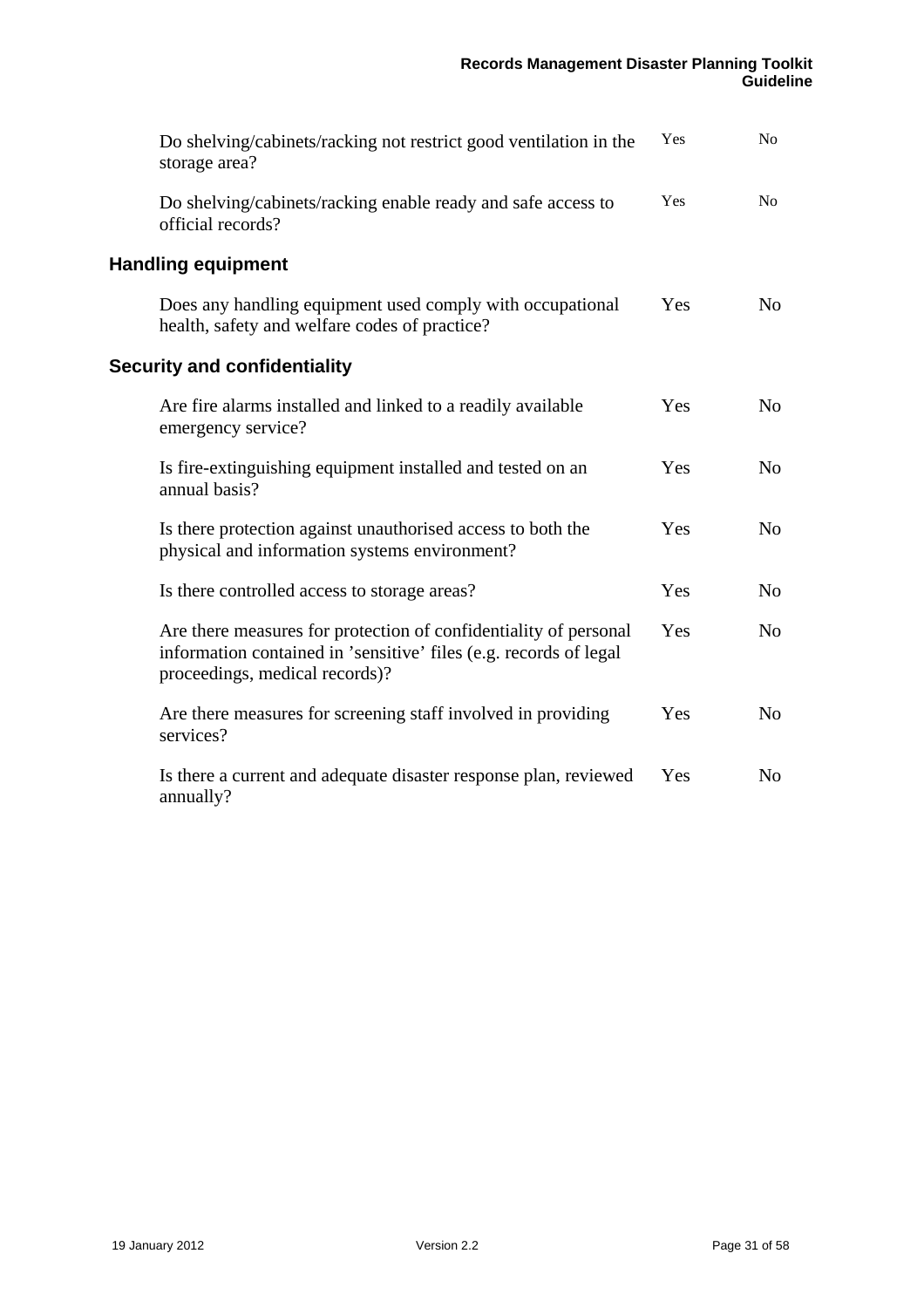# <span id="page-31-0"></span>**Vital Records identification**

A vital record is a record that contains information essential to the survival of an organisation. Vital records usually make up a small portion of the records created by an agency but should be the main priority for recovery and salvage efforts following a disaster.

This section provides templates to be used when identifying your agencies vital records. The templates provide for their documentation at three different levels:

- in detail:
- by record types;
- by location.

You may choose to use each of the three levels of documentation, however, it may be more suitable for your agency to use just one of the following templates. Use the template that best suits your agency's situation.

### **Attached Templates:**

Template 5.1 – Vital Records List (detailed list)

Template 5.2 – Vital Records List (by Record)

Template 5.3 – Vital Records List (by Location)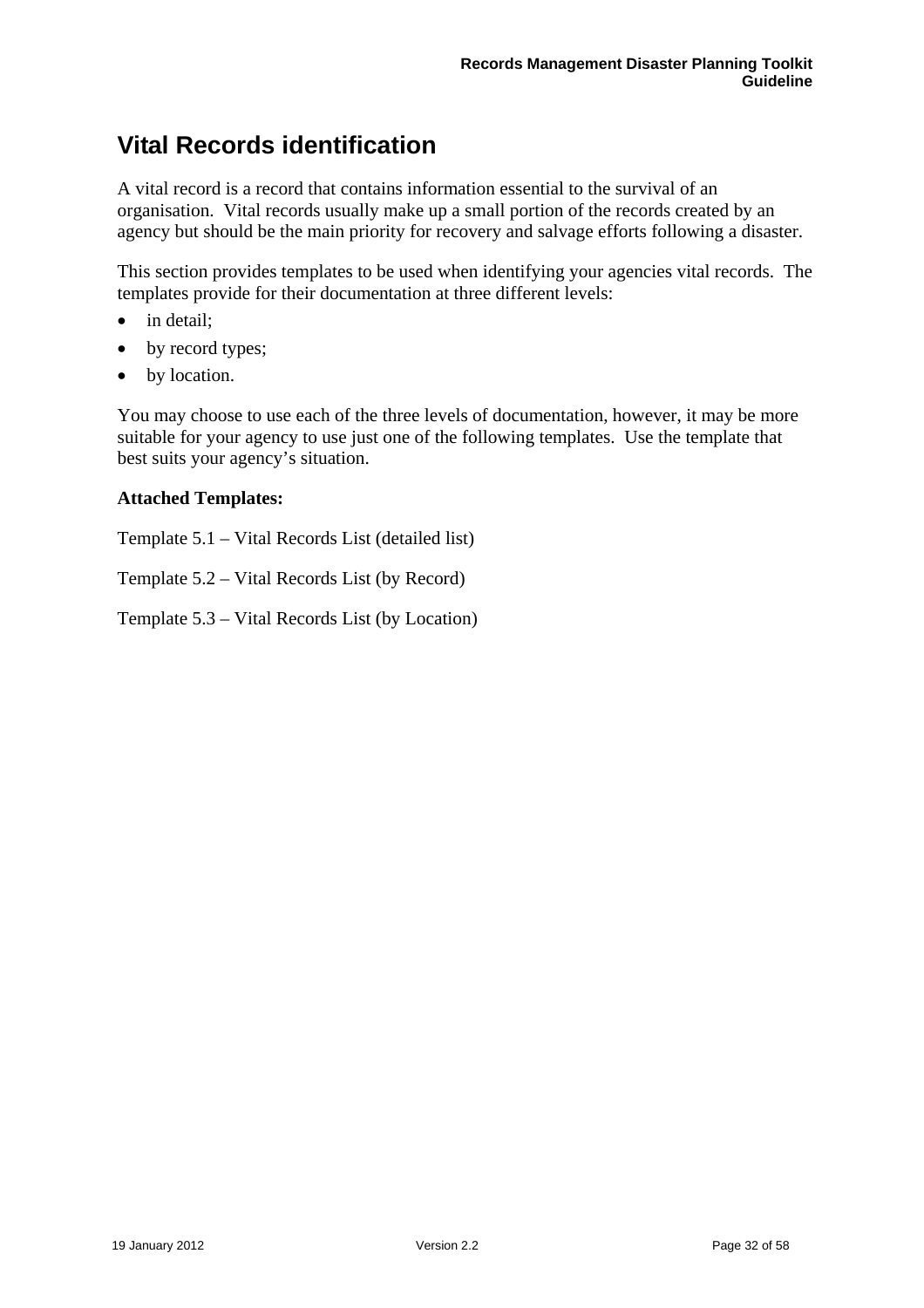# <span id="page-32-0"></span>**Template 5.1 – Vital Records List (detailed list)**

(Reference: State Records, New South Wales Records, *Guidelines on Counter Disaster Strategies for Records and Recordkeeping Systems*, 2002, p. 32-33)

This list has been developed in line with the State Records Authority of New South Wales' *Counter Disaster Strategies for Records and Recordkeeping Systems* guideline. The information on this list can be used to document in detail your agencies vital records and assist with the creation of **Templates 5.2** and **Template 5.3**, if necessary. Agencies may decide to expand this table to include further information, including the amount of reference activity or frequency of use; existing records protection, such as the storage equipment used; the cost of records protection; the consequences of loss to the organisation; how vital records are transported; and when records are to be transferred to secondary storage or destroyed.<sup>[10](#page-32-1)</sup>

Agencies may find it useful to develop a Priority Records List based on the Vital Records List that includes other important records within your organisation, rather than just the vital records. This list is just a starting point and agencies should adapt this list to the needs of their agency.

 $\overline{a}$ 

<span id="page-32-1"></span><sup>&</sup>lt;sup>10</sup> State Records, New South Wales, *Guidelines on Counter Disaster Strategies for Records and Recordkeeping Systems,* 2002. pg 32-33.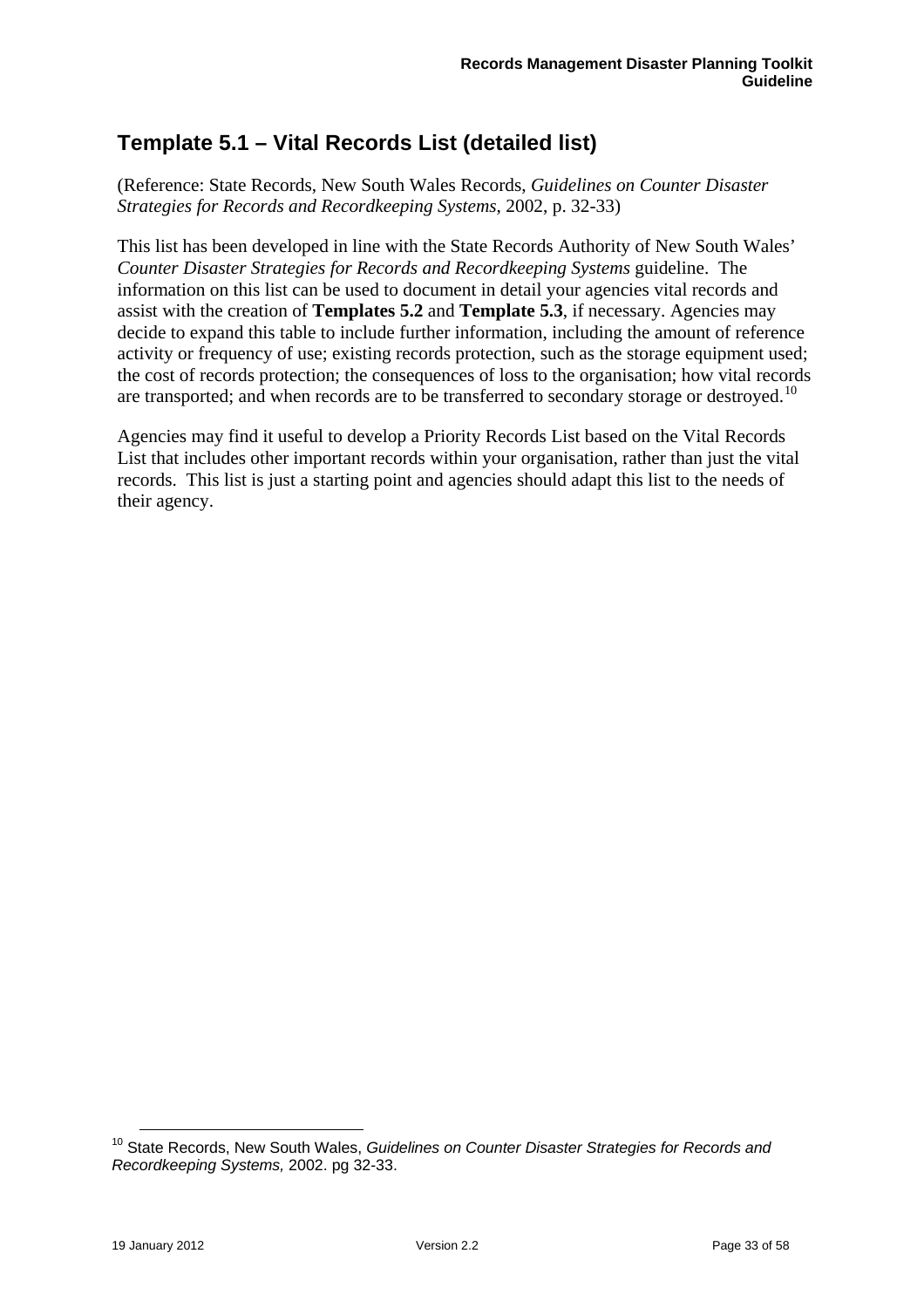| ID No.                                      | <b>Area Responsible</b>                                                                    | <b>Title</b>                                                | <b>Vital</b>                | Format           | Location                                                | <b>Currency</b>        |
|---------------------------------------------|--------------------------------------------------------------------------------------------|-------------------------------------------------------------|-----------------------------|------------------|---------------------------------------------------------|------------------------|
| Identification<br>Number for each<br>record | Name of area<br>responsible for record<br>series or electronic<br>recordkeeping<br>systems | Title of series or<br>electronic<br>recordkeeping<br>system | Why is the<br>record vital? | Record<br>format | Physical<br>location (of<br>original and<br>duplicates) | Frequency of<br>update |
|                                             |                                                                                            |                                                             |                             |                  |                                                         |                        |
|                                             |                                                                                            |                                                             |                             |                  |                                                         |                        |
|                                             |                                                                                            |                                                             |                             |                  |                                                         |                        |
|                                             |                                                                                            |                                                             |                             |                  |                                                         |                        |
|                                             |                                                                                            |                                                             |                             |                  |                                                         |                        |
|                                             |                                                                                            |                                                             |                             |                  |                                                         |                        |
|                                             |                                                                                            |                                                             |                             |                  |                                                         |                        |
|                                             |                                                                                            |                                                             |                             |                  |                                                         |                        |
|                                             |                                                                                            |                                                             |                             |                  |                                                         |                        |
|                                             |                                                                                            |                                                             |                             |                  |                                                         |                        |
|                                             |                                                                                            |                                                             |                             |                  |                                                         |                        |
|                                             |                                                                                            |                                                             |                             |                  |                                                         |                        |
|                                             |                                                                                            |                                                             |                             |                  |                                                         |                        |
|                                             |                                                                                            |                                                             |                             |                  |                                                         |                        |
|                                             |                                                                                            |                                                             |                             |                  |                                                         |                        |
|                                             |                                                                                            |                                                             |                             |                  |                                                         |                        |
|                                             |                                                                                            |                                                             |                             |                  |                                                         |                        |
|                                             |                                                                                            |                                                             |                             |                  |                                                         |                        |
|                                             |                                                                                            |                                                             |                             |                  |                                                         |                        |
|                                             |                                                                                            |                                                             |                             |                  |                                                         |                        |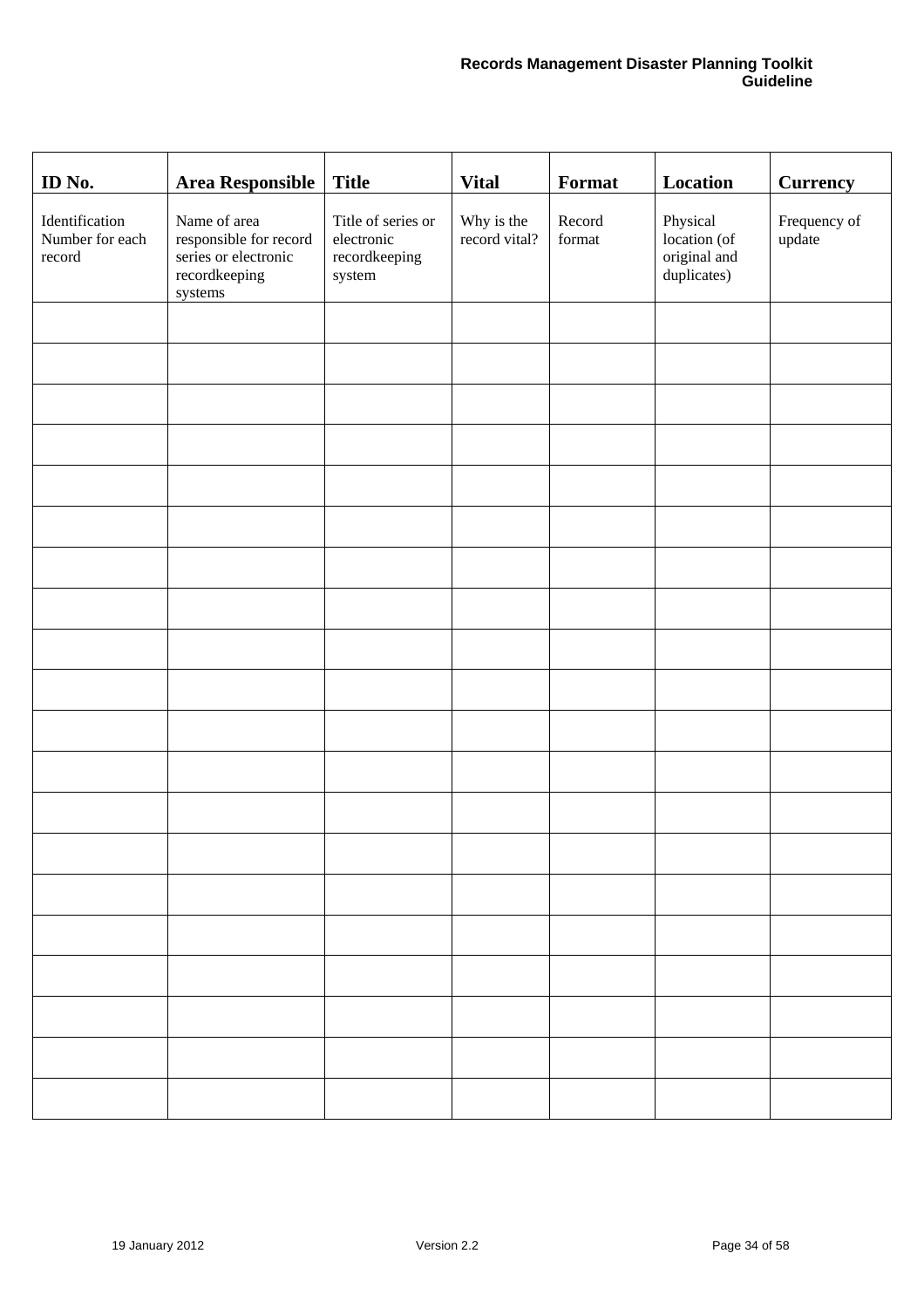# <span id="page-34-0"></span>**Template 5.2 – Vital Records List (by Record)**

(Reference: Heritage Collections Council, Department for Communications, Information Technology and the Arts, Be Prepared: Guideline for small museums for writing a disaster preparedness plan, 2000, p. 64).

| <b>RECORD</b> | <b>LOCATION</b> | <b>SECURITY</b> |
|---------------|-----------------|-----------------|
|               |                 |                 |
|               |                 |                 |
|               |                 |                 |
|               |                 |                 |
|               |                 |                 |
|               |                 |                 |
|               |                 |                 |
|               |                 |                 |
|               |                 |                 |
|               |                 |                 |
|               |                 |                 |
|               |                 |                 |
|               |                 |                 |
|               |                 |                 |
|               |                 |                 |
|               |                 |                 |
|               |                 |                 |
|               |                 |                 |
|               |                 |                 |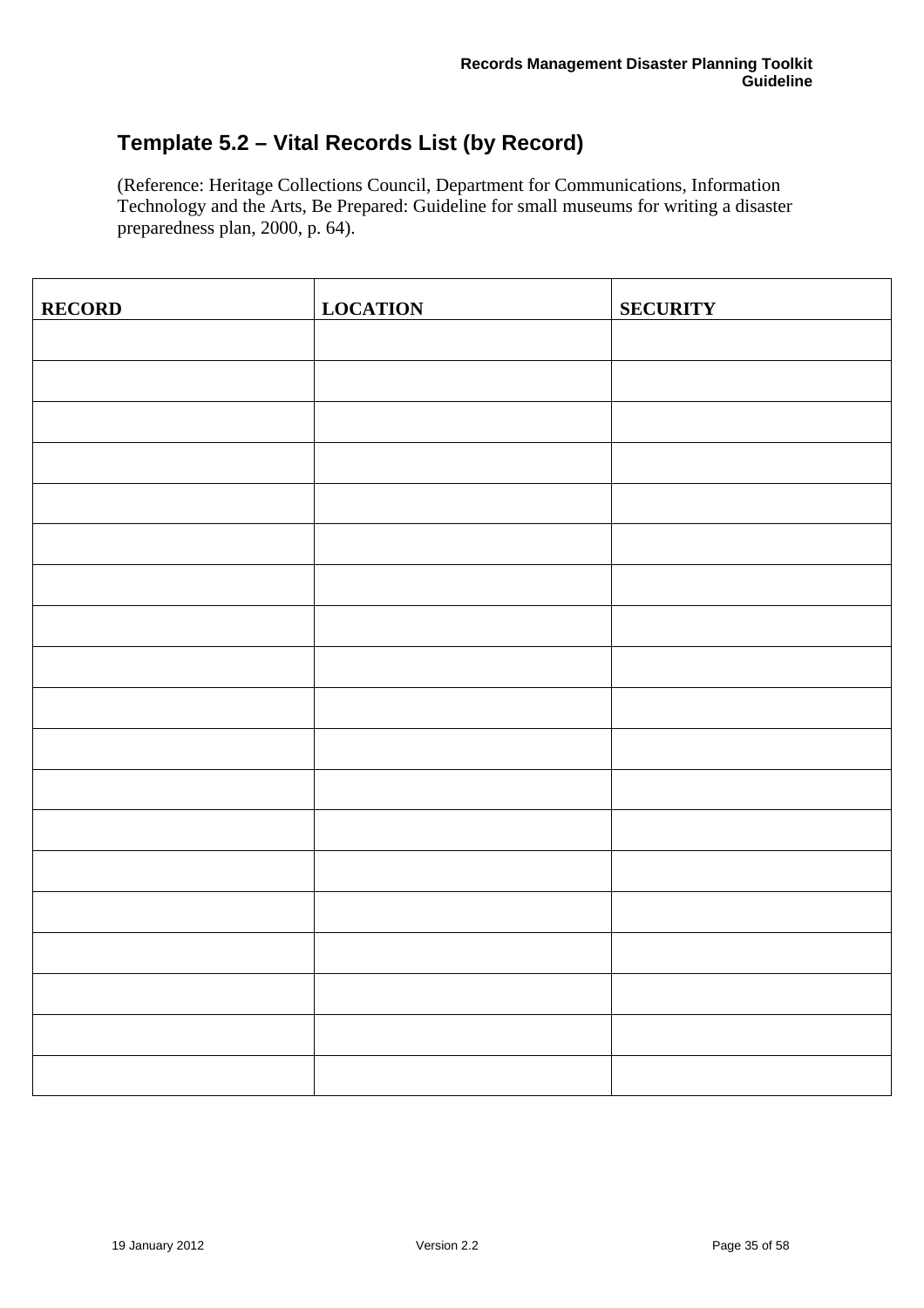# <span id="page-35-0"></span>**Template 5.3 – Vital Records List (by Location)**

 (Reference: Heritage Collections Council, Department for Communications, Information Technology and the Arts, *Be Prepared: Guideline for small museums for writing a disaster preparedness plan*, 2000, p. 65)

| <b>LOCATION</b> | <b>RECORD</b> | <b>SECURITY</b> |
|-----------------|---------------|-----------------|
|                 |               |                 |
|                 |               |                 |
|                 |               |                 |
|                 |               |                 |
|                 |               |                 |
|                 |               |                 |
|                 |               |                 |
|                 |               |                 |
|                 |               |                 |
|                 |               |                 |
|                 |               |                 |
|                 |               |                 |
|                 |               |                 |
|                 |               |                 |
|                 |               |                 |
|                 |               |                 |
|                 |               |                 |
|                 |               |                 |
|                 |               |                 |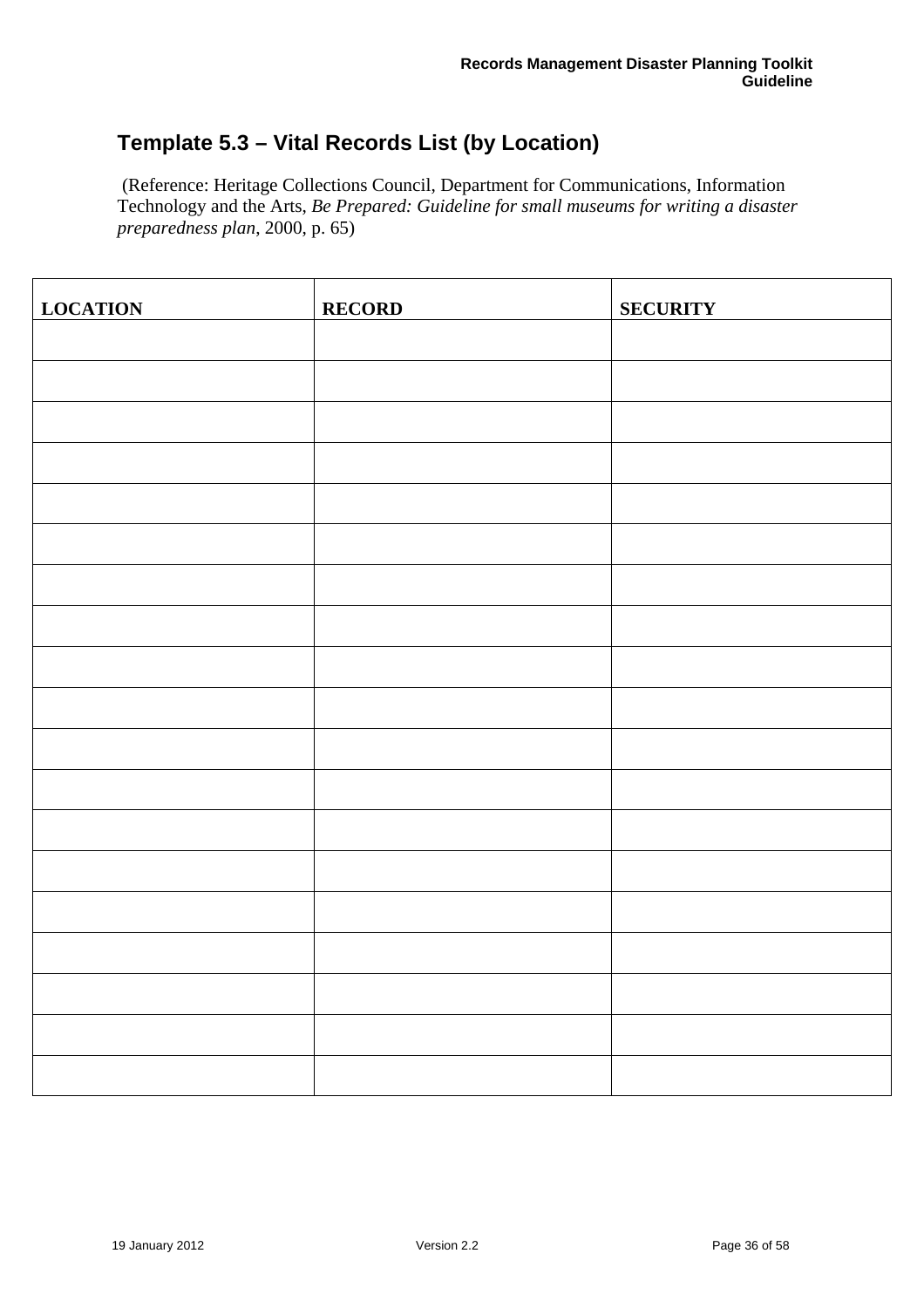# <span id="page-36-0"></span>**Response**

How we respond to a disaster has a large impact on the damage that disaster will have on an agency's records and recordkeeping system. Response involves putting the disaster recovery plan into action and gathering all the resources that your agency will need to protect and secure their assets from loss.

Located in this section is an Emergency Contact List that agencies will need to amend and develop to suit their own needs. This list is useful in contacting emergency personnel outside of your agency depending on the type and extent of the disaster. It is only a suggested list and each agency should obtain relevant contacts for services relevant to their operations. It is a good idea to make contact with those on your list to develop a rapport prior to the disaster occurring. In addition to the Emergency Contact list is the Telephone Tree. The Telephone Tree serves as a quick reference point indicating who to call within your own agency and whom they then need to call. Basically every person who receives a call then makes a call to another person and so on. The Telephone Tree charts who should be called and by whom.

Also included in this section is a Response and Recovery Flowchart, which briefly shows the steps taken during this process and should be used to trigger one's memory in a time of stress. It is by no means a conclusive list but a next step guide to what you should think about next. This flowchart may need to be revised and amended by your agency to make it more specific to your needs. Also included is a Safety Check Flowchart. This flowchart will assist in determining whether there are any risks to your safety prior to entering the site. Safety should be your number one focus at all times.

Publications such as *Be Prepared: A Guideline …*contain examples of specific procedures to follow for specific disasters e.g. fire, flood, etc. You may decide to create similar procedures to follow when faced with a specific disaster. You will need to identify which disasters your agency is most likely to face when developing these, or have a procedure for all possible disasters.

# **Attached Templates:**

Template 6.1 – Emergency Contact List

- Template 6.2 Disaster Response Telephone Tree
- Template 6.3 Response and Recovery Flowchart
- Template 6.4 Safety Check Flowchart
- Template 6.5 Assessing and Stabilising the Situation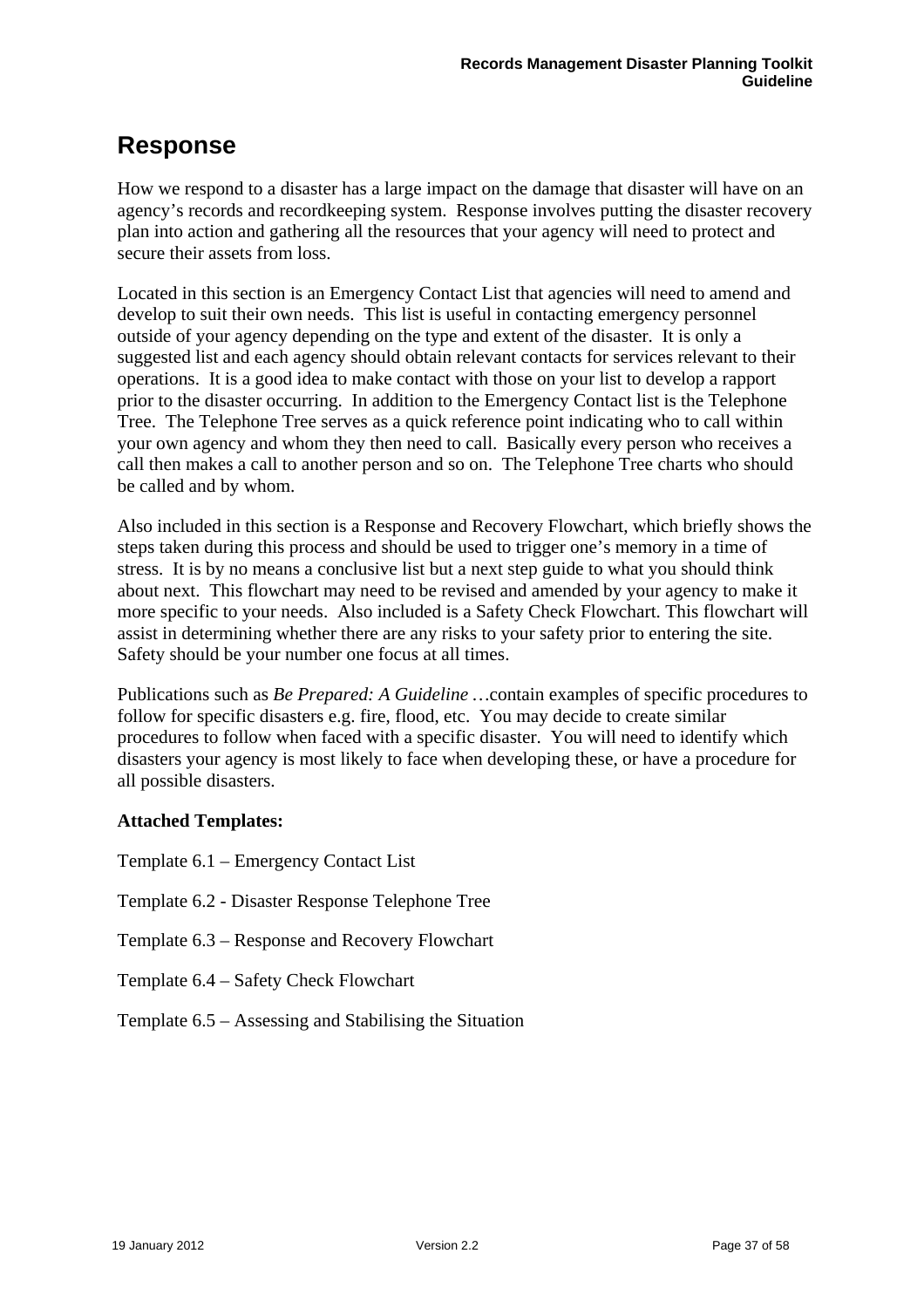# <span id="page-37-0"></span>**Template 6.1 – Emergency Services List**

(Reference: Heritage Collections Council, Department for Communications, Information Technology and the Arts, *Be Prepared: Guidelines for small museums for writing a disaster preparedness plan*, 2000, p. 69 and State Records of South Australia, *Disaster Plan*)

| <b>SERVICE</b>                             | <b>NAME</b> | <b>CONTACT NUMBER</b> |
|--------------------------------------------|-------------|-----------------------|
| <b>Police, Fire Brigade, Ambulance</b>     |             | 000                   |
| All hours                                  |             |                       |
| <b>Police Attendance</b>                   |             |                       |
| Police Headquarters                        |             |                       |
| Police security Services Division          |             |                       |
| Traffic Operations Unit, Officer in charge |             |                       |
| <b>Ambulance</b>                           |             |                       |
| Non emergency booking                      |             |                       |
| Country operations                         |             |                       |
| General enquiries                          |             |                       |
| <b>State Emergency Services</b>            |             |                       |
| Rescue, sandbagging, roof protection, etc  |             |                       |
| <b>Council / Shire Offices</b>             |             |                       |
| <b>Plumber</b>                             |             |                       |
| Electrician                                |             |                       |
| Water                                      |             |                       |
| Gas                                        |             |                       |
| <b>Pest Control</b>                        |             |                       |
| <b>Insurance Company (Policy no.)</b>      |             |                       |
| Conservator                                |             |                       |
| <b>Engineer</b>                            |             |                       |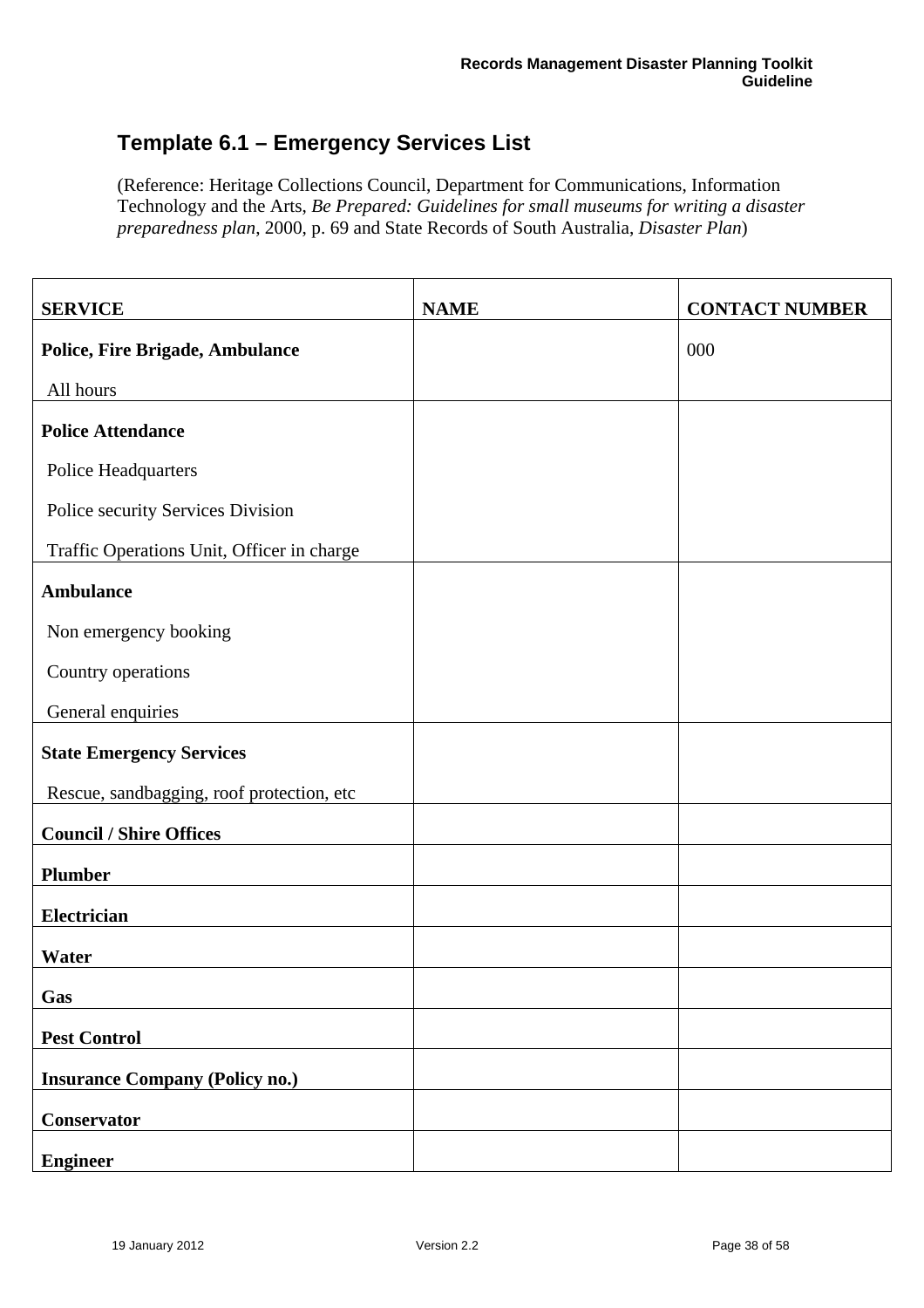| <b>SERVICE</b>                              | <b>NAME</b> | <b>CONTACT NUMBER</b> |
|---------------------------------------------|-------------|-----------------------|
| <b>Lawyer</b>                               |             |                       |
| Locksmith                                   |             |                       |
|                                             |             |                       |
| <b>Freezer space (for freezing records)</b> |             |                       |
| Off-site space for recovery                 |             |                       |
| Drying company (moisture control)           |             |                       |
| <b>Emergency equipment rental</b>           |             |                       |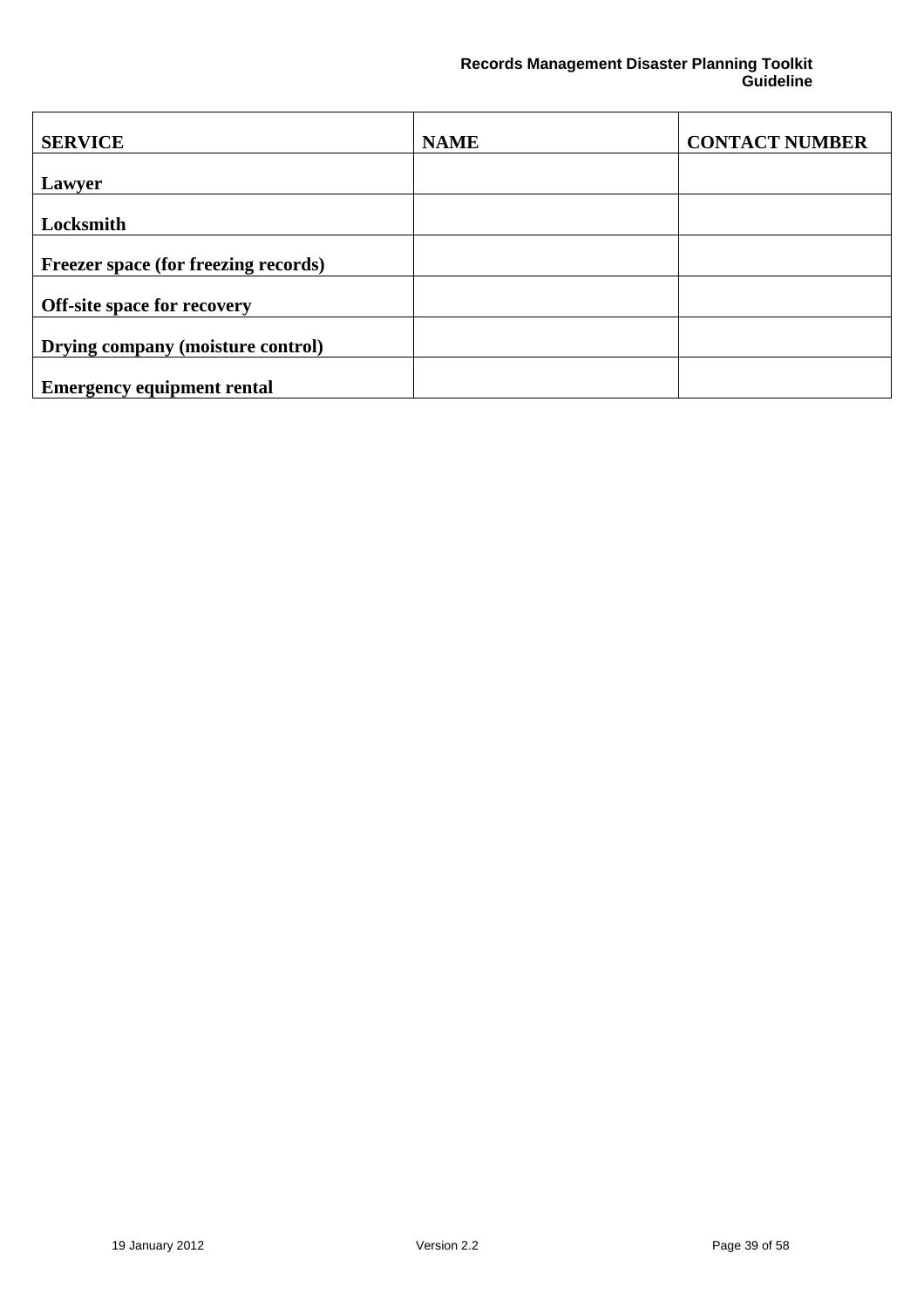# <span id="page-39-0"></span>**Template 6.2 - Telephone Tree**

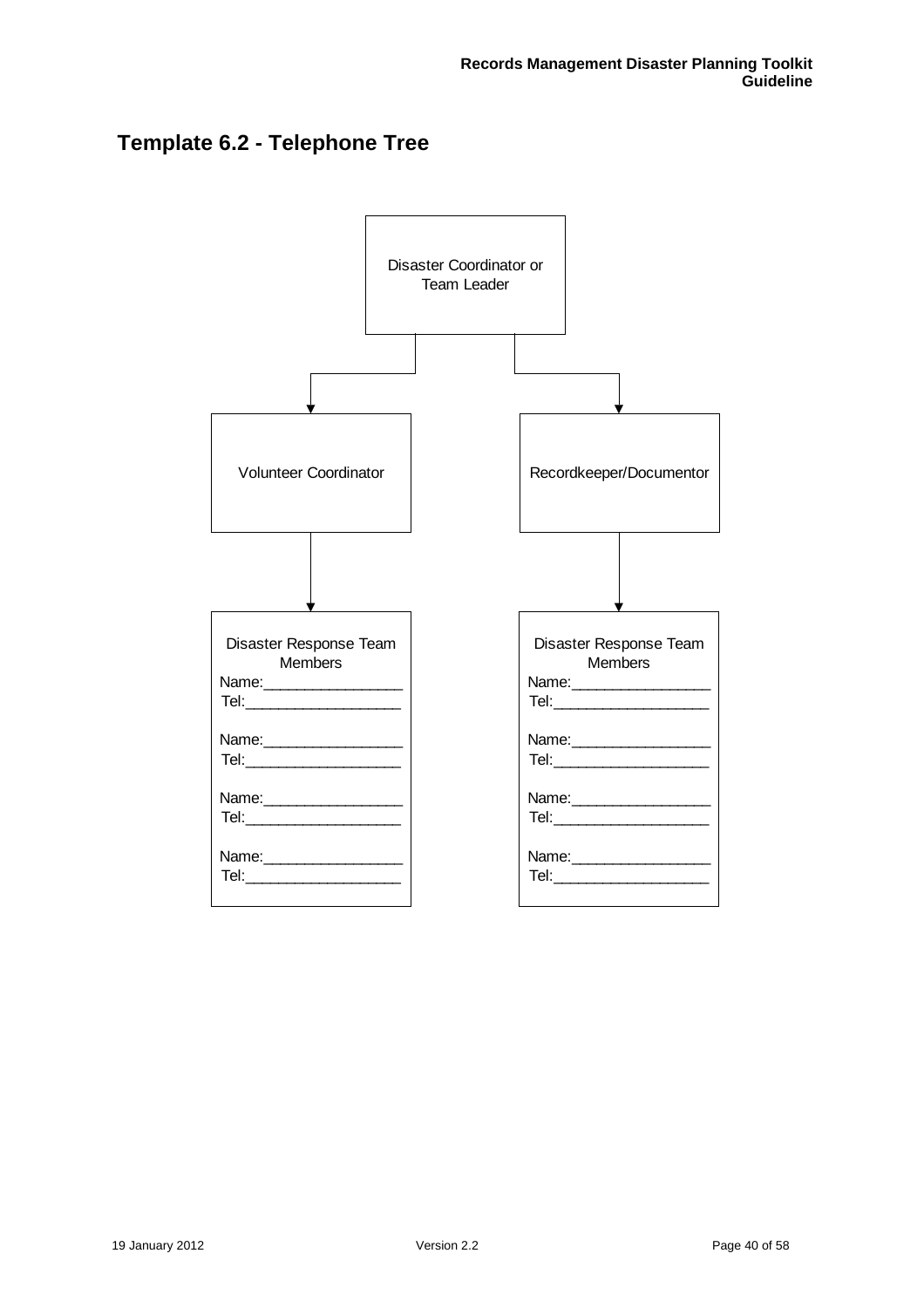Template 6.3 – Response and Recovery Steps Flowchart

(Reference: Heritage Collections Council, Department for Communications, Information Technology and the Arts, *Be Prepared: Guidelines for small museums for writing a disaster preparedness plan*, 2000, pg 52 and State Records, New South Wales, *Guidelines on Counter Disaster Strategies for Records and Recordkeeping Systems,* 2002, p. 39-45)

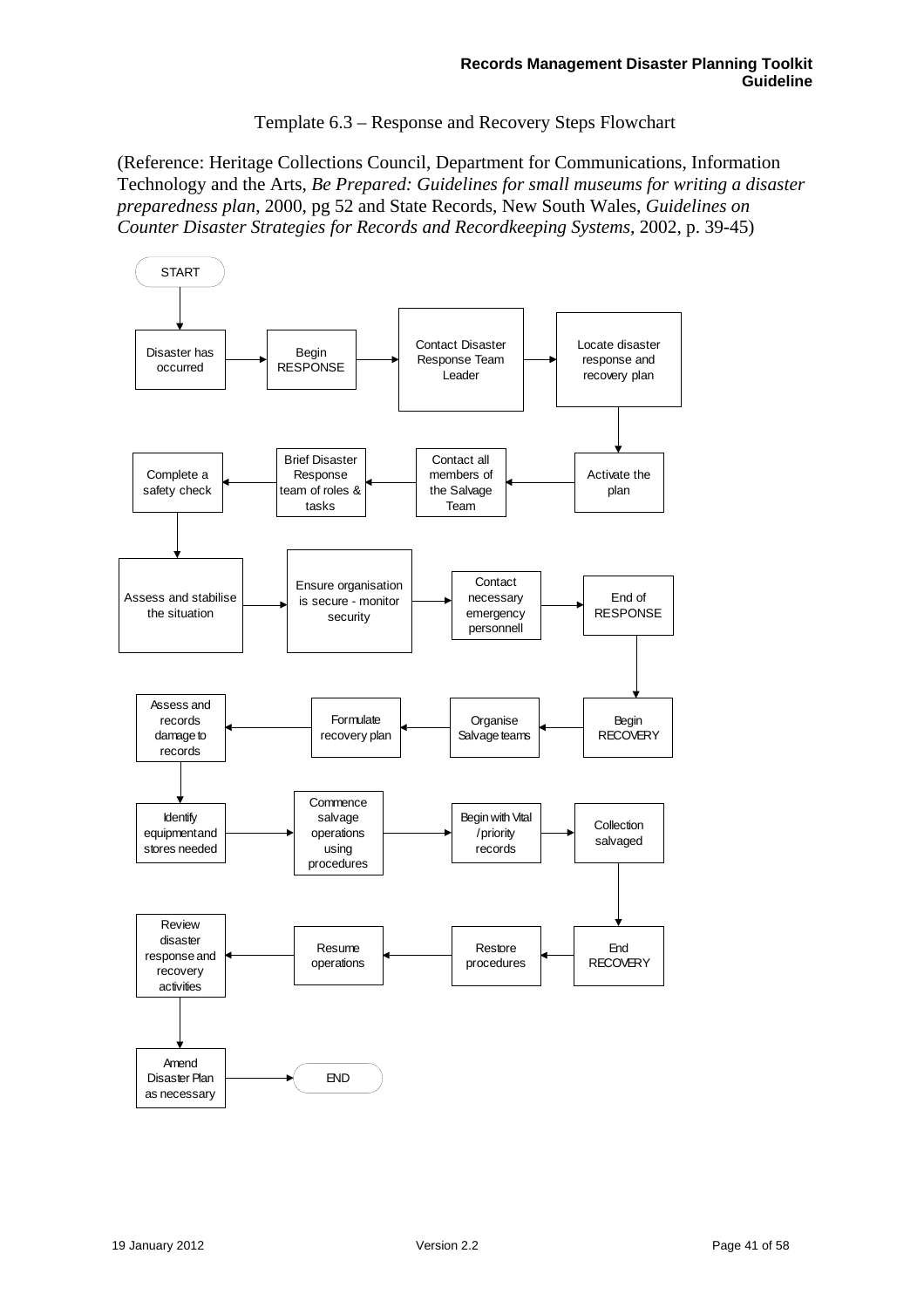# <span id="page-41-0"></span> **Template 6.4 – Safety Check Flowchart**

(Reference: Heritage Collections Council, Department for Communications, Information Technology and the Arts, *Be Prepared: Guidelines for small museums for writing a disaster preparedness plan*, 2000, p.71)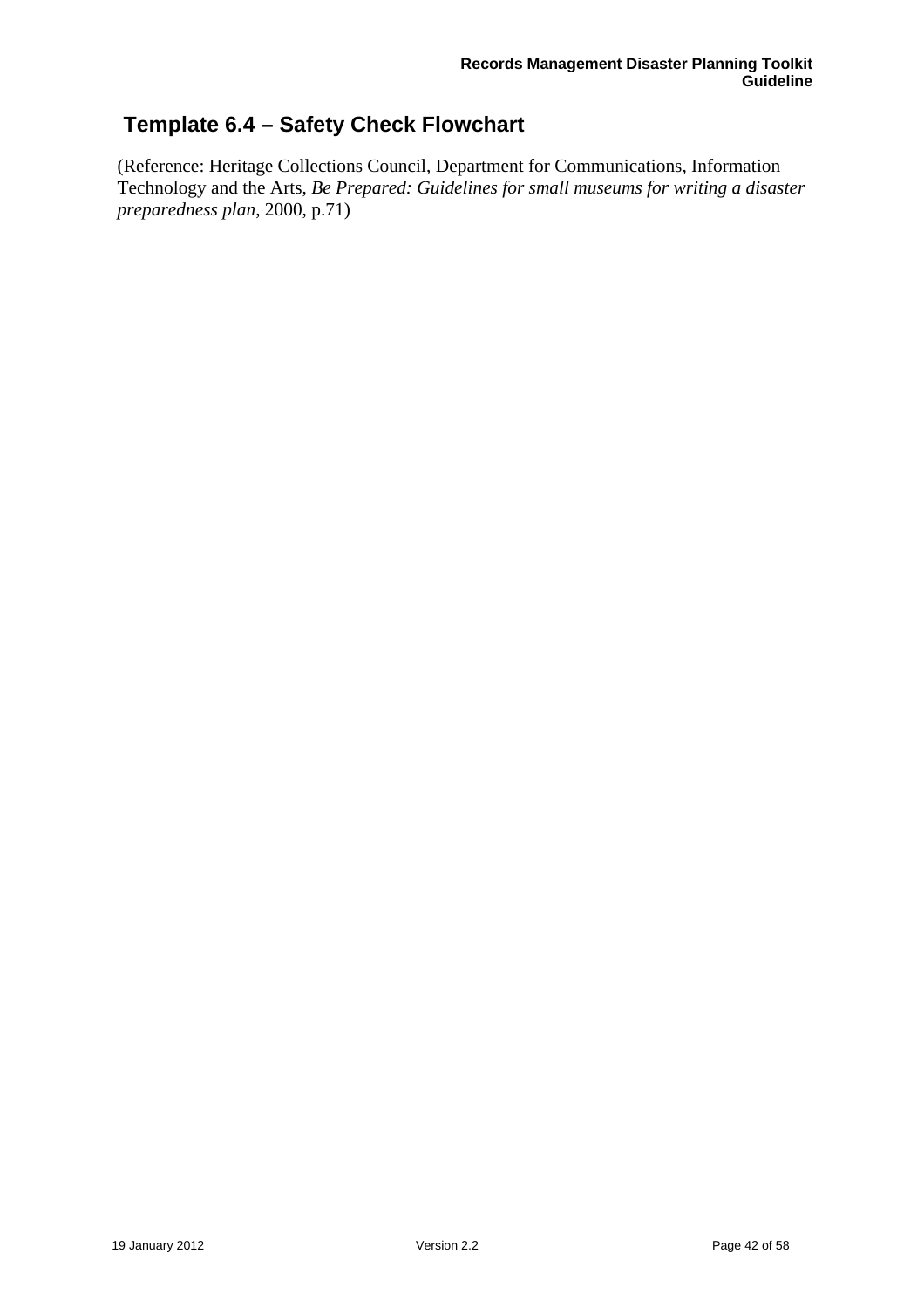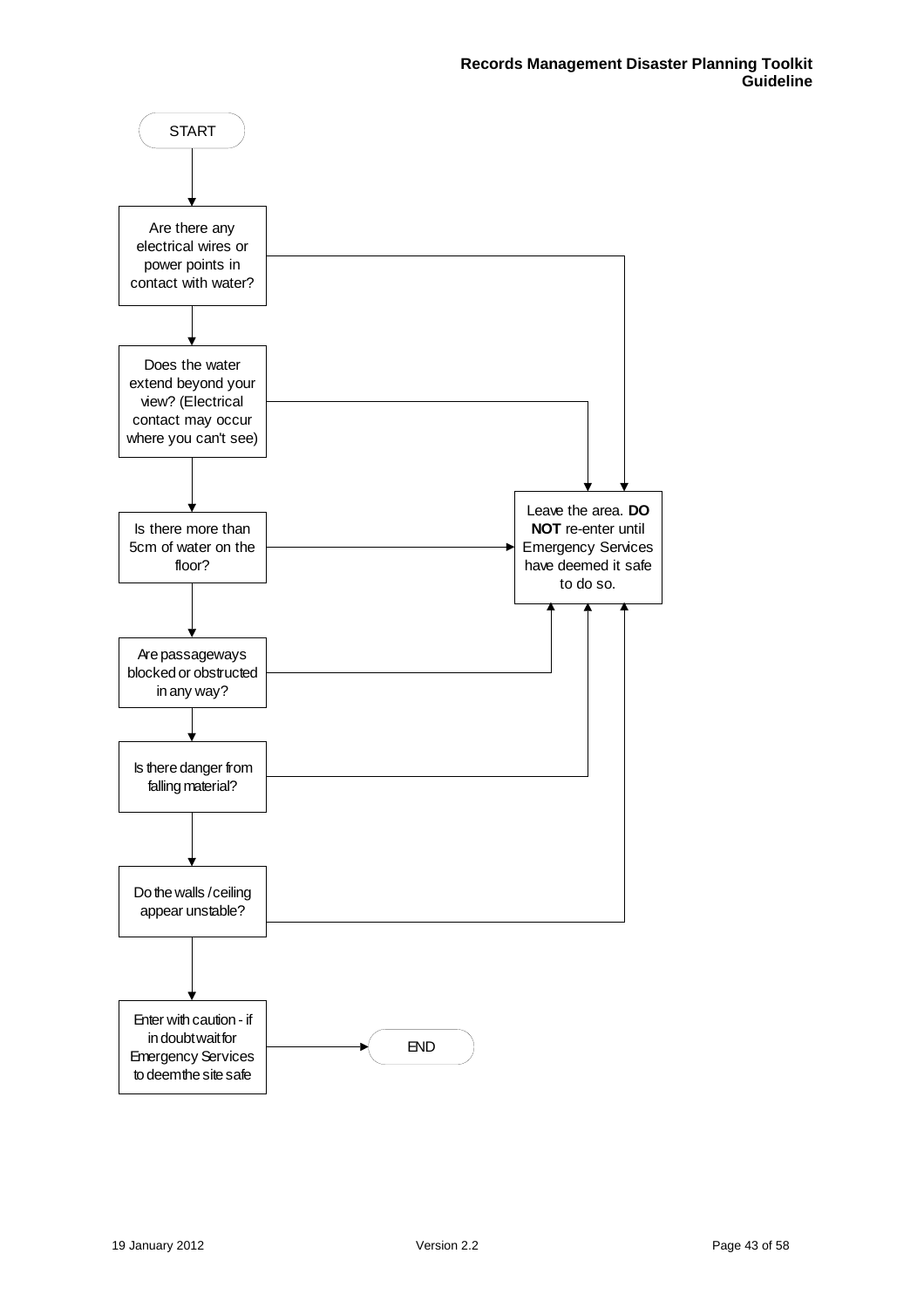# <span id="page-43-0"></span>**Template 6.5 – Assessing and Stabilising the Situation**

(Reference: Heritage Collections Council, Department for Communications, Information Technology and the Arts, *Be Prepared: Guidelines for small museums for writing a disaster preparedness plan*, 2000, p. 76)

Work through the following questions to develop an accurate picture of the situation you face.

| <b>QUESTIONS</b>                                                               | <b>YES/NO</b> |
|--------------------------------------------------------------------------------|---------------|
| Is the cause of the disaster still ongoing?                                    |               |
| What needs to be done to prevent further damage?                               |               |
|                                                                                |               |
| Is the site safe?                                                              |               |
| What extent of the collection has been damaged?                                |               |
| What is the main type of damage? (Water, fire, breakage)                       |               |
| Are there any object or areas in immediate danger?                             |               |
| Does the full Disaster Response Team need to be called? (See Telephone Tree)   |               |
| Does the situation need to be documented?                                      |               |
| Does outside help or expertise need to be called? (See Emergency Contact List) |               |
| Does the environment need to be further stabilised?                            |               |
| (eg water or smoke damage)                                                     |               |
| Have any of the priority items been damaged?                                   |               |
| Does the Recovery Plan need to be activated?                                   |               |
| What needs to be done to allow the recovery to begin?                          |               |
| Do we need to move to our off-site location?                                   |               |

 $\mathbf{r}$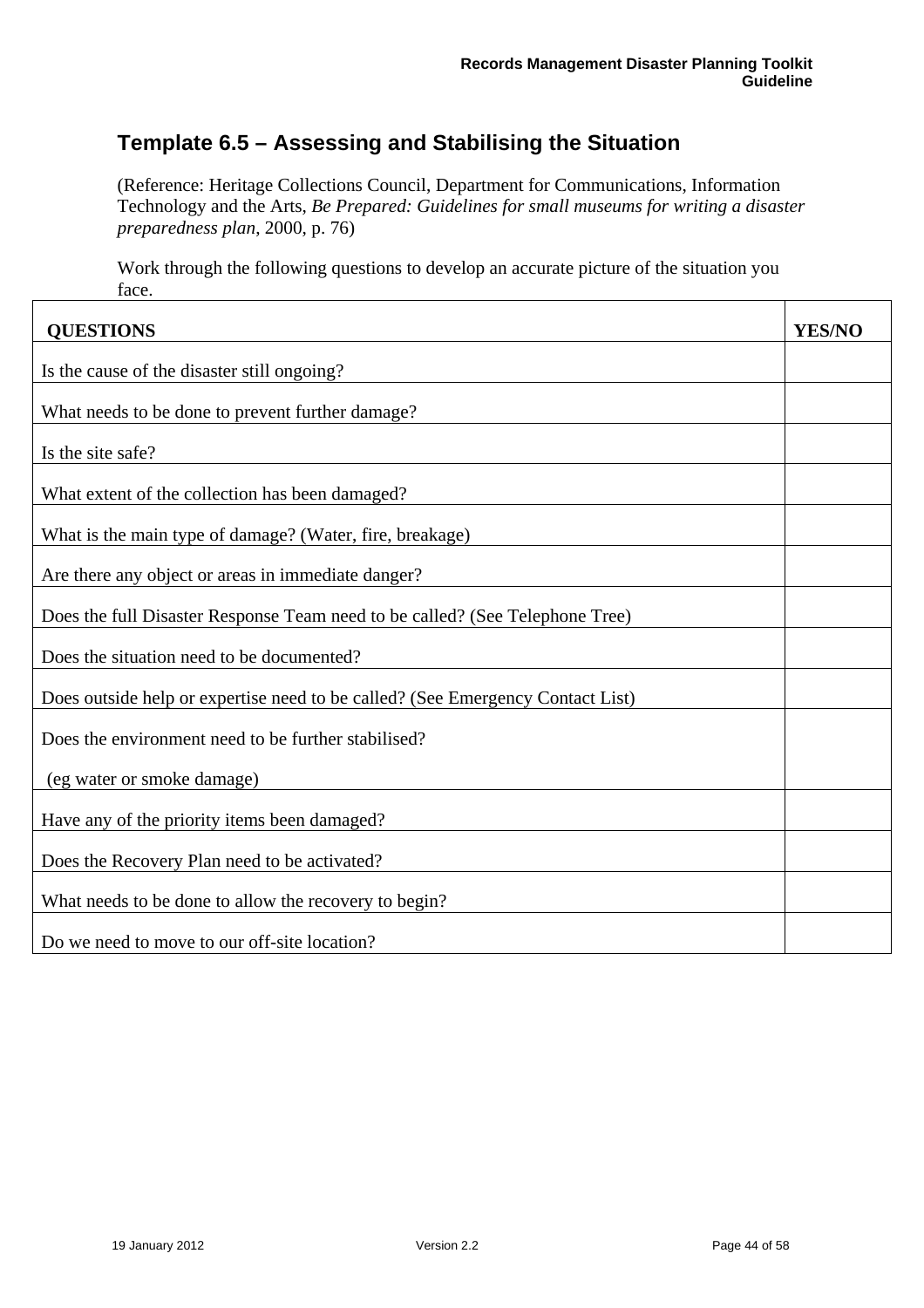# <span id="page-44-0"></span>**Recovery**

Recovery is the final stage of managing a disaster to your organisation. It includes restoring business operations and the treatment and recovery of your records and recordkeeping systems. Included within this section are an In-house Disaster Response Team Listing which provides who is responsible for what roles; steps in effective disaster recovery; a damaged records documentation list which documents all the records damaged, their treatment and location; advice on how to pack records during a recovery operation; advice on how to stabilise records and drying methods and how to recover records following a disaster.

# **Attached Templates:**

Template 7.1 – In-house Disaster Response Team

Template 7.2 – Steps in Effective Disaster Recovery

Template 7.3 – Action Sheet - Example

Template 7.4 – Damaged records documentation list

Template 7.5 – Packing records in recovery operation

Template 7.6 – Stabilising and drying methods

Template 7.7 – How to recover records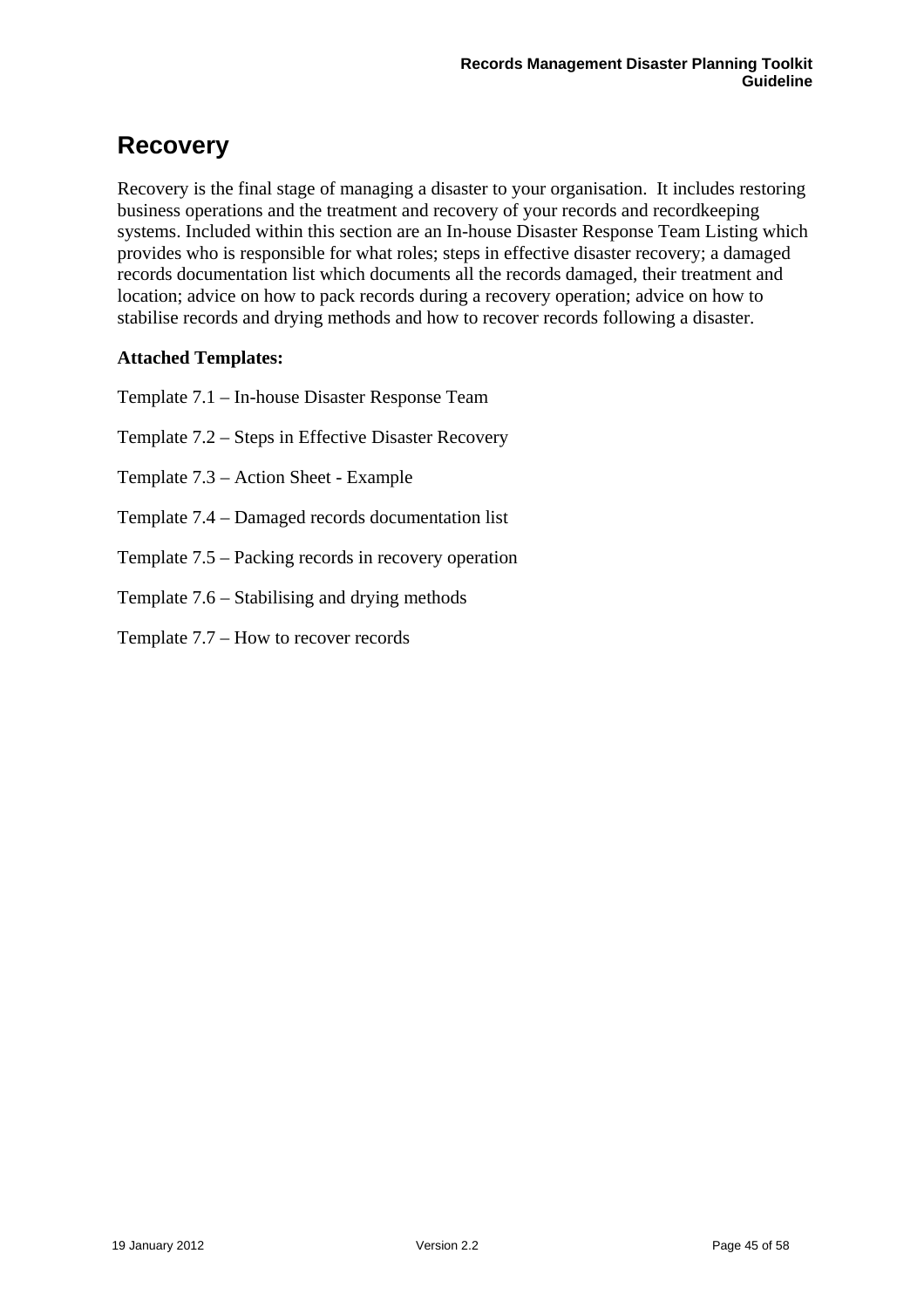# <span id="page-45-0"></span>**Template 7.1 – In-house Disaster Response Team**

(Reference: State Records, New South Wales, Guidelines on Counter Disaster Strategies for Records and Recordkeeping Systems, 2002, p. 28 and State Records of South Australia, Disaster Plan)

| <b>ROLE</b>                         | <b>NAME</b> | <b>CONTACT DETAILS</b> |
|-------------------------------------|-------------|------------------------|
| Disaster Response Team Leader(s)    |             |                        |
|                                     |             |                        |
| Liaison Officer                     |             |                        |
| <b>Supply Officer</b>               |             |                        |
| Record Keeper(s)                    |             |                        |
| (Documenter / Assessor)             |             |                        |
| Volunteer Coordinator               |             |                        |
| <b>Finance Delegate</b>             |             |                        |
| IT Adviser                          |             |                        |
| <b>Environmental Monitor</b>        |             |                        |
| <b>Building Maintenance Officer</b> |             |                        |
| First Aid Officer                   |             |                        |
| Courier Service                     |             |                        |
| Salvage Workers                     |             |                        |
|                                     |             |                        |
|                                     |             |                        |
|                                     |             |                        |
|                                     |             |                        |
|                                     |             |                        |
|                                     |             |                        |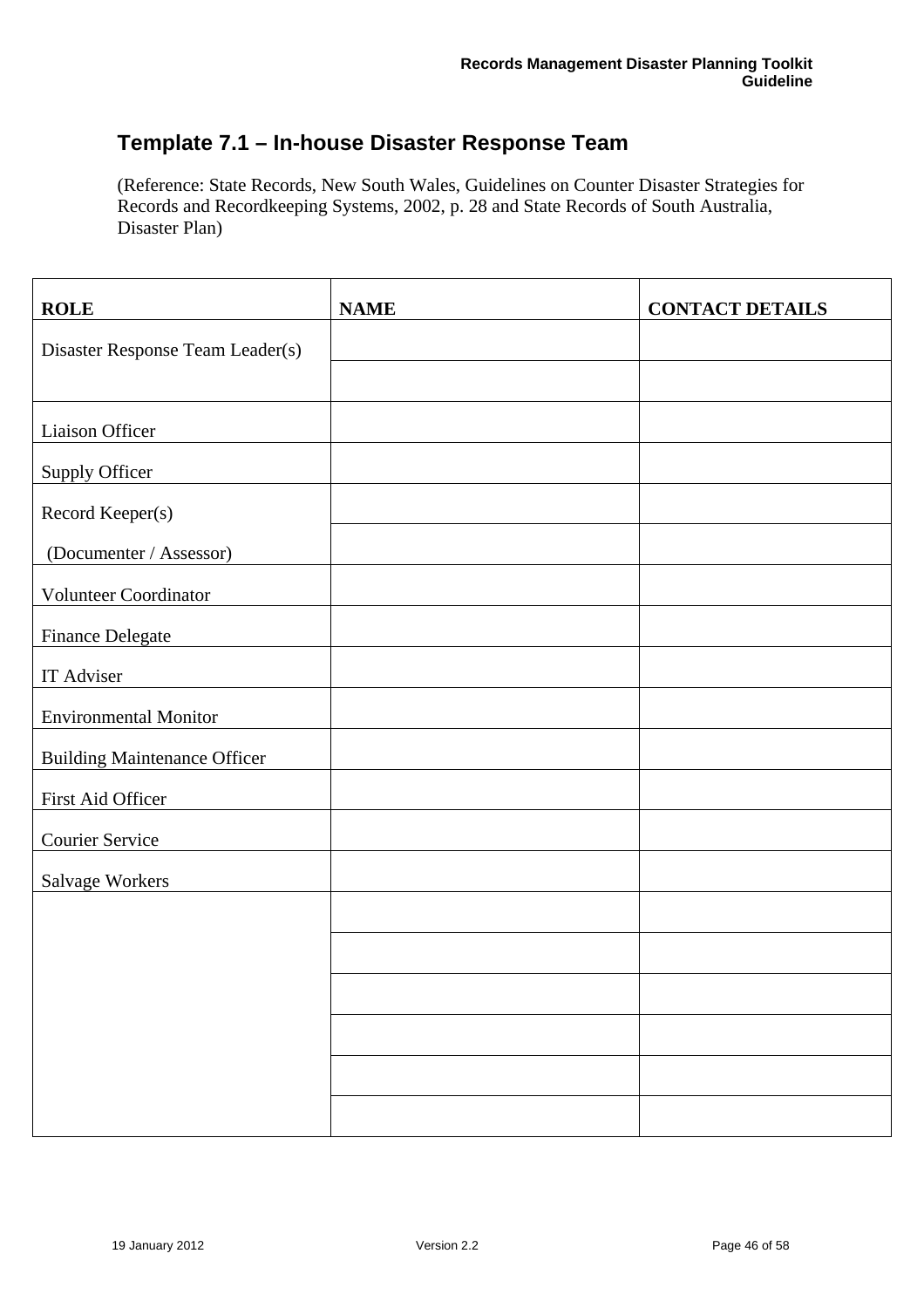# <span id="page-46-0"></span>**Template 7.2 – Steps in Effective Disaster Recovery**

(Used with permission from the Heritage Collections Council, DCITA publication *Be Prepared: Guidelines for small museums for writing a disaster preparedness plan*, 2002, p. 78)

(Once immediate response is complete and the building is declared safe)

- 1. Assemble Disaster Response Team and prepare to sketch out the Recovery Plan.
- 2. Review the situation and make sure you have all relevant information:
	- Extent and type of damage
	- Priority list objects/items that were damaged
	- Condition of the environment of the building
	- General feeling about size of recovery operation (will outside help be required?)
- 3. Ensure all damage is documented and photographed.
- 4. Determine what you need for recovery volunteers, material and equipment, outside expertise, space, freezer facilities.
- 5. Organise the team some to focus on environment, others on salvage.
- 6. Modify (stabilize) the environment (remove wet material, open windows, fans)
- 7. Specify which salvage procedures will be used and decide on the Team Leaders for each procedure.
- 8. Use Action Sheets and salvage procedures to set up the areas for salvage.
- 9. Move into salvage operations making sure all object/item movement and treatment is documented.
- 10. Ensure adequate supplies are on hand and that you have all the help you need.
- 11. Ensure all formal notifications have occurred council, insurance company, etc.
- 12. Ensure all workers are well looked after. Celebrate milestones and keep everyone informed.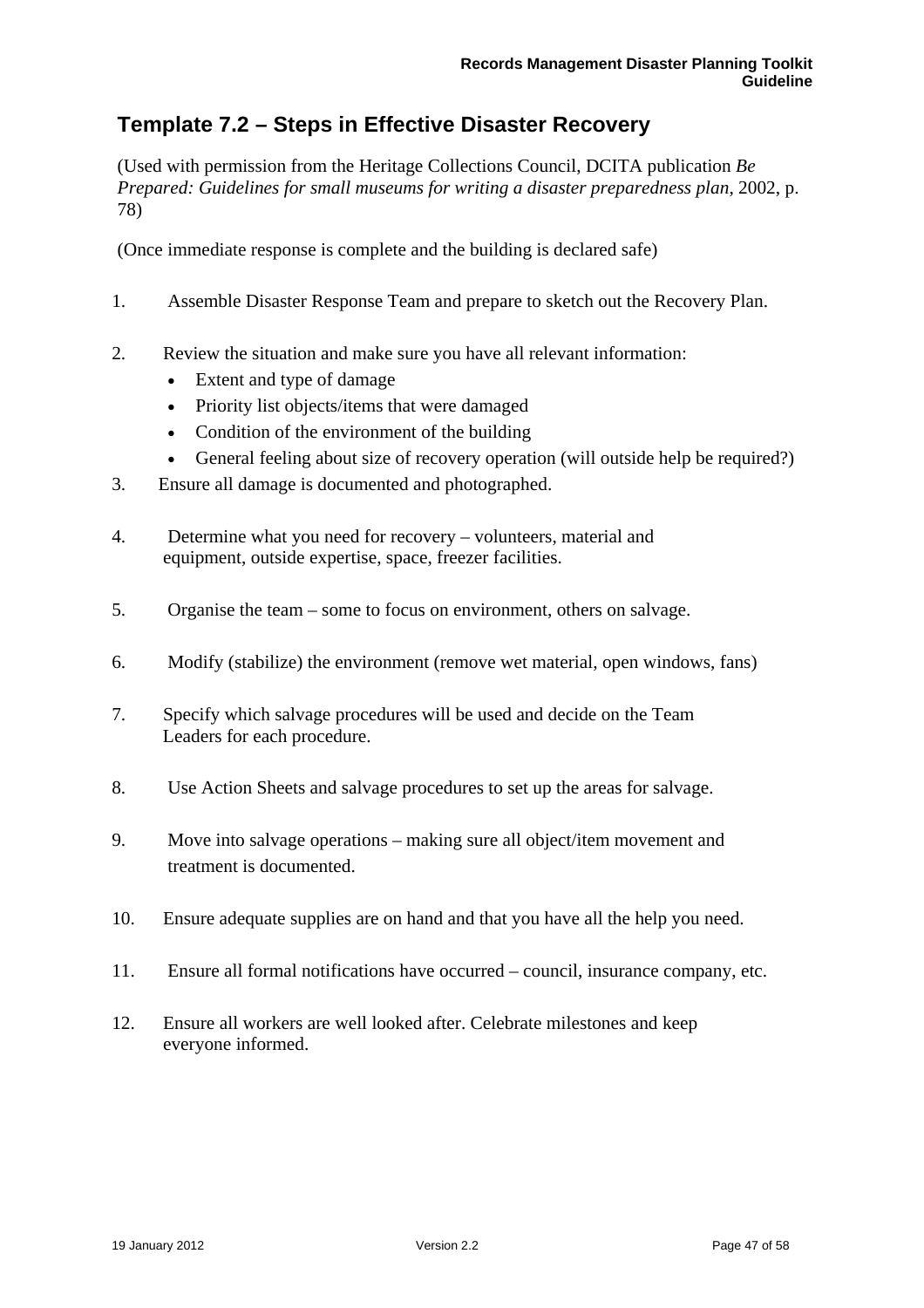# <span id="page-47-0"></span>**Template 7.3 – Action Sheet Example**

(Reference: State Records, New South Wales, Guidelines on Counter Disaster Strategies for Records and Recordkeeping Systems, 2002, p. 79)

# **Salvage Procedure for Air Drying - an example**

The following is an example of a simple Action Sheet for air-drying of water-damaged books. These Action Sheets can be used for many of the procedures outlined in the Disaster Preparedness Plan, both in the recovery and the response procedures. Several copies should be made of salvage procedure Action Sheets, so they can be given to new volunteers when helping in the disaster recovery.

### **Air-drying salvage procedures for books**

- 1. Do not try to close open books
- 2. Remove plastic covers where possible
- 3. Interleave coated pages by placing paper towel, Reemay or waxed paper between every page pair. If paper towel is used, change it regularly.
- 4. If the book is wet, interleave every 3–5 mm with paper towelling, and stand it with the wettest end up. If the book is too weak to stand, lay it flat.
- 5. Change interleaving regularly.
- 6. Suspend pamphlets, light volumes and magazines over drying lines
- 7. For books with thick covers, place a sheet of water-resistant film such as polyester inside the front cover to prevent moisture migrating to the text.
- 8. Do not hang heavy or sodden books, newspapers or magazines.

[From *reCollections* Counter Disaster Planning, pp 79]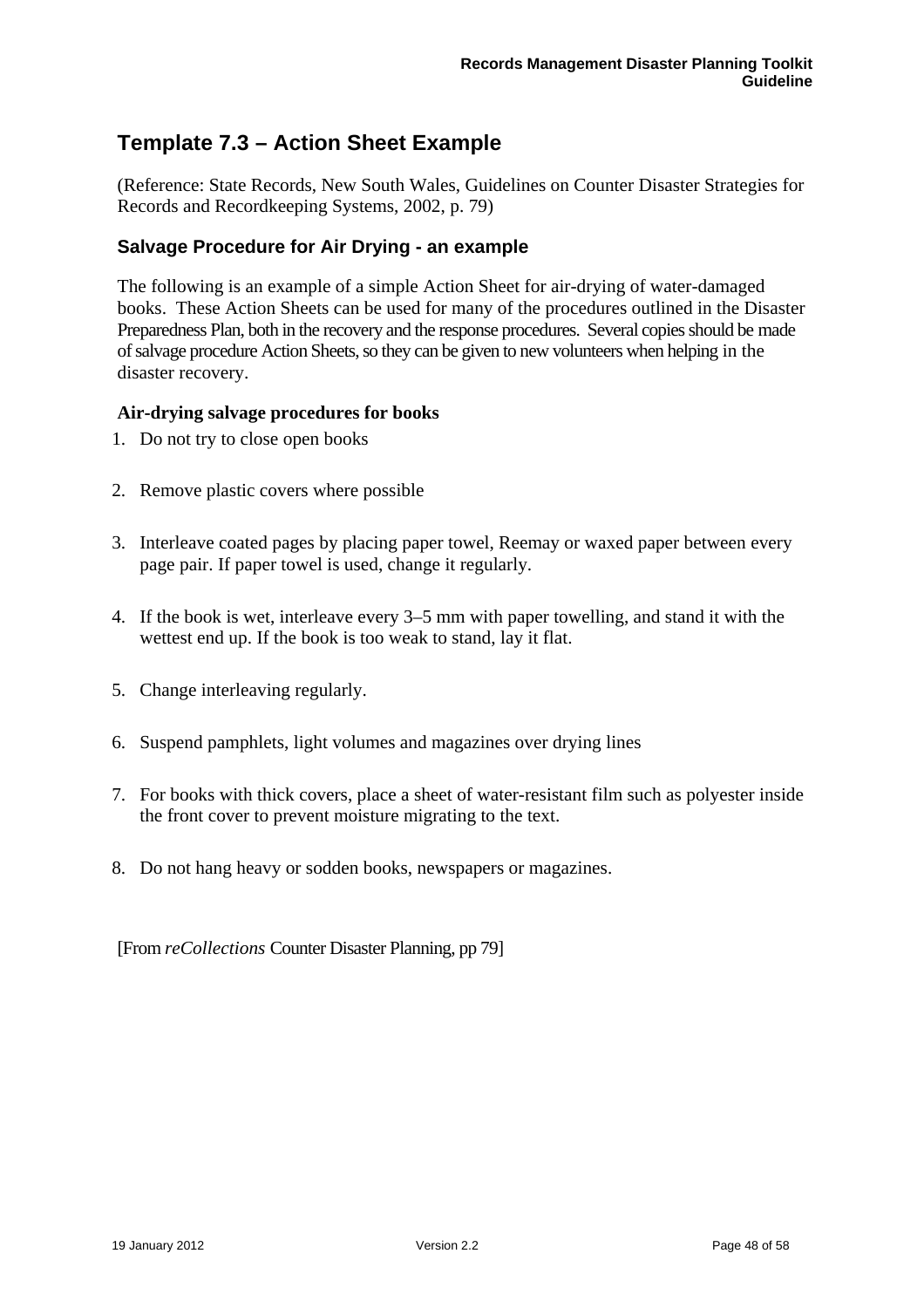# <span id="page-48-0"></span>**Template 7.4 – Damaged records documentation list**

(Reference: State Records, New South Wales, Guidelines on Counter Disaster Strategies for Records and Recordkeeping Systems, 2002, p. 80)

(To record damage, treatment and movement of records)

| Record | <b>Number</b> | <b>Damage</b> | Category (of<br>salvage) | <b>Treatment</b> | Location |
|--------|---------------|---------------|--------------------------|------------------|----------|
|        |               |               |                          |                  |          |
|        |               |               |                          |                  |          |
|        |               |               |                          |                  |          |
|        |               |               |                          |                  |          |
|        |               |               |                          |                  |          |
|        |               |               |                          |                  |          |
|        |               |               |                          |                  |          |
|        |               |               |                          |                  |          |
|        |               |               |                          |                  |          |
|        |               |               |                          |                  |          |
|        |               |               |                          |                  |          |
|        |               |               |                          |                  |          |
|        |               |               |                          |                  |          |
|        |               |               |                          |                  |          |
|        |               |               |                          |                  |          |
|        |               |               |                          |                  |          |
|        |               |               |                          |                  |          |
|        |               |               |                          |                  |          |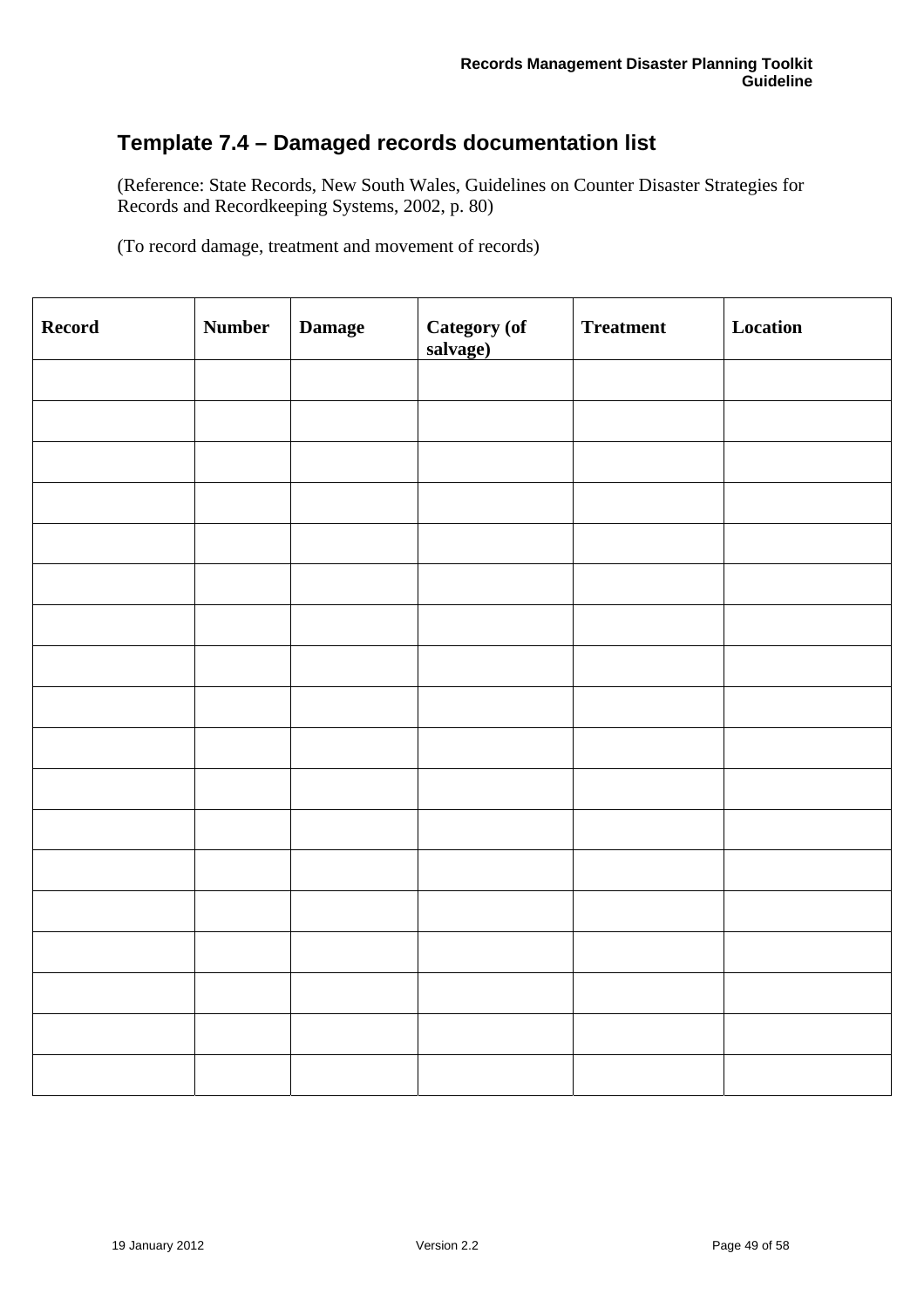# <span id="page-49-0"></span>**Template 7.5 – Packing records in a recovery operation**

(Reference: State Records, New South Wales, Guidelines on Counter Disaster Strategies for Records and Recordkeeping Systems, 2002, Appendix 5, p. 1-3)

There are two types of packing that may be needed in a recovery operation:

- pre-evaluation packing where records need to be packed and taken to a different treatment site, in other parts of the building or in a different building, and
- post evaluation packing where records are packed for freezing.

Using either method, boxes should not exceed the weight recommended by Occupational Health and Safety Officers. All rare, intrinsically valuable and delicate material should be prepared for freezing separately from other materials and in separate categories so they can be located and identified for treatment by a conservator.

For pre-evaluation packing, paper records can be packed in plastic crates and taken by trolleys to the vehicle. Plastic crates are better for very wet records than cardboard boxes, which can sag and break with moisture and pressure. Volumes should not be flattened, simply packed as they are. They should be taken to the evaluation manager at the treatment site.

For post evaluation packing where there are small amounts of damaged materials, debris can be washed away under cold running water (if clean) by experienced people unless the material is fire damaged or contains soluble inks and dyes. Volumes, books or groups of papers should be held in two hands and dipped into containers of clean water or a hose should be gently applied providing the water is not contaminated. No materials should be scrubbed. In cases where there are vast amounts of material to pack, washing may not be viable.

The following packing rules should apply:

### **Volumes**

- Very wet volumes should be packed separately and vertically with their spines down. Volumes of similar size should be packed together in a single layer and supported so that they do not bend. There should be a little space left in plastic crates to allow for their expansion when frozen.
- If it is likely that dyes from the covers of volumes will run, or if time allows, they should be individually wrapped or at least every other wrapped. Use wax or freezer paper, not plastic or plastic coated paper.

# **Documents, files and cards**

- Wet files should be wrapped in batches that are not more than 10cm deep. Large items should be packed flat on the bottom so that they will not sag. If wet file covers are removed because of damage care should be taken to identify loose documents.
- Soaking wet bundles of wet paper that sustain damage should be packed into large plastic bags or packed on their side in boxes. Do not try and separate them, as it is labour intensive.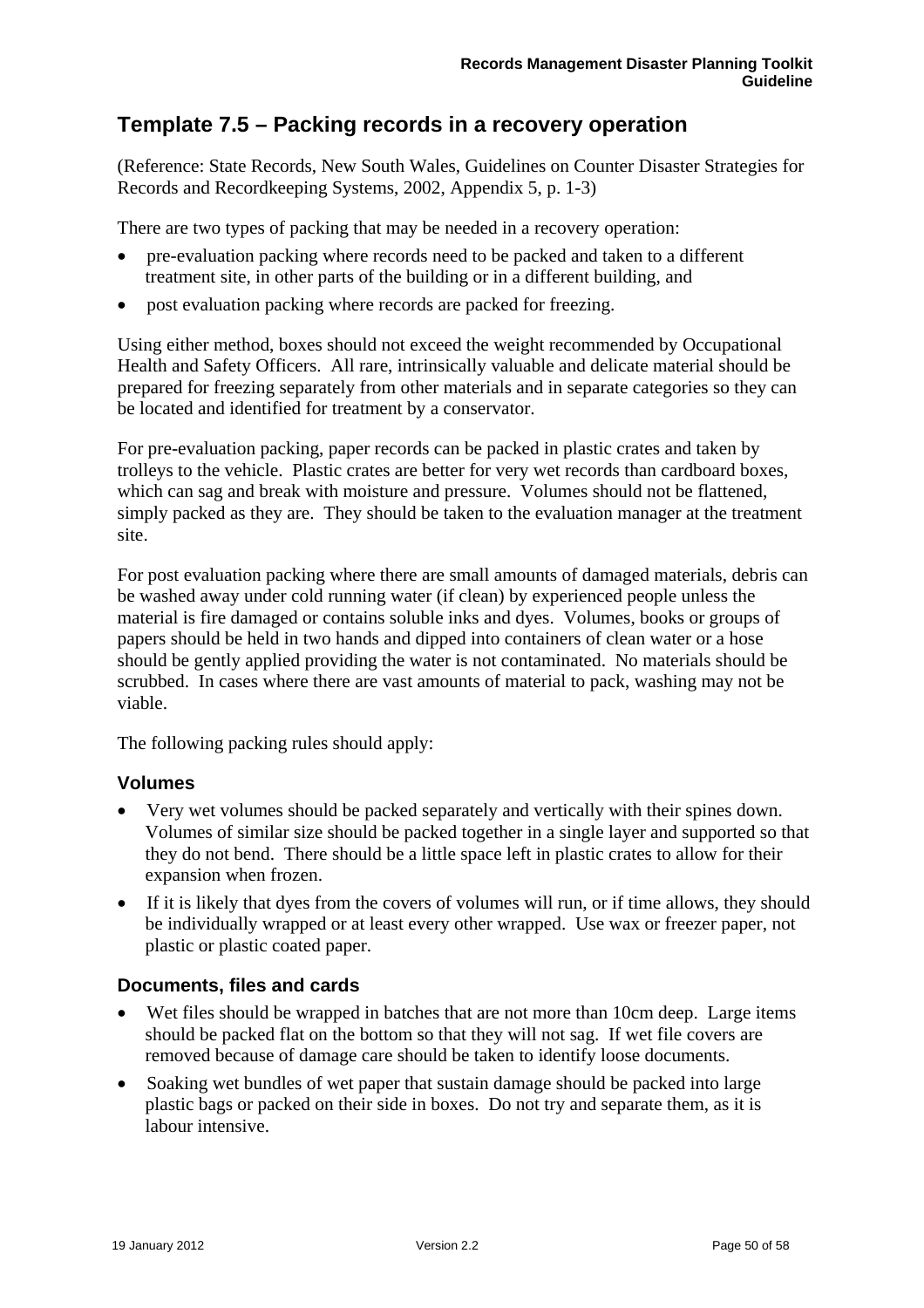- <span id="page-50-0"></span>• Scattered sheets should be placed together in relation to their location and the approximate location noted.
- Files and cards should be left where possible in the original boxes, unless the contents are dry and can be taken out and put in dry boxes without risk of damage.
- Burnt, scorched or dirty records should be supported on single sheets of uncoloured cardboard or heavy paper when transferring to crates.

### **Microfilm**

• Microfilm should be left in storage cartons and secured with rubber bands to retain labels.

### **Maps and plans**

Large format items such as maps should be interleaved with blotting paper and polythene and placed on flat supports (may be several on each). Do not build up too much weight.

Remember when packing that you need to record information about the item and its location. If records are not in boxes or containers, or if the containers have no identification, label each box or bundle showing the location and identification if possible. Use a soft pencil and paper to write on labels that should be tied onto boxes or bundles. Do not use coloured paper, felt tipped or ballpoint pens or write on the records themselves. Crates should be numbered and the numbers added to documentation, and the removal and destination of boxes should be recorded.

Material should not be piled on top of each other or moved in large batches. It should not be left packed for more than a few hours. If the journey to the freezing facility is long, refrigerated vans are desirable.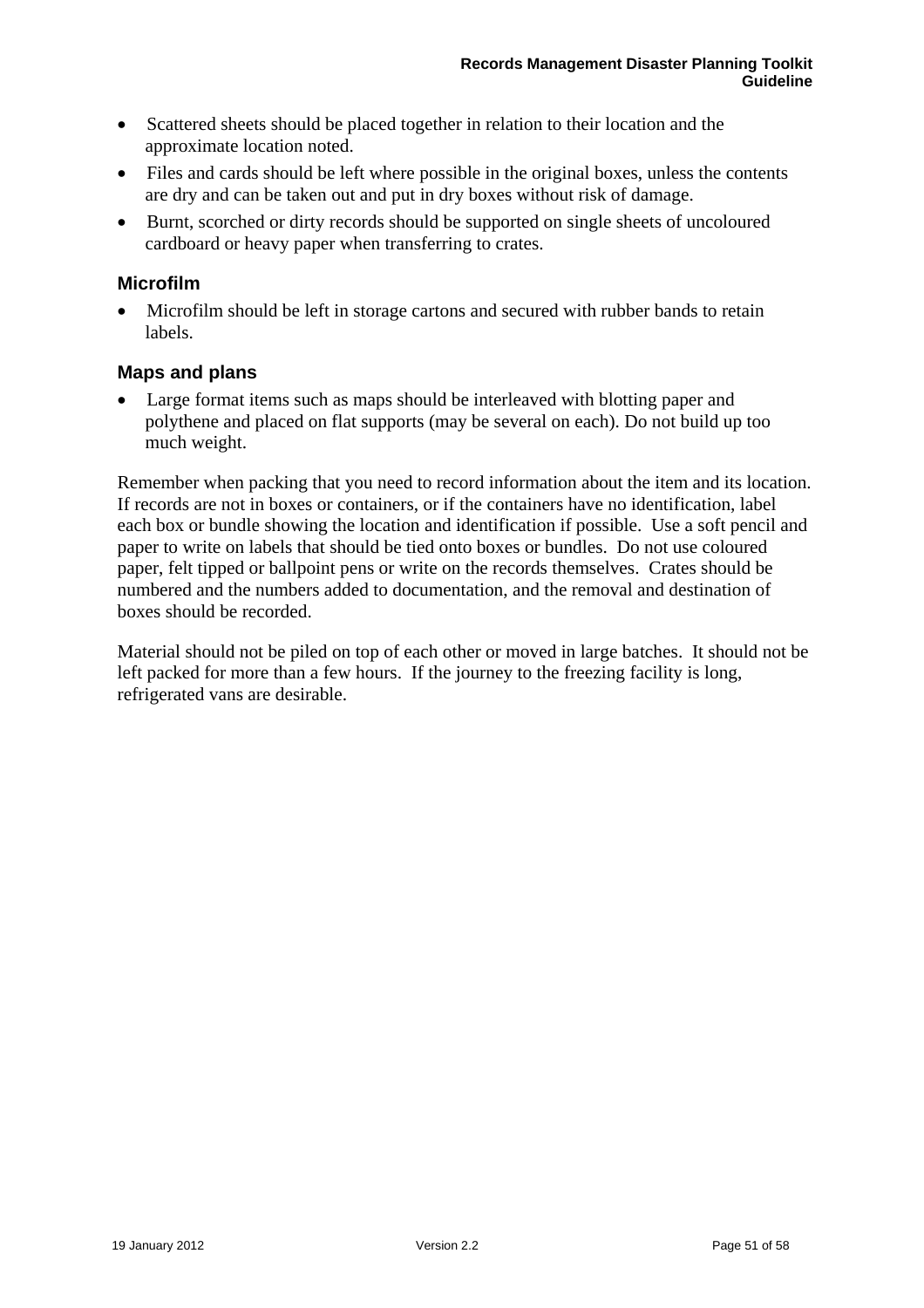# <span id="page-51-0"></span>**Template 7.6 - Stabilising and drying methods**

(Used with permission from State Records, NSW, publication *Guidelines on Counter Disaster Strategies for Records and Recordkeeping Systems*, 2002, Appendix 6)

There are a number of stabilising and drying methods that can be used in the recovery phase of disaster management. It is important to remember that different types of materials need different techniques, and that different types of damage may require different recovery options. Below are general tips on stabilising and drying water damaged paper-based materials. However, advice should be sought from a trained conservator before proceeding. Whichever method is chosen, dried materials should be monitored for potential mould growth.

# **Freezing**

For stabilising and restoring large quantities of records, or records that are already starting to grow mould, freezing is the most effective method. If there are only small quantities of records then other methods, such as air drying, should be employed.

Freezing is a useful alternative for some records as:

- it stops the growth of mould and mildew (while the object is still frozen)
- it may stop bindings from warping, depending on the method of drying
- it stabilises water soluble materials such as inks and dyes, and
- it gives your organisation time to plan for recovery and restore buildings and equipment ready for the material.

However, conservators do not advise the freezing of vellum, photographs, glass-plate negatives, electronic media such as diskettes, videos, cassettes or vinyl records.

As soon as the record quantities requiring freezing are decided, companies with appropriate freeze facilities (listed in the counter disaster plan) should be contacted and arrangements made for transport. You can:

- Blast freeze commercial blast freezers are ideal as they drop the temperature quickly and have a large capacity.
- Freeze in refrigerated chamber this could be slow but there are benefits to reducing temperature even before freezing point is reached.
- Use a home freezer unit to freeze small quantities quickly ensure that it reaches a temperature of –10C and do not open until ready to remove the material (otherwise it will cause a freeze-thaw cycle).

Once the material is frozen and you have the time and resources to defrost and treat it, you need to look at drying options.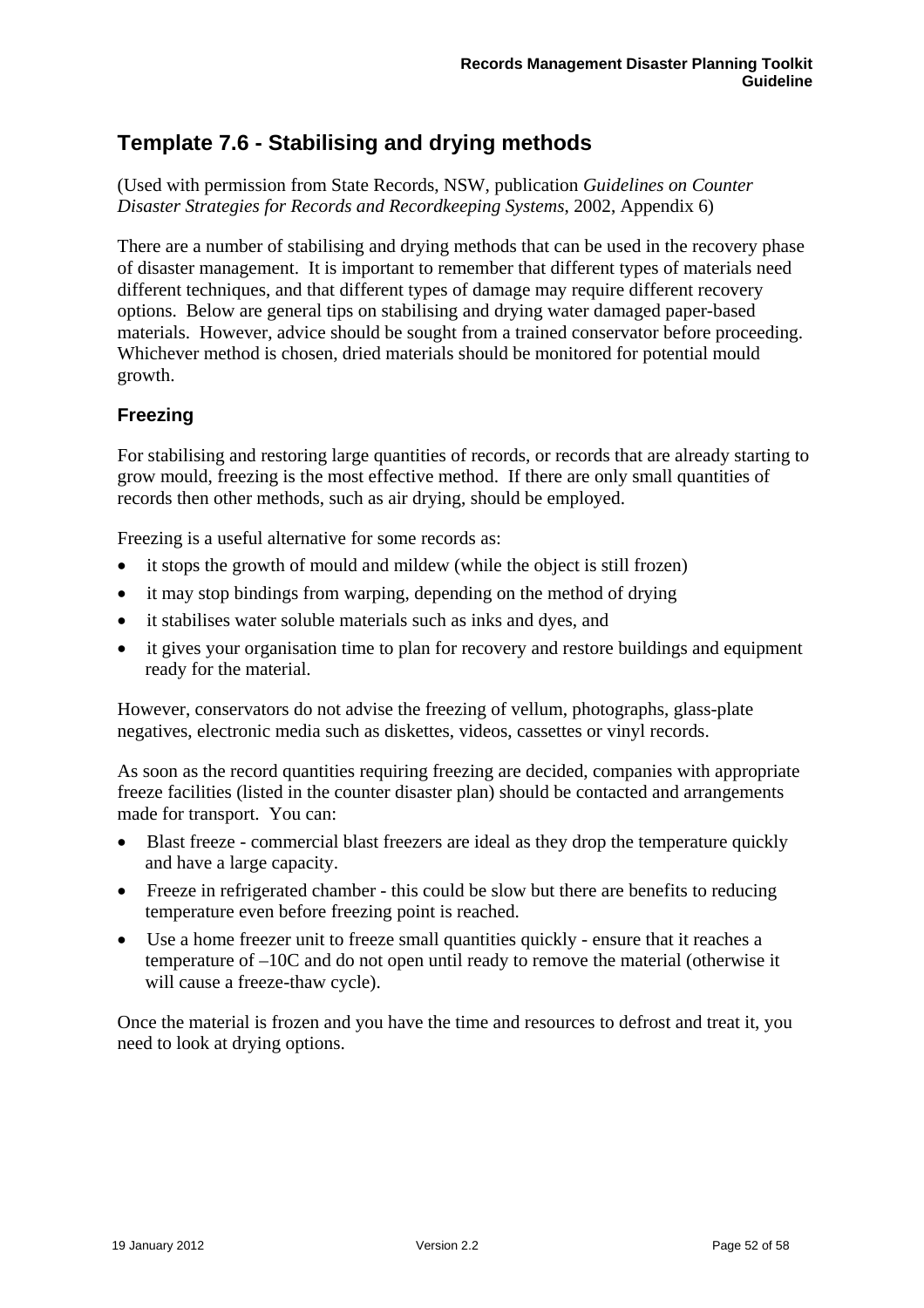# <span id="page-52-0"></span>**Freeze drying**

The frozen items are placed in a vacuum chamber, which allows the water to evaporate without melting. This is of a huge advantage for water sensitive inks as it minimises the risk of them running further. Likewise it is also good for glossy papers as it prevents them from sticking together. But if these situations have begun freeze-drying will not reverse it.

Vacuum freeze-drying is not recommended for photographic materials unless there is no alternative, as their surfaces may be damaged. Leather and vellum may not survive. Volumes that are vacuum freeze dried should be acclimatised for at least one month before opening to avoid cracking the bindings, and monitored for mould.

It is important to have an agreement with a freeze-drying facility before a disaster so that costs, packing requirements and what items are suitable for the procedure are understood.

# **Dry air purging or dehumidifying**

Dry air purging can be used if records are not soaking. A building or site is sealed in plastic sheeting and dry air, at least 26ºC and 15% relative humidity, is pumped in using desiccant or refrigeration equipment. The water vapour is then absorbed in the dry air. This method is rapid and has the advantage of being in situ, but is only useful when the whole site can be sealed off.

# **Air-drying**

Air-drying can be attempted if it is within two days of the disaster and if material is not soaked. Otherwise, mould will start to grow, and items that are suitable should be frozen. Air-drying may result in some distortion of items and should not be used for items with soluble inks.

Air-drying requires a large space with good air circulation and temperatures below 21ºC. Circulation may be encouraged by positioning fans and opening windows. If available, dehumidifiers can be used in the drying process to reduce relative humidity (ideally to 25- 35%). Screening material such as window screens can provide an excellent compact drying surface that allows for air circulation (although metal mesh will rust in contact with moisture).

### **Volumes**

Closed volumes can be cleaned before drying, by washing off dirt or mud on covers and edges using clean running water and a sponge.

Books and volumes that can stand upright can be placed on paper towelling with their covers slightly open and their pages lightly fanned. A gentle breeze from a fan can assist the drying process. Do not use heat, as it will encourage mould.

Priority volumes can be dried by placing plastic sheeting on the floor, standing volumes upright with pages fanned (if their spines will support them), and then forming wind tunnels around them from cardboard or plastic sheeting. Cool air from fans can then be directed down the tunnels.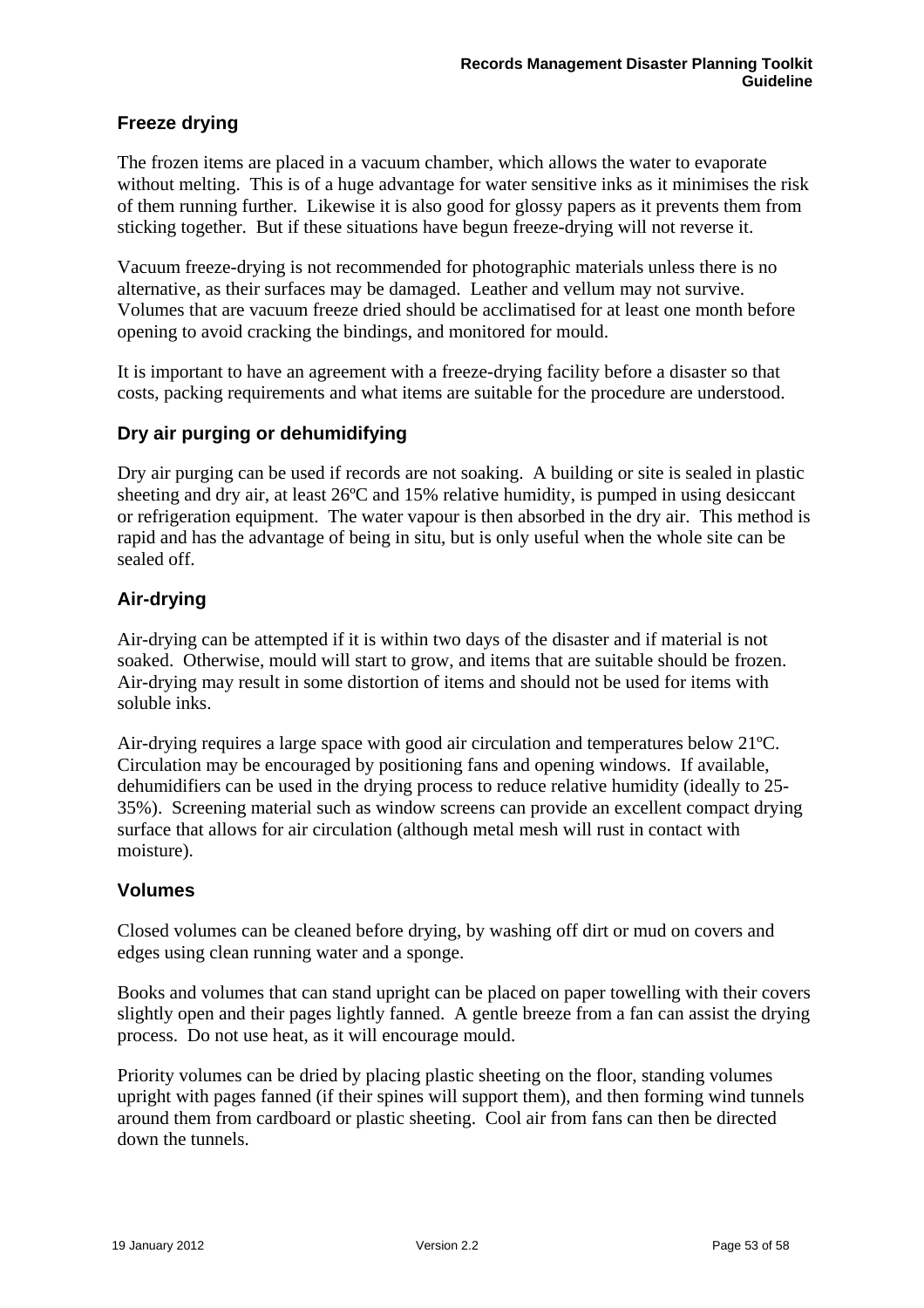<span id="page-53-0"></span>Interleaving can be used for wet volumes that cannot support their own weight. Loose sheets of paper towel or blotting paper can be placed at 1-centimetre intervals though the volumes. Do not allow interleaving materials to exceed a third of the thickness of the volume or the spine will be damaged (the exception is with coated papers where each page must be interleaved). Replace interleaving materials when wet.

If adhesives are sticking to the interleaving sheets, a release material such as nylon gauze should be used as a barrier between them.

# **Pamphlets**

Pamphlets and loose pages can be hung on lines or improvised drying racks providing you have enough space and assistance.

### **Files**

Files should be removed from boxes carefully and laid flat. Bundles can be interleaved and pressed under a light weight or pages turned regularly, ensuring that the original order is maintained for each bundle. Cool air can be directed to the pages, but ensure that it is directed upward rather than directly on the pages. Replace the interleaved sheets when they become wet. Glossy papers should be fully separated and interleaved or frozen.

For saturated files, metal binders should be replaced with plastic tubing or plastic coated wire and pages fanned with some interleaving.

### **Maps and plans**

Maps and plans can be interleaved with blotting paper stacked up to 10 high and pressed dry under glass, Perspex or thick board and weighted evenly.

### **Card indexes**

Card indexes should be removed from drawers, stack on sides loosely and supported at each end.

### **Vellum and parchment**

Vellum and parchment items are very fragile and susceptible to damage when wet. They should be fully supported at all times when being moved. Consult a Conservator before proceeding with any treatments. If nobody can be contacted interleave and freeze.

### **Photographic prints**

If treated rapidly, photographic prints may be air-dried. Photographs can be frozen if necessary but do not freeze dry as it may result in disfiguring marks on the surface of the photograph. To air dry:

- remove photographs from mounts or separate from each other to prevent the emulsion sticking
- rinse with cool water if necessary. Do not touch or blot surfaces, and
- place emulsion side up on blotters or lint free cloths or hang by placing clips on nonimage areas, ensuring there is no overlap.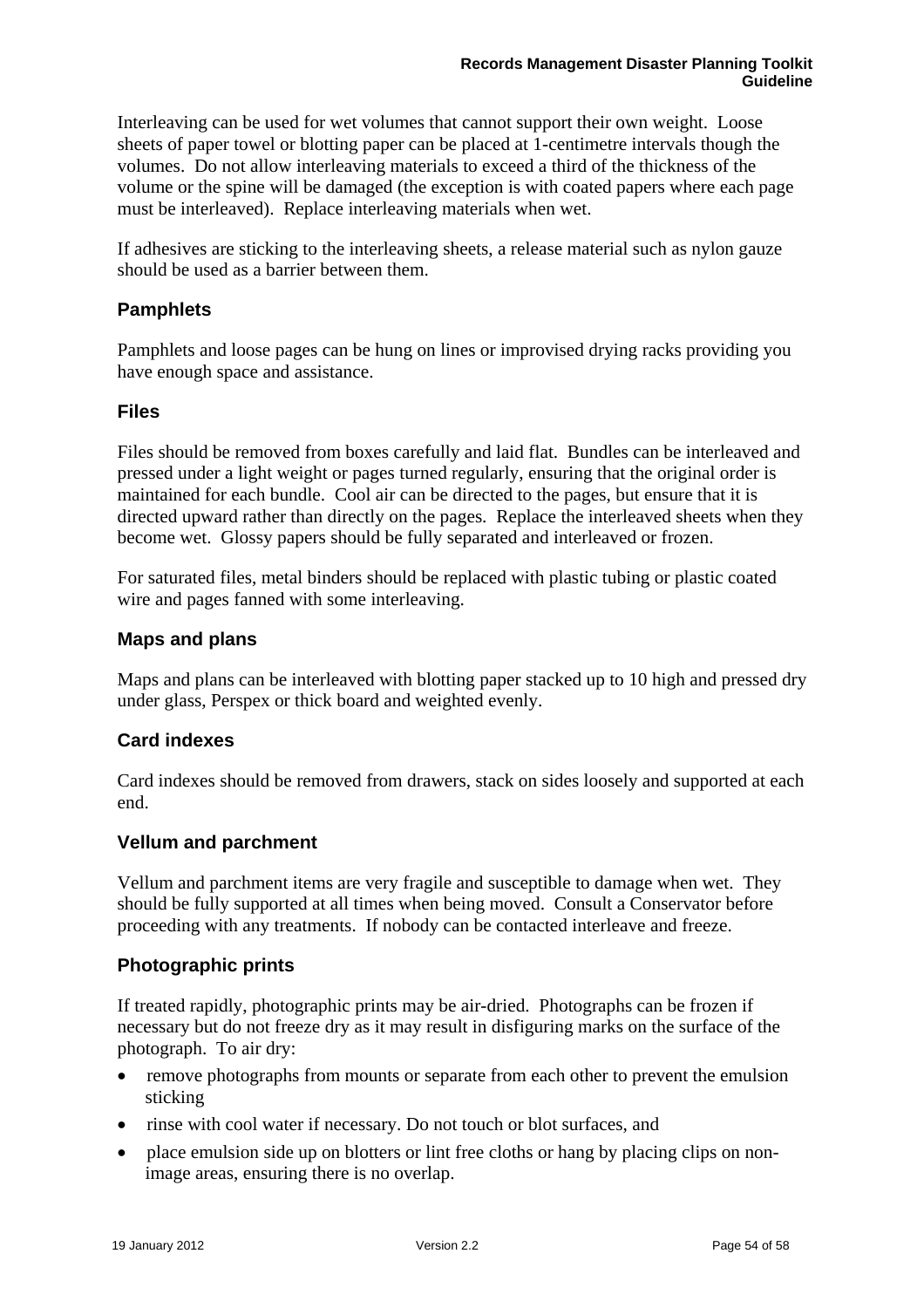<span id="page-54-0"></span>If wet, immerse in clean cold water in polyethylene bags. Send to a processing laboratory within 2-3 days for reprocessing and drying (except historic ones).

# **Photographic negatives**

To air dry:

- remove negatives from envelopes
- wash in clean running water, and
- hang to dry or lay flat with emulsion side up.

Eastman colour film should only be handled by a processing lab. If there are large quantities of negatives they should be frozen and air-dried.

If wet, negatives should be sealed in polyethylene bags and placed in plastic garbage cans under cold, clean running water while the negatives are still wet. They should be transferred to a laboratory within three days.

### **Glass plate negatives**

Glass plate negatives should NOT be immersed in water. They should never be frozen or freeze-dried. Air-dry them immediately by laying flat onto blotter with the emulsion side up (duller side) or upright in a dish rack.

# **Fire**

While water damaged materials do cause problems, simple techniques such as those described above can be used. The recovery of burnt collections presents additional problems. The effects of fire include heat, soot, burnt edges, melted coverings such as plastics, and possible water damage. The costs of restoration should be weighed against other alternatives. Burnt materials can be frozen, but any restoration other than basic cleaning, rebinding and rehousing should be left to an experienced conservator.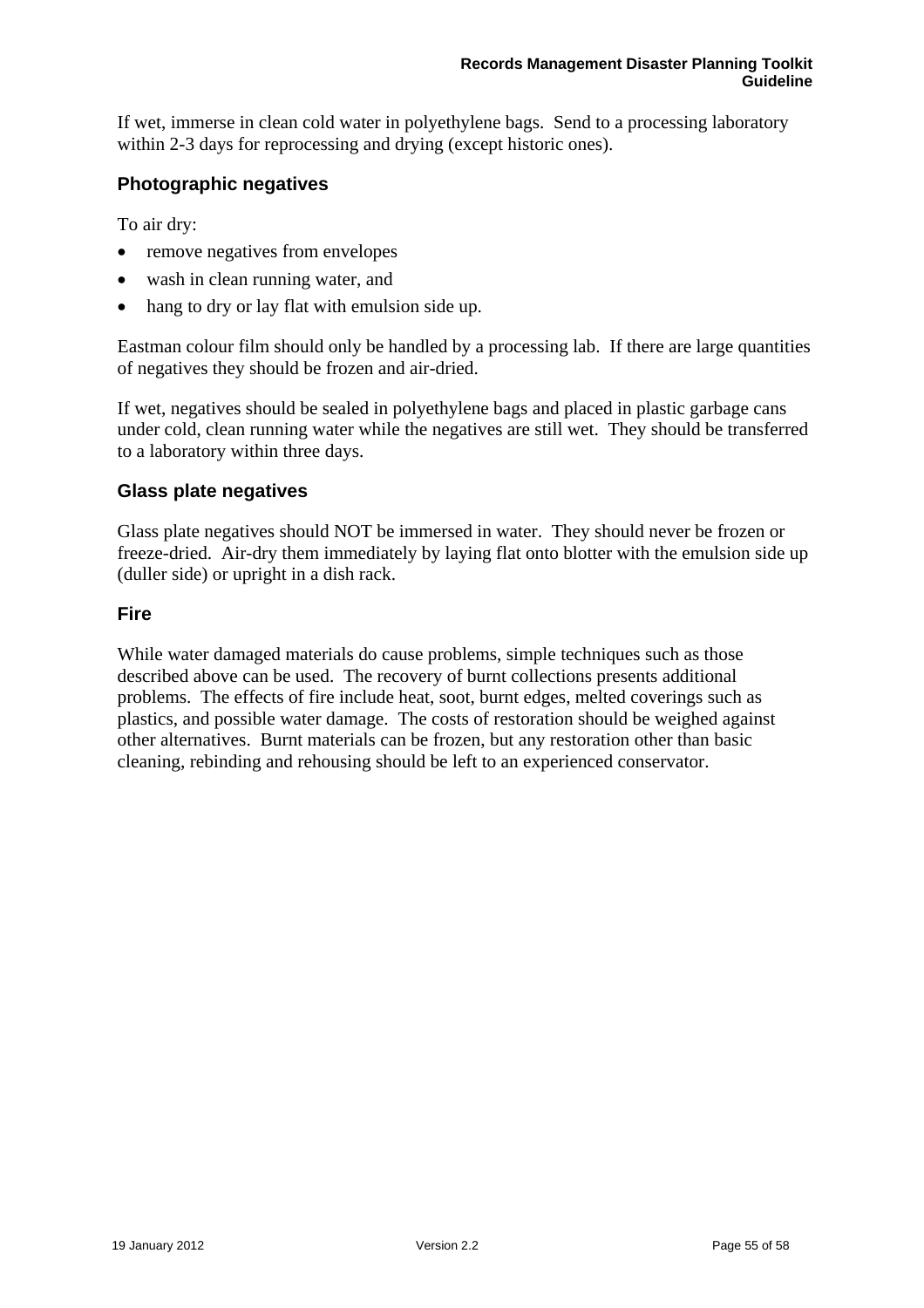# <span id="page-55-0"></span>**Template 7.7 – How to recover records**

(Used with permission from State Records, NSW, publication Guidelines on Counter Disaster Strategies for Records and Recordkeeping Systems, 2002, Appendix 7)

Records should be recovered in accordance with vital records schedules and priorities set for each functional area. These should be included in the counter disaster plan.

The following instructions are just a guide. For more detailed information on recovery please consult the bibliography. The State Library of New South Wales' *Counter Disaster Manual* has a comprehensive recovery section detailing treatment for a variety of formats.

# **Paper-based records**

See the section on **Recovery** in the *Records Management Disaster Planning Guideline* for information on how to proceed with the recovery of paper-based records. See **Template 7.5** for methods of packing paper-based records for transport or freezing. See **Template 7.6** for a description of the best methods of drying paper-based records.

If dealing with non-paper media, teams need to obtain assistance from professionals. Some general principles are explained below.

# **Magnetic media**

If magnetic media (disks, audio, video) is damaged, teams should never try to make copies of it immediately because it might damage the hardware. If exposed to heat, an expert can advise of the chances of preserving the information.

# **Floppy disks and diskettes**

If floppy disks are wet, they should be placed upright in cold distilled water until recovery is possible. Do not dry or attempt to freeze them. If full backup copies exist, then damaged media can be destroyed and replaced. If they need to be salvaged:

- Remove from water immediately
- Remove from jacket
- Rinse off dirt with clean distilled water. Do not soak
- Drip dry vertically in a disk drain or rack.
- Clean with a soft lintless cloth. Move perpendicular to grooves, not in a circular motion. Do not use hairdryers.
- Place cleaned compact disk in clean jackets.
- Replace if mould or condensation is present or if there are deep scratches. Check playability and readability.

### **Magnetic tapes**

• **DO NOT** freeze, because the moisture in the tapes will cause permanent damage when frozen. Do not use magnetised tools/scissors.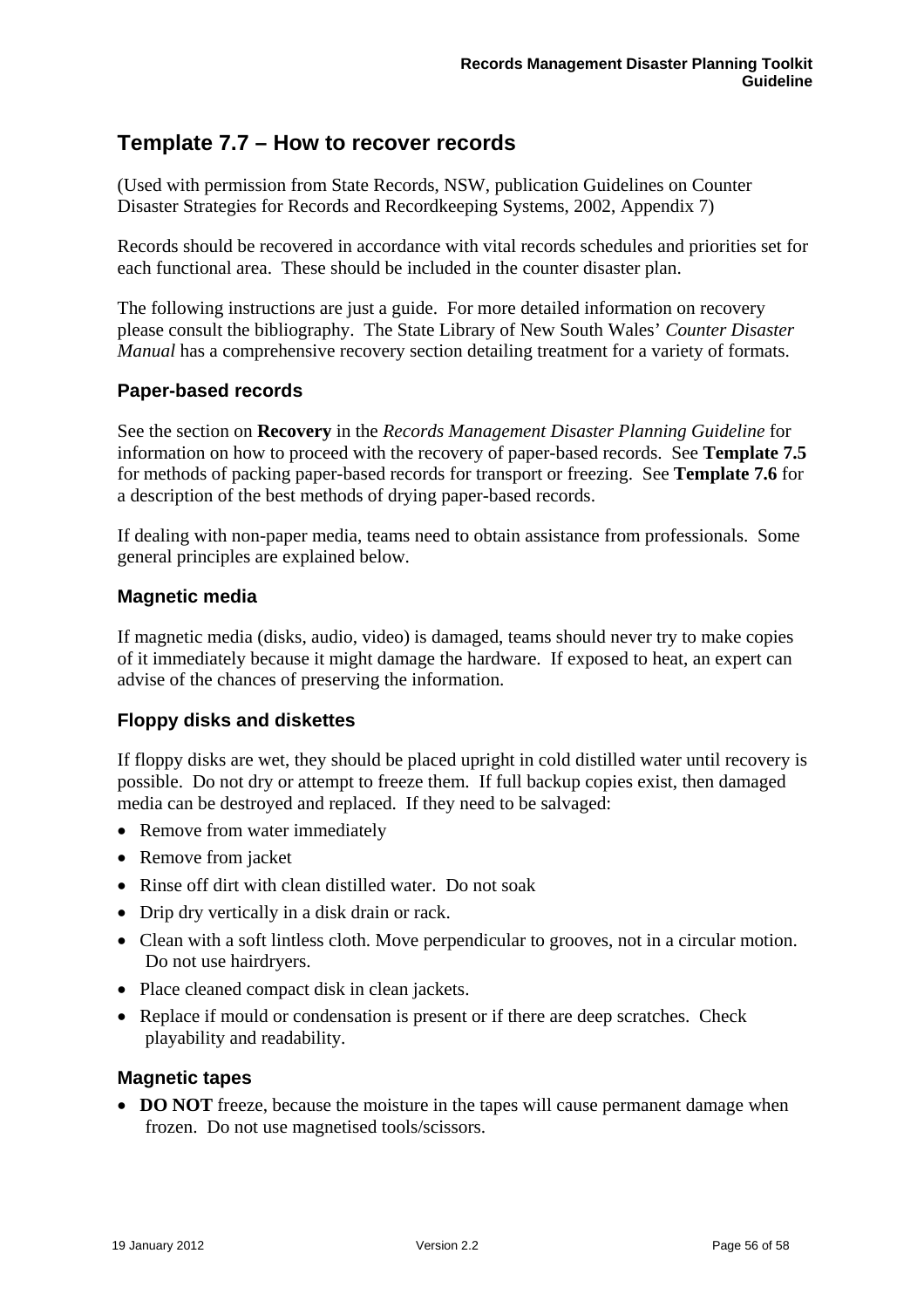<span id="page-56-0"></span>• **DO NOT** use hot or warm air to dry, as it will cause the tape to adhere.

Treatment of magnetic tapes will depend on the extent of water penetration. The casing usually keeps tapes clean and dry. If full backup copies exist, then damaged media can be destroyed and replaced.

### **Wet tape**

- Disassemble the case and remove the tape.
- Rinse dirty tapes, still wound on reels in lukewarm water.
- Support vertically on blotting paper to air dry.
- Reassemble and copy.

### **Optical media**

### Compact disks

(If full backup copies exist, then damaged media can be destroyed and replaced.)

- Remove from water immediately
- Remove from jacket
- Rinse off dirt with clean distilled water. Do not soak
- Drip dry vertically in a disk drain or rack.
- Clean with a soft lintless cloth. Move perpendicular to grooves, not in a circular motion. Do not use hairdryers.
- Place cleaned compact disk in clean jackets.
- Replace if mould or condensation is present or if there are deep scratches. Check playability and readability.

### **Microforms**

(If backup copies exist, damaged media can be destroyed and replaced.)

Silver halide microfilm should be kept underwater and not allowed to dry out. It should be sent to a processing laboratory within 72 hours. Vesicular and diazo film should be separated and air-dried:

- Extract water affected records and dry separately.
- Peg aperture cards up for drying.
- Unroll microfilms and air dry with the emulsion side up or send to film laboratory.
- Rewind film and store in dry containers.

If microforms cannot be dried immediately, they should be immersed in clean, cold water for no more than 2 to 3 days and taken to a laboratory. Duplication is recommended where possible.

### **Electronic Records**

All Electronic Document and Records Management Systems (EDRMS) and other business critical application systems should have had their records backed-up to an off-line medium at